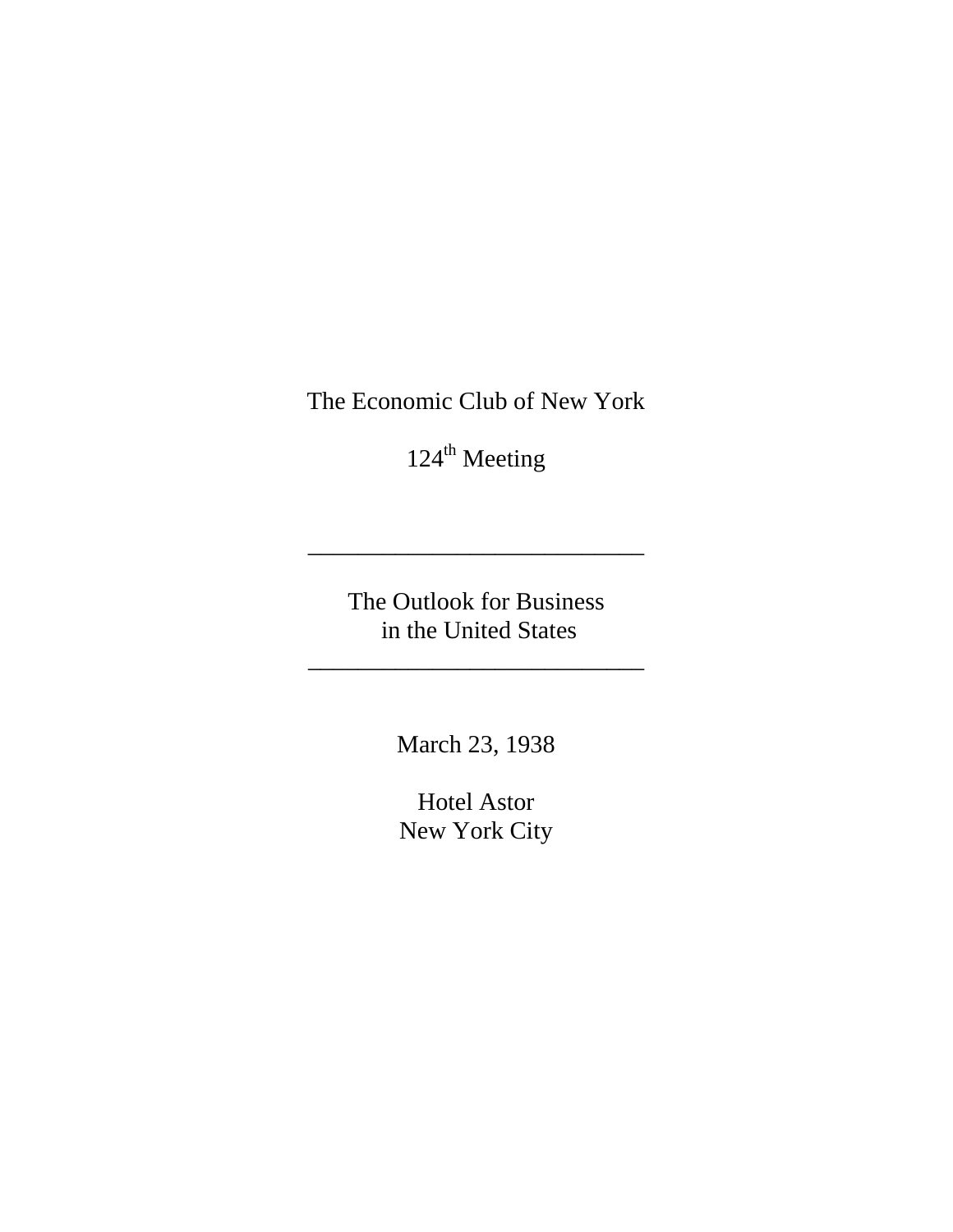## Table of Contents

| <b>First Speaker</b> |                   |
|----------------------|-------------------|
|                      | James G. McDonald |
|                      |                   |
|                      | Second Speaker    |
|                      | .13               |
|                      |                   |
|                      | Third Speaker     |
|                      | Mr. Stanley High  |
|                      | 24                |
| Fourth Speaker       |                   |
|                      | 38                |
|                      |                   |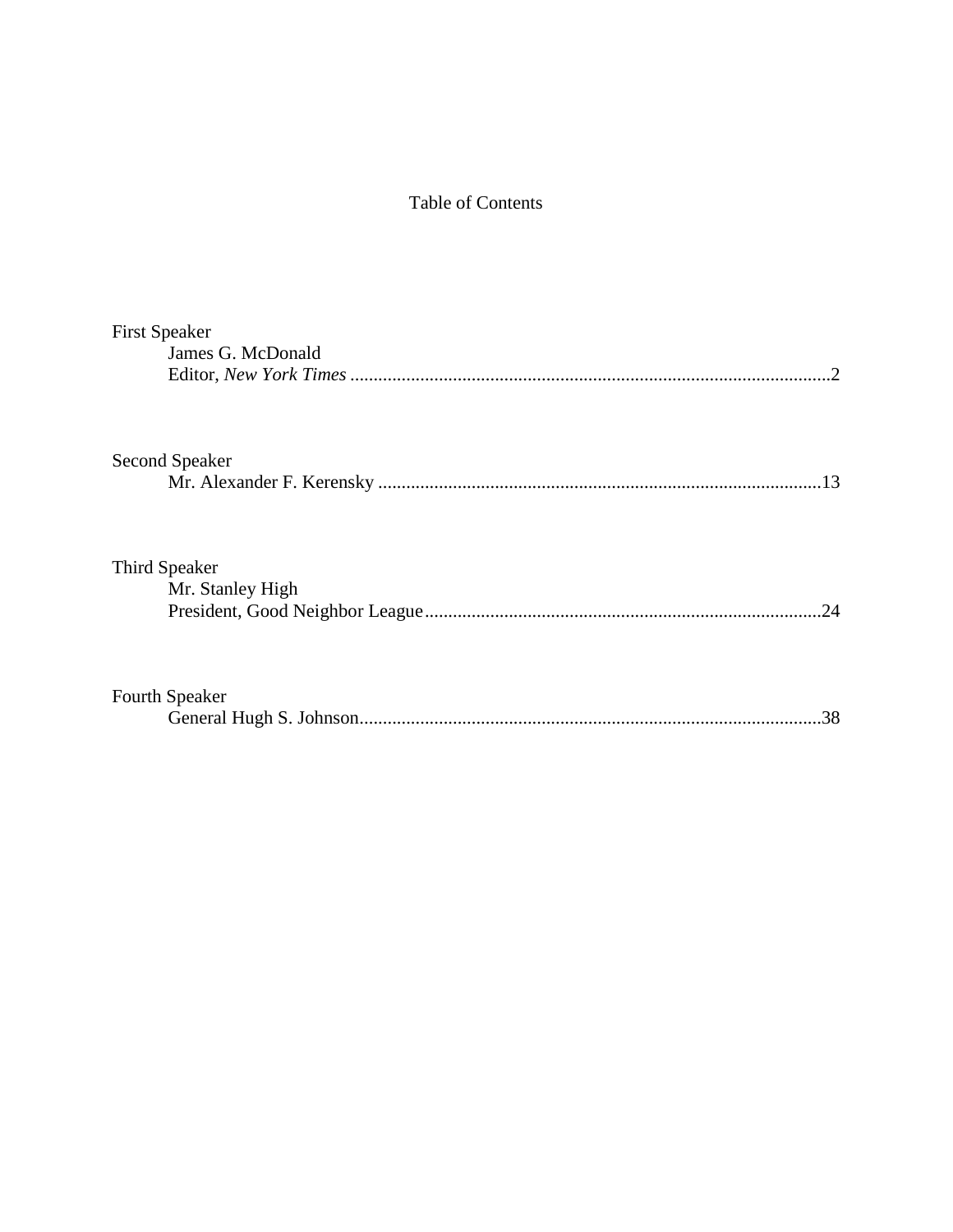MR. ELY: Now, while the tables are being moved, some of you will remember that the question period at our last dinner was a very lively and interesting affair, and an instructive experience--so much so that we are going to do it again tonight, and after General Johnson who will be the final speaker has finished his address, then we shall be glad to have questions from the floor.

Every question should be as brief as possible. It takes brains and perhaps character say much in few words. Let us therefore see how well represented in this gathering that type of man is, when the questions are pointed. Make them hot, and get to the point by the most direct road, and when you are through, stop, and not afterwards.

Now Mr. Cravath, our President, will take the helm.

Introduction

Paul D. Cravath, President

Ladies and Gentlemen: No one can doubt the interest of our subject tonight, "The Outlook for Business. Before we tackle that subject, we subject, we are to do honor to our guest, Mr. James G. McDonald, who is not required to speak on the subject of the evening.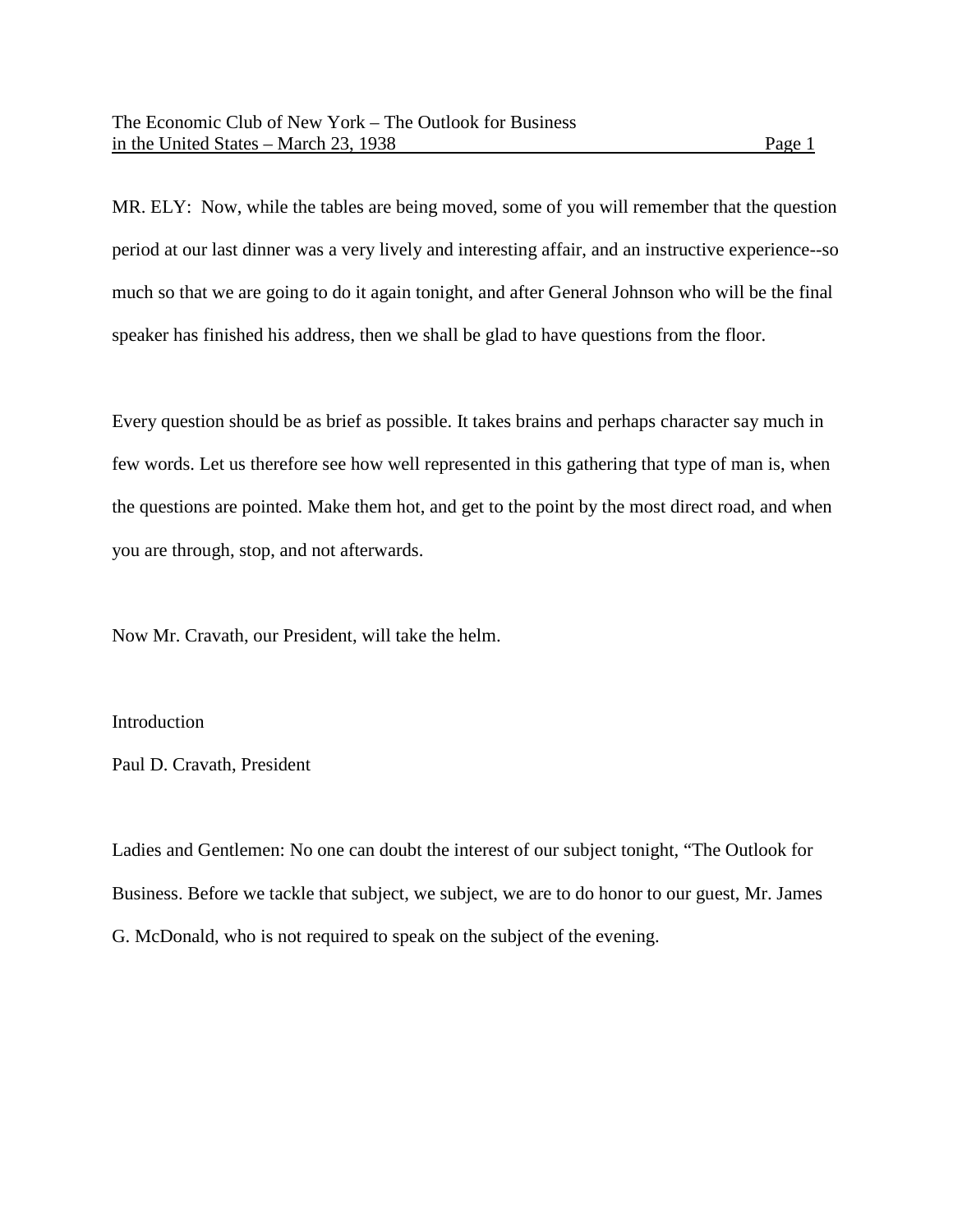Mr. McDonald has been in the public eye for many years, and most of you know about him. He is now one of the Editors of "*The New York Times*", and he, in form years, performed a most useful public function as head of the Foreign Policy Association. I introduce Mr. McDonald.

First Speaker

James G. McDonald

Editor, *New York Times*

Ladies and Gentlemen: I don't blame Mr. Cravath for forgetting about the Foreign Policy Association. As a matter of fact, I am on this program tonight under false misunderstanding. Mr. Ely, who is the perfect program maker, realizing that the subject of "The Outlook for Business in the United States" is not too cheerful a one these days, asked me to speak on the European situation to brighten up the meeting. If I do not succeed, it is the fault of the subject, and not the speaker.

As we meet tonight, Europe is experiencing what is euphemistically called a breathing spell. In reality, it is a period in which the Fascist dictators are free to consolidate their recent gains, won by intrigue, coercion and force; while the democracies, though straining their resources to rearm, are unable to agree upon any basis for an effective front against further aggression by the totalitarian states. The British Conservative Government, having forced Eden's resignation and skeptical of all proposals for collective action to discourage international brigandage or to punish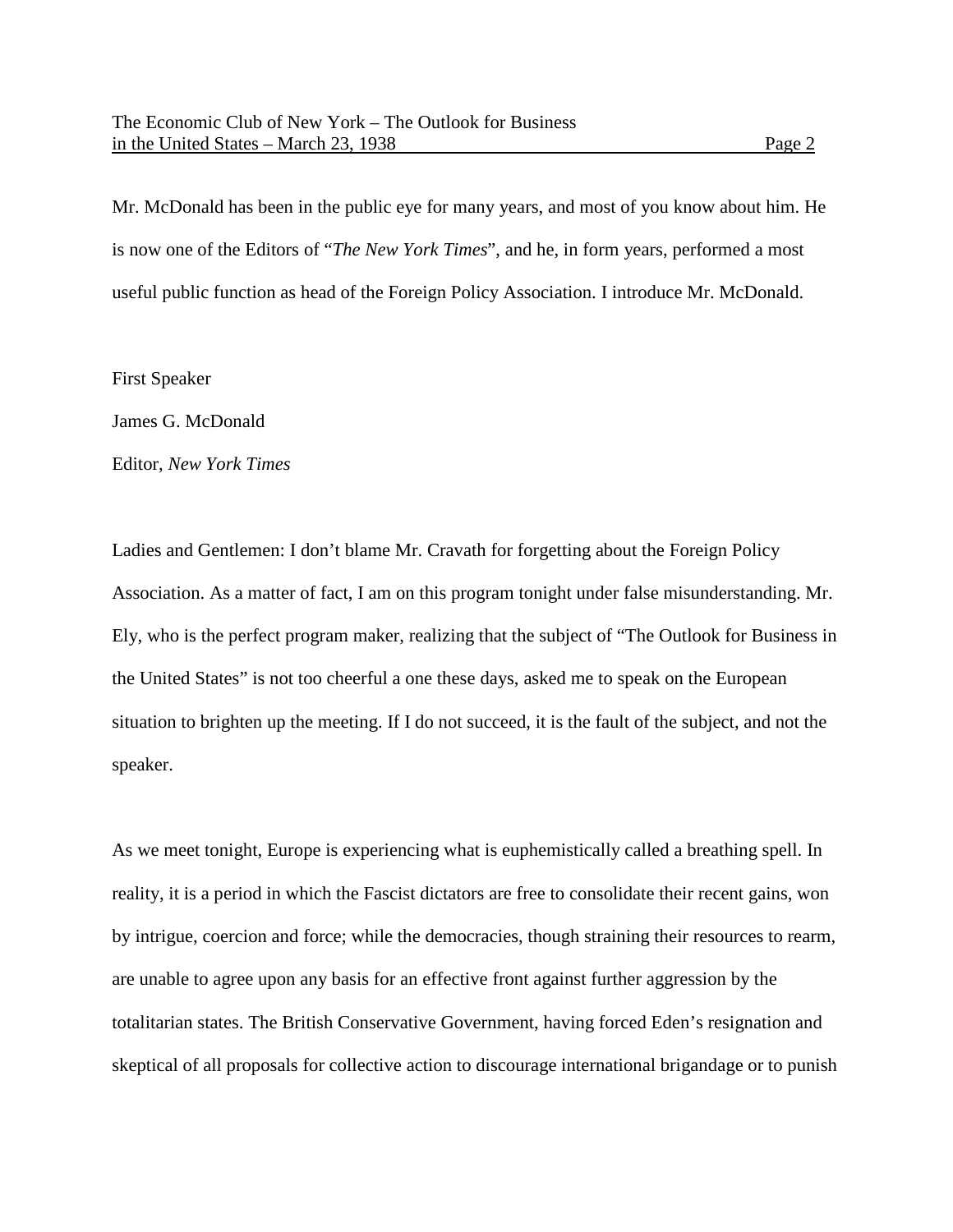it; continues to follow the will-o'-the wisp policy of seeking by the grant of substantial concessions, to persuade Mussolini and Hitler to be good. And our own Government, if we are to judge by Secretary Hull's letter to Raymond Leslie Buell, of the Foreign Policy Association, published this morning, has no intention now of meeting straightforwardly the challenge of the isolationists. Breathing spells, such as the present, are made to order for the dictators. The question that comes up most in the mind of us tonight is this: Can the peace of Europe be maintained? Can the peace of the world be made secure?

The vital question is not so much whether the peace can be maintained as whether the victorious march of the dictators can be stopped, and can it be stopped peacefully--or will it go on until it is stopped by war? As a matter of fact, however, those of us whose business it is to follow European affairs closely are today, if we are frank with one another, in grave doubt to the answers to most of the immediate and pertinent questions.

Are the Germans at Brenner Pass a surprise to Mussolini as it was to us, or has Hitler offered him compensation in Spain or in the Mediterranean? I have my guesses as to the answers, but your guess is as good as mine. Will it be Hungary as the most convenient route to the oil and other resources of Rumania or of Czechoslovakia? I don't know, and I expect most of you don't know, but if it is Czechoslovakia, will the Czechs resist, and will they fight? My guess is yes, but if the attack is delayed some months, and the opportunity for pressure from within and without is present, there may be a different answer.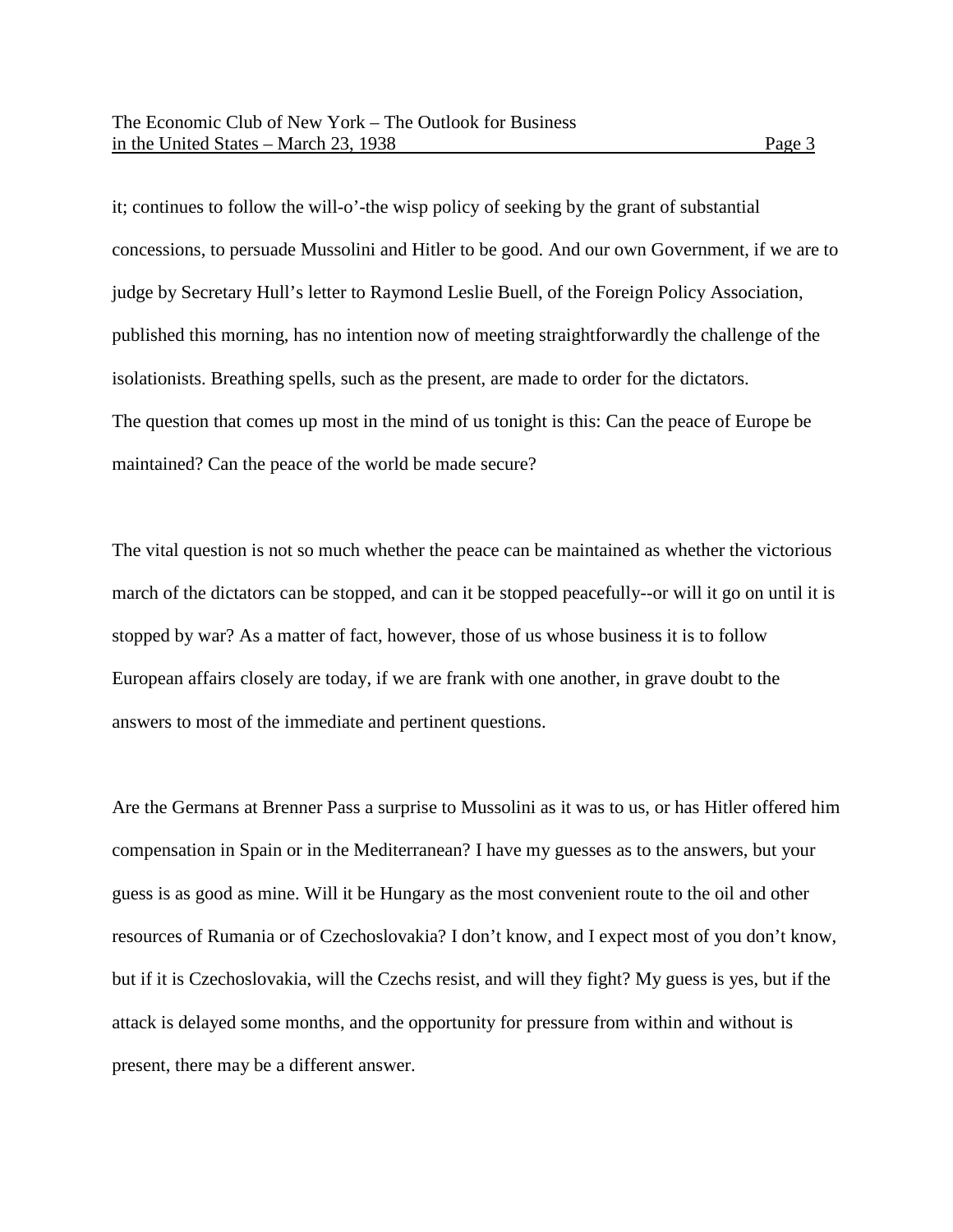Now these are all vital questions, and if those of us who write on editorial pages or sign columns in the newspapers were to tell you the truth, we would say in our writings as we do sometimes from the platform that we do not know, but it would be very embarrassing to fill columns and to write editorials if one confessed thus frankly to his lack of certainty.

And what of Austria? It is a great mistake to think of the Austrian invasion as an isolated phenomenon. It is not. Hitler's invasion there is the current culmination in a chain of unchecked aggression. That conquest is the legal sequence, both of earlier acts of Nazi defiance, and of the progressive deterioration of the International conduct since the autumn of 1931.

On the fateful September  $18<sup>th</sup>$ , 1931, when Japan began its conquest of Manchuria and initiated its successful defiance of the League of Nations, of the United States, of the whole system of collective security, the foundation of international order was seriously undermined. Two years later Mussolini's conquest of Ethiopia, and his successful defiance of world public opinion and the weakened institutions of international cooperation was the logical next step. Then followed naturally the intervention of the non-democratic states in Spain, and last summer Japan, taking advantage of Europe's absorption in its own efforts to avoid the spread of the Spanish conflict beyond the Pyrenees struck again in China.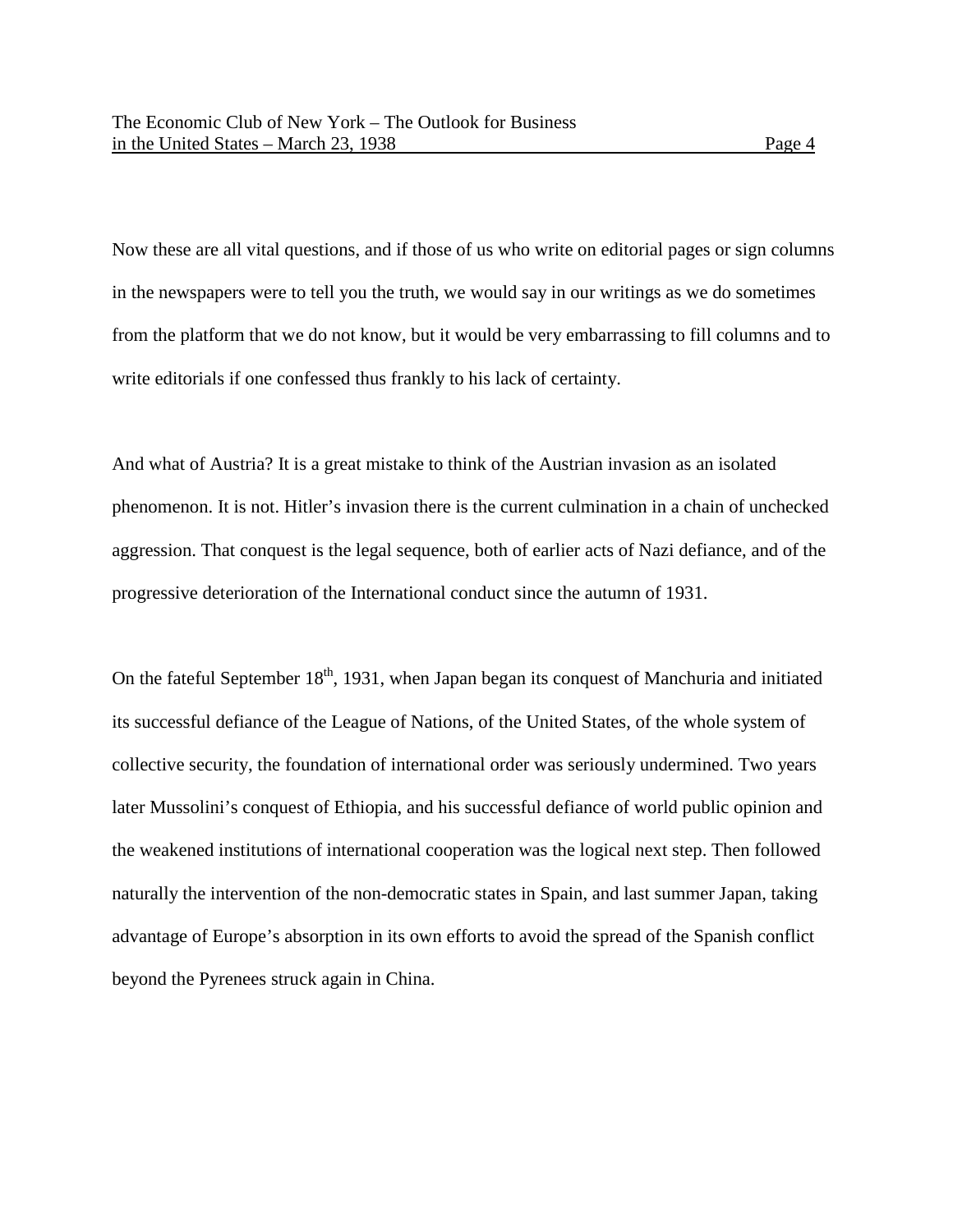Once more on the flimsiest of pretexts and in violation of unequivocal treaty obligations, twelve days ago Hitler followed in Austria the successful precedent of aggression in the East and in the West, and as the Nazi leader contemplates his next move in the fulfillment of his program in Mein Kampf, be it against Czechoslovakia or Hungary, he has the satisfaction of knowing that he is unlikely to encounter the United resistance of the democracies.

The attack on Austria illustrates perfectly the prevailing Fascist subversive technique. Think back four years, February, 1934. Dollfuss, the little Napoleon, at the command of Mussolini, destroyed for all times the unity of Austria by plunging it into civil war by his attack upon the socialists and the democrats. And a few months later, in July, 1934, Dollfuss died from an assassin's bullet, the assassins Austrian Nazis closely associated with the Nazis in Germany. And a few years later Hitler at Berchtesgaden presented Schuschnigg with the ultimatum: "Either permit legally the overthrow of your regime, or face the certainty of civil war as an excuse for invasion." When Schuschnigg, desperate, sought through a plebiscite to test the will of his people, Hitler took it as an excuse and moved.

And what next, Czechoslovakia or Memel, Danzig or Hungary? It doesn't much matter; the ultimate objectives of Hitler are clear. They have been written so that anyone can read, unless perhaps he be a benevolent minister of foreign affairs in Great Britain.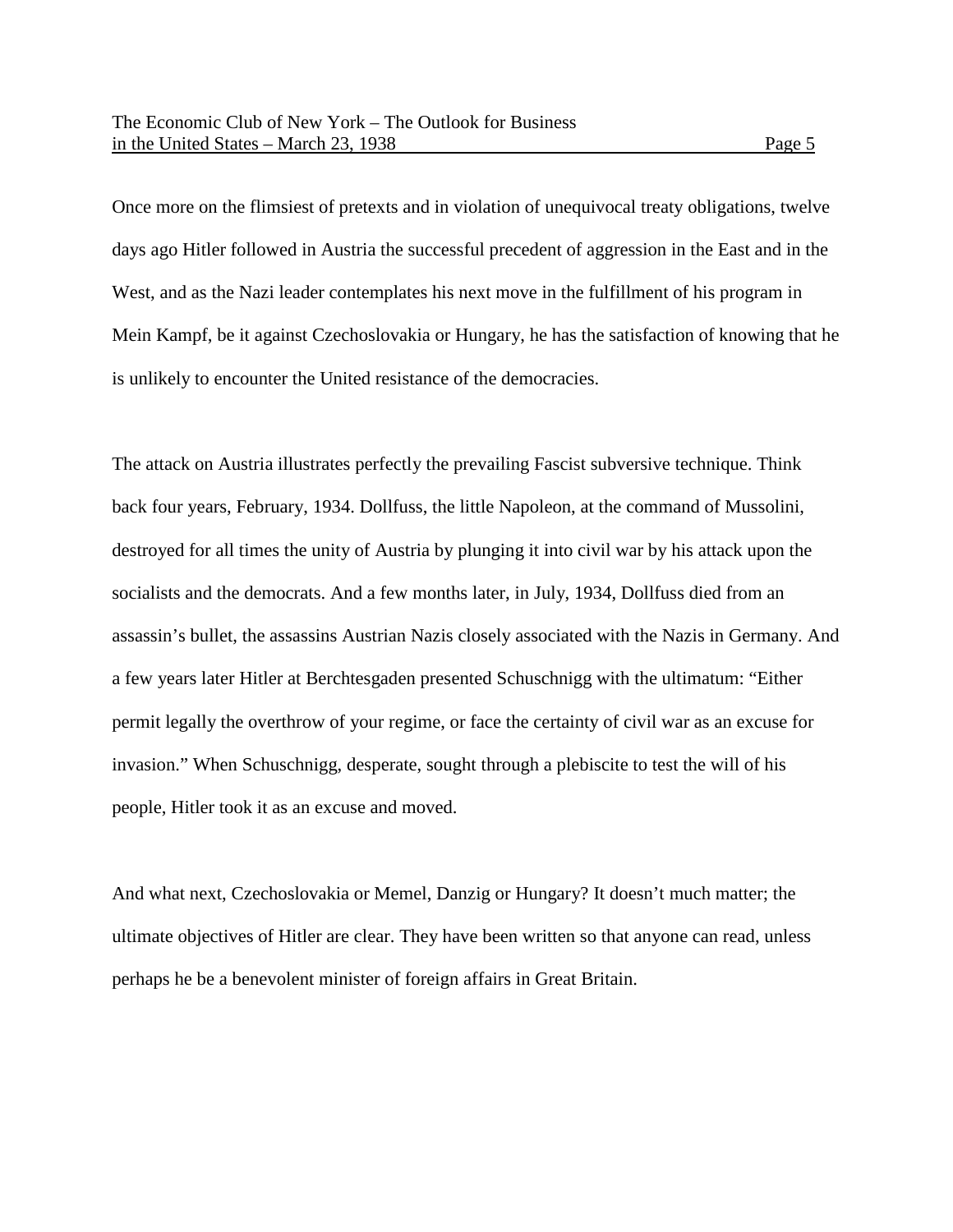It is quite clear, first, the incorporation in the Reich of all neighboring Germans. That means the dismemberment of Czechoslovakia, the recovery of the Corridor and dismemberment of parts of Poland, portions of Belgium of France, of Switzerland, and of Italy, too. That letter of Hitler to Mussolini explaining the sudden appearance of the German troops at the Brenner was a classic, a strange mixture of threat and obeisance. In it he said, "No self-respecting power can tolerate the mistreatment of its own people bound to it by ties of blood and history by a neighboring country."

But could Mussolini have forgotten at that moment the 250 to 300 thousand Germans in the Austrian Tyrol? Probably not, incorporation, then, in the Reich of all of the Germans, European German, political and economic, the old dream of Imperial Germany revived and strengthened. The objectives are clear. They are not open to debate. Hitler only occasionally goes through the forms of denying them. And at what cost? The regimentation of all the people, the destruction of political, cultural and religious freedom; the debasement of minorities, including the Jews.

What is happening in Austria today is merely a reproduction, at a heightened tempo, of what has been taking place in Germany in the past five years. In five weeks the Nazis will do in Austria what they have been doing more gradually in five years in Germany, destroying the basis of life for 250,000 people whose only crime is that they happen not to be what is called Teutonic.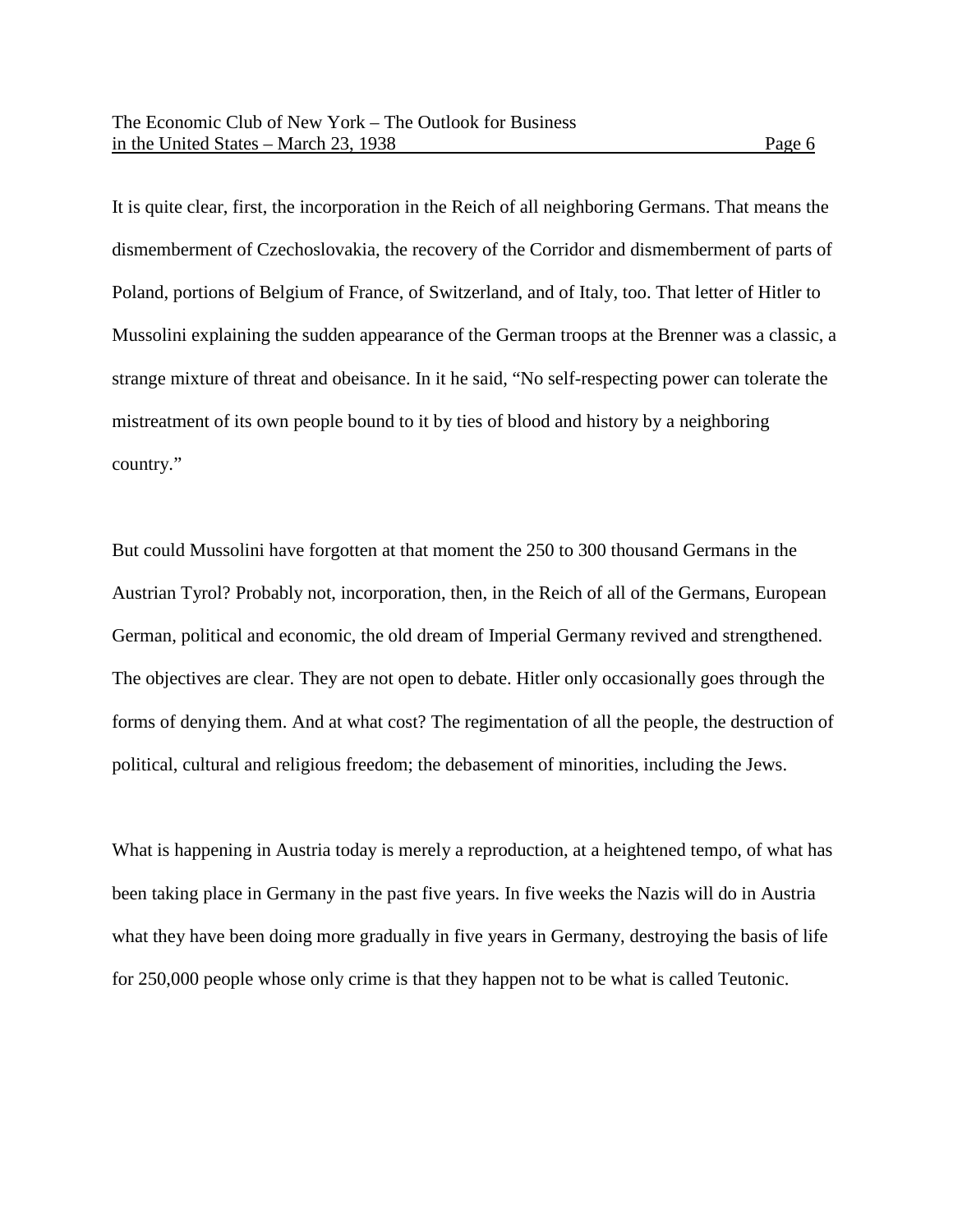tentatively a solution, is this: Seeing the prevailing tendencies which unchecked just as certainly as tomorrow's sun will rise, are dragging Europe into war, can they be checked? Can the democracies unite in time? After all, there is a great deal of unnecessary defeatism about this situation. The democracies are fundamentally strong, the dictatorships are fundamentally weak. Great Britain, France, and the United States together have three-quarters of the world's gold, one-half of its shipping, one-half of its steel, three-fifths of its oil, and seven-eights of its industrial capacity. United, the democracies need not fear, and that union depends upon the actions or the non-actions of two powers, Great Britain and the United States.

And what of Great Britain today? Britain today stands in almost an identical position with that which it held in July, 1914. Then the aggressive powers wondered what Britain would do, and Sir Edward Gray refused to tell them what Britain would do. Today, Chamberlain and Lord Halifax give the same answer.

A week ago, Lord Halifax, passing that historical room looking out over the parade grounds of the Horse Guards, speaking of Hitler's unexpected occupation, unexpected for him, occupation of Austria, said, "Horrible, horrible; I never thought they would do it."

Everybody who followed Hitler's words knew that if it was not then, it was only a little later. How like the words of Gray were these words of Halifax. As Gray looked out as the lamps were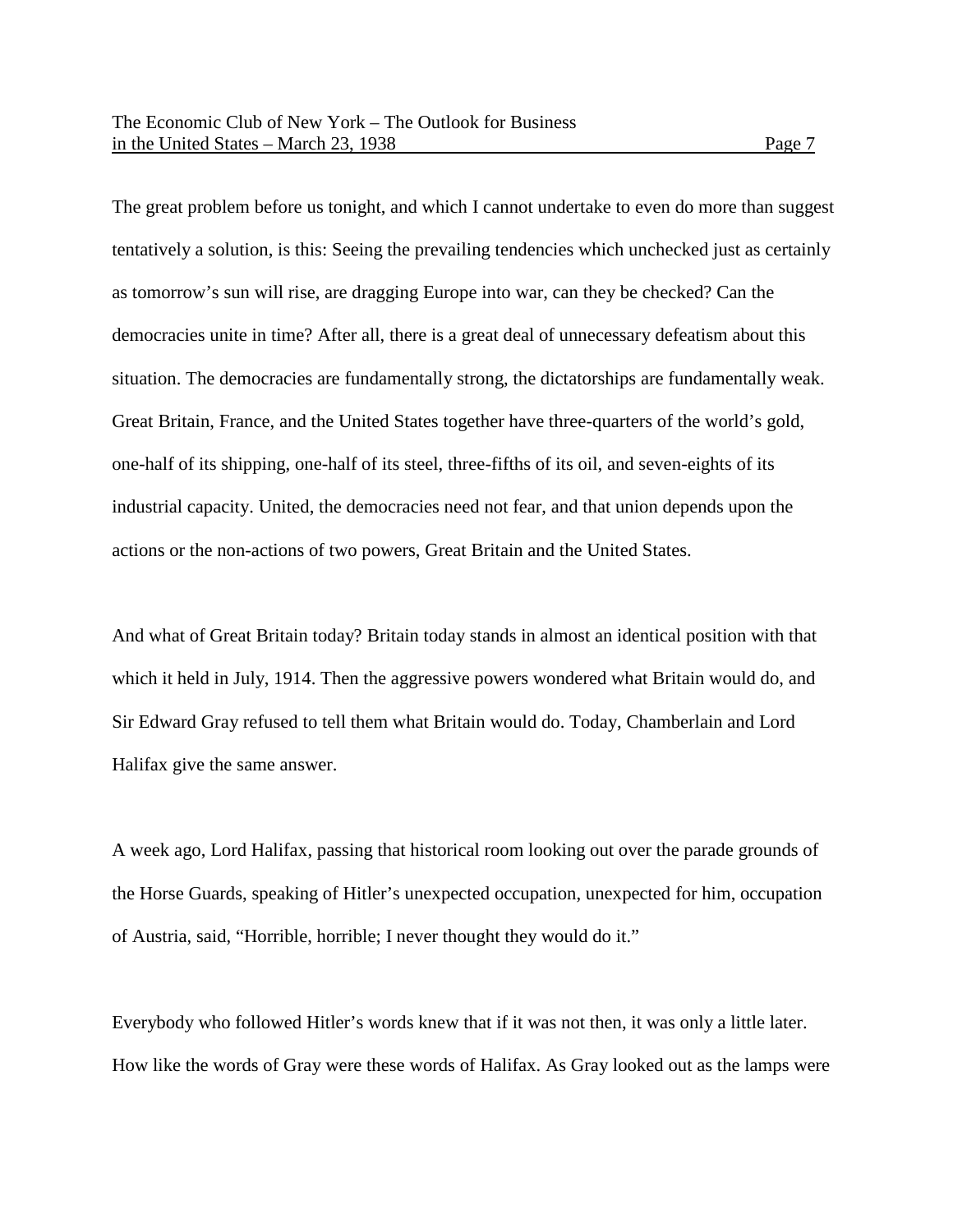being lit over the park, when war had been declared and he said, "Tonight the lights are going out over Europe; they may not be lit again in our generation." The lights went out in Europe in 1914, in very large part because Britain then, as today, refused to say in time what it would do. But after all, we are Americans, and it is not our responsibility to tell Britain what to do. But, I take it as American citizens we have a right to tell our government what we think it ought to do.

I suspect that some of the speakers tonight will have their say about domestic affairs. So, in my closing moments, I want to have in mind about our foreign policy. In the first place, we must remember that America has a very large responsibility for the deterioration of the peace system following the ward. It was built upon the principle of American cooperation, and we reneged. We came home and left Europe to itself. In the second place, the United States looms so large; it is so powerful, economically, financially, politically, that whether we do or do not do something profoundly affects the course of world history.

Our inaction can be just as decisive as our positive action. We cannot be neutral. I mean we cannot avoid affecting deeply the course of events even if we do nothing.

And in the third place, our own security is deeply involved. But what is American foreign policy? Within the last few days we have had two eloquent speeches, one of them by the Secretary of State, and the other by the new Ambassador to London. But when you have read them through, you do not have a very clear picture. Mr. Hull told us of the danger of contagion,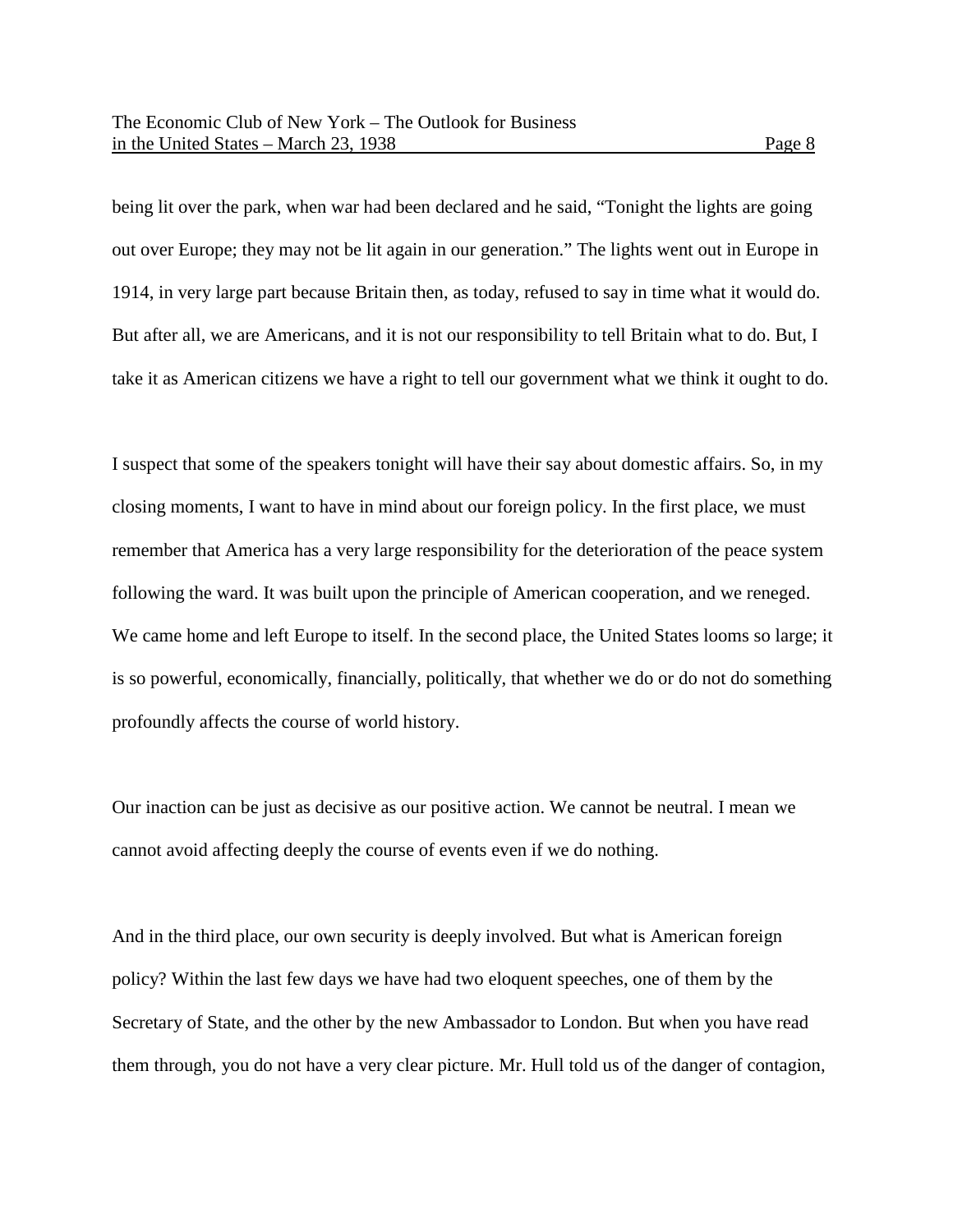violation of law in one part of the world leading to violation of law elsewhere. True! He spoke about the danger of the policy of seclusion, leading to chaos. True! But then what? Mr. Kennedy warned his British audience against two possible mistaken views. One, that America would not fight unless invaded.

That view, of course, evoked applause from the British. They were glad to know that we might fight even though we were not invaded. But in order that they might not be lifted up too much, the ambassador said, "But you must also remember that we might, that we could remain aloof."

Not much help in those speeches in defining American policy. It is in the first place, I take it, the good neighbor policy, excellent, perhaps some of you may feel that we are overdoing it a little in Mexico and Cardenas is taking advantage of it, but with that possible exception, we are all for it.

Rearmament as rapidly as possible to be able to defend ourselves, economic cooperation, the Hull Treaties with nineteen democratic powers, and pending the very important negotiations with Great Britain for a new treaty: financial arrangements with Britain and France for the stabilization of the currencies, and arrangement participated in by Belgium Switzerland and Holland--all of these financial arrangements with the democratic powers--excellent, as far as they go. But on the fundamental problem of world organization, we say nothing. We will make no commitment.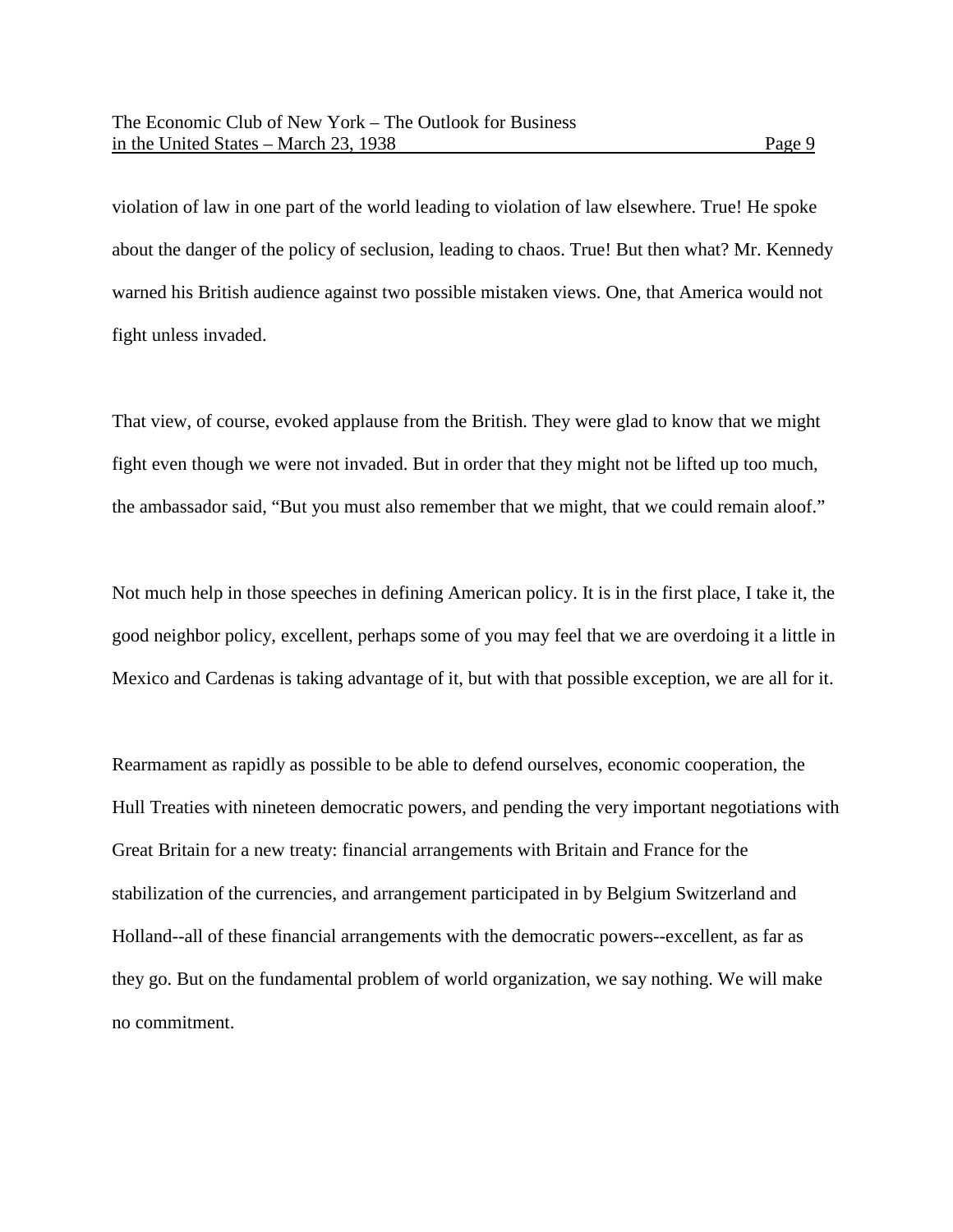I venture to make two suggestions. First, the withdrawal, the modification of the Johnson Act. Not our friend, General Johnson's act, but another distinguished publicist who does not always see eye to eye with our guest of the evening.

That act today precludes financial assistance to the great democratic powers, and leaves the way open for financial assistance to the dictator states except Italy. It is an absurdity in today's state of the world, and as a step towards world organization, a minimum gesture on our part, is the modification of the Neutrality Act.

Today that act forces the government to hold the balance even between the victims of aggression and the aggressors. It is an absurdity in today's situation.

But then there are some people who say it is foolish to talk about American cooperation abroad; today, the prevailing view is isolationist. I agree, particularly in my part of the country, Ohio, Indiana, the heart of America. But I am convinced that if we were faced once again as we were in the midst of the World War, and if we were once more convinced that Britain, the British Empire, France and the principles for which those powers stand, were gravely in danger, we would do again what we did then.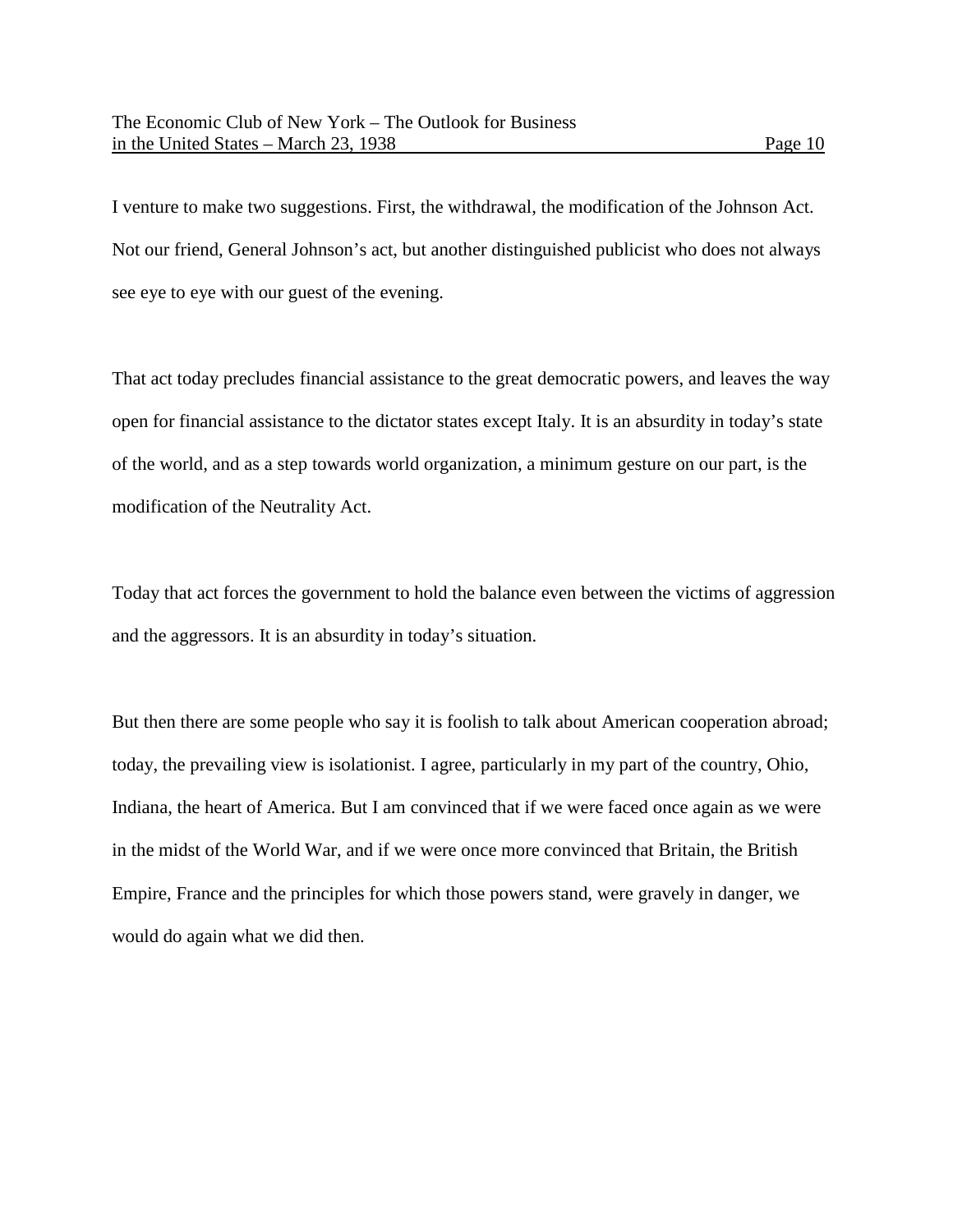My plea is just this: That we should be intelligent enough and courageous enough to face the realities of the international situation and to do in time what we can in order that we may contribute towards that union of forces of the democratic powers of the world.

So that the answer to our fundamental question will be that the dictators and the forces of aggression can be stopped peacefully in time. (Applause)

PRESIDENT CRAVATH: Our next speaker is one of the most interesting men in the world. He led the first Russian revolution that ended the Czarist regime. For six months he was the head of the Liberal Government of Russia that attempted to introduce a democratic regime in that country.

When the Bolsheviks seized power, he disappeared wisely, (Laughter) and was not heard of for six months. It happened that at that time I was in London on a war job, and I remember very well when Kerensky, after his mysterious disappearance for eight months, when most people thought he had been killed, he made a magnificent and sensational appearance in London on the platform of a great labor meeting at Albert Hall, which he addressed in Russian, and although probably not one person out of a hundred in the audience understood a single word, by sheer eloquence, he swept that great audience by storm, with the greatest triumphs of eloquence I have ever witnessed.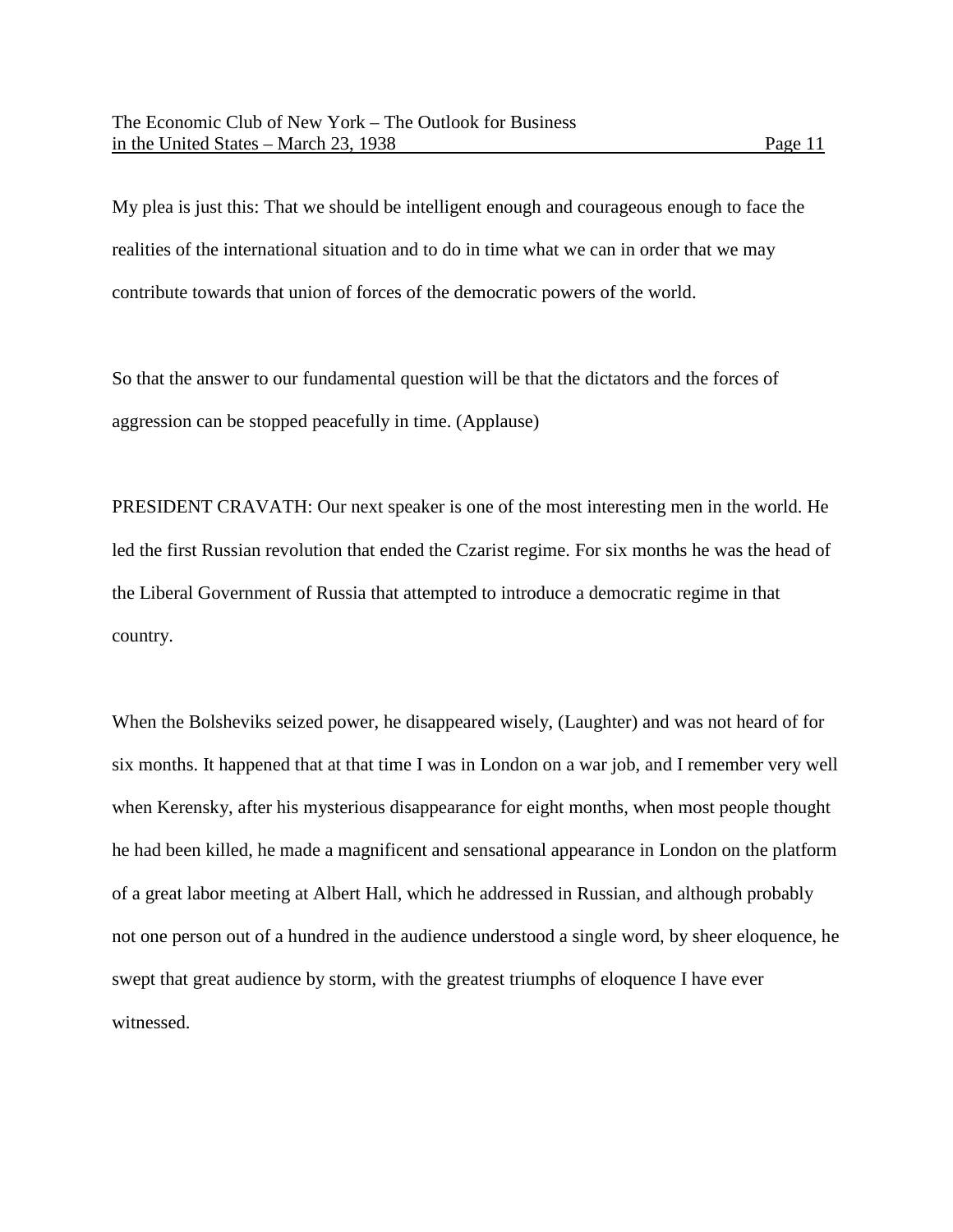I think I will tell about my only meeting with Mr. Kerensky, which occurred at that time, and which I am sure he has forgotten. I was naturally curious to meet the great Kerensky, and a friend who was in charge of the remnants of the Russian embassy arranged a meeting at 10 o'clock one evening at a house in St. John's Wood.

Those of you who know London know hat St. John's Wood is a mysterious part of London. My appointment was for ten o'clock in the evening. It happened that that evening I was dining with a prominent hostess and during dinner I explained to her that I would have to leave before the guests left the table, and I told her why. She said, "You are not going to meet Mr. Kerensky?" I said, "Of course, I am." Aren't you afraid?" "Why should I be afraid?" "Well, he is a dangerous man to be associated with." (Laughter)

And perhaps he was, because the Soviets had put a price on his head and people wondered whether his life would be safe even in peaceful London.

About a quarter before ten I said good night to my hostess and left the dining room. As I went out she said in a strong voice that everyone heard, "Mr. Cravath, be careful, don't get murdered."

In spite of that warning I went to the address in St. John's Wood, and rang the bell; was received by a young woman who took me up three flights of stairs to a small reception room. She said that Mr. Kerensky was detained by an interview with Lord Milner at the War Office and might not be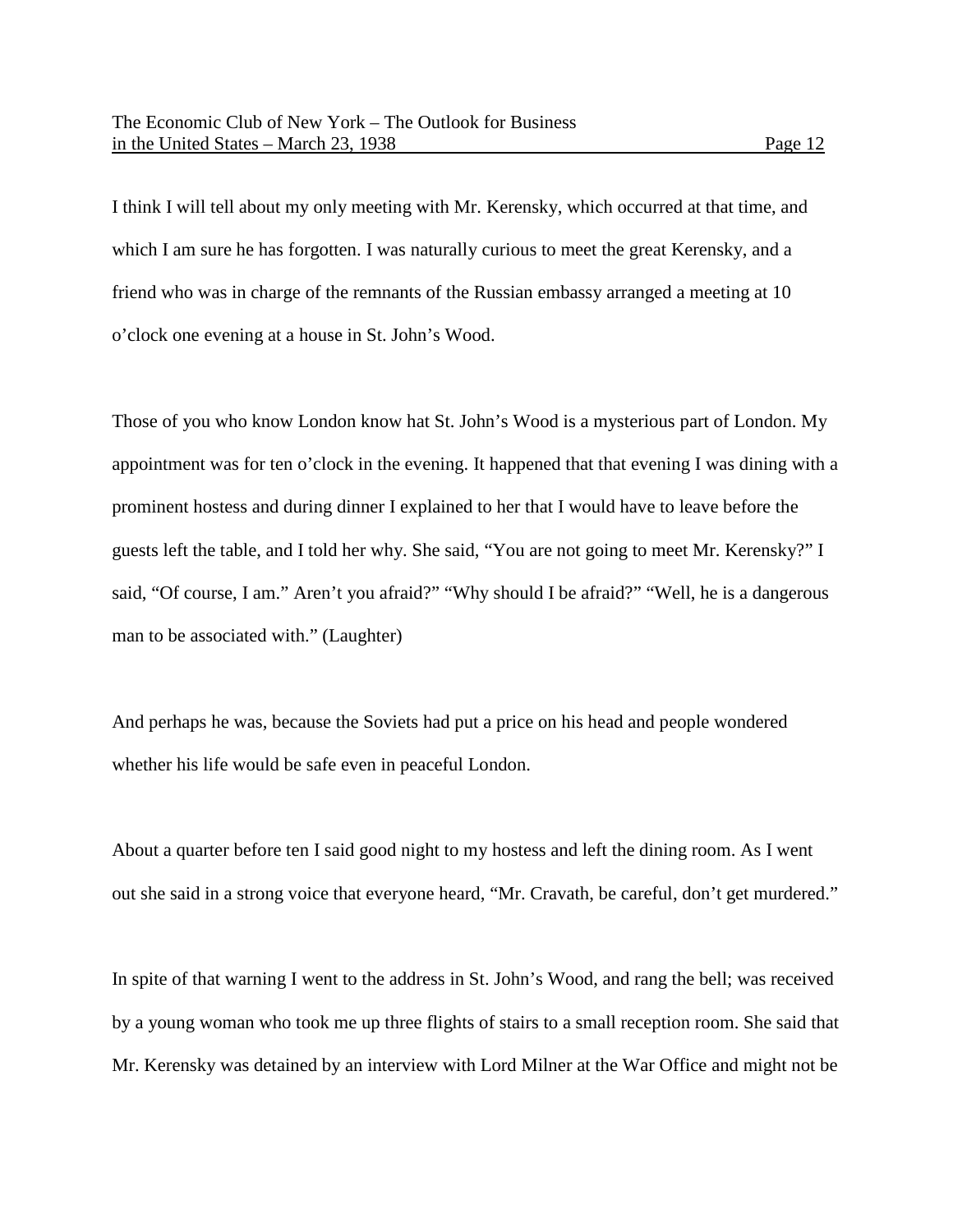back for an hour or two and she offered me the choice of waiting until he came or having a later appointment. Being energetic, I said I would wait. Then she left the room and closed the door and snap--out went the lights, and thee I stood in darkness - and I sat there for two hours. And if you have ever stat in a strange dark room you know what impossible thoughts come to one. I could not shake off the memory of my hostess' warning not to get murdered. (Laughter) Well, about midnight I heard the click of the turn of the door knob and I jumped up, I confess, almost in fright. The young woman came in and said Mr. Kerensky had come and would receive me. And we had a most interest talk.

We must realize Mr. Kerensky is not a Bolshevik in the remotest sense. I would suspect the government he sought to establish in Russia would have been modeled under our government. He has been a profound student of world affairs, and while I am not certain he would talk about the Outlook of Business for the United States, I am sure he will have very interesting things to say.

Mr. Kerensky. (The audience arose and applauded)

## Second Speaker

Mr. Alexander F. Kerensky

When Mr. Ely kindly suggested that I come and address this Club, the first and wholly natural reaction was to ask myself, why was I called? What could I say to a gathering of men, weathered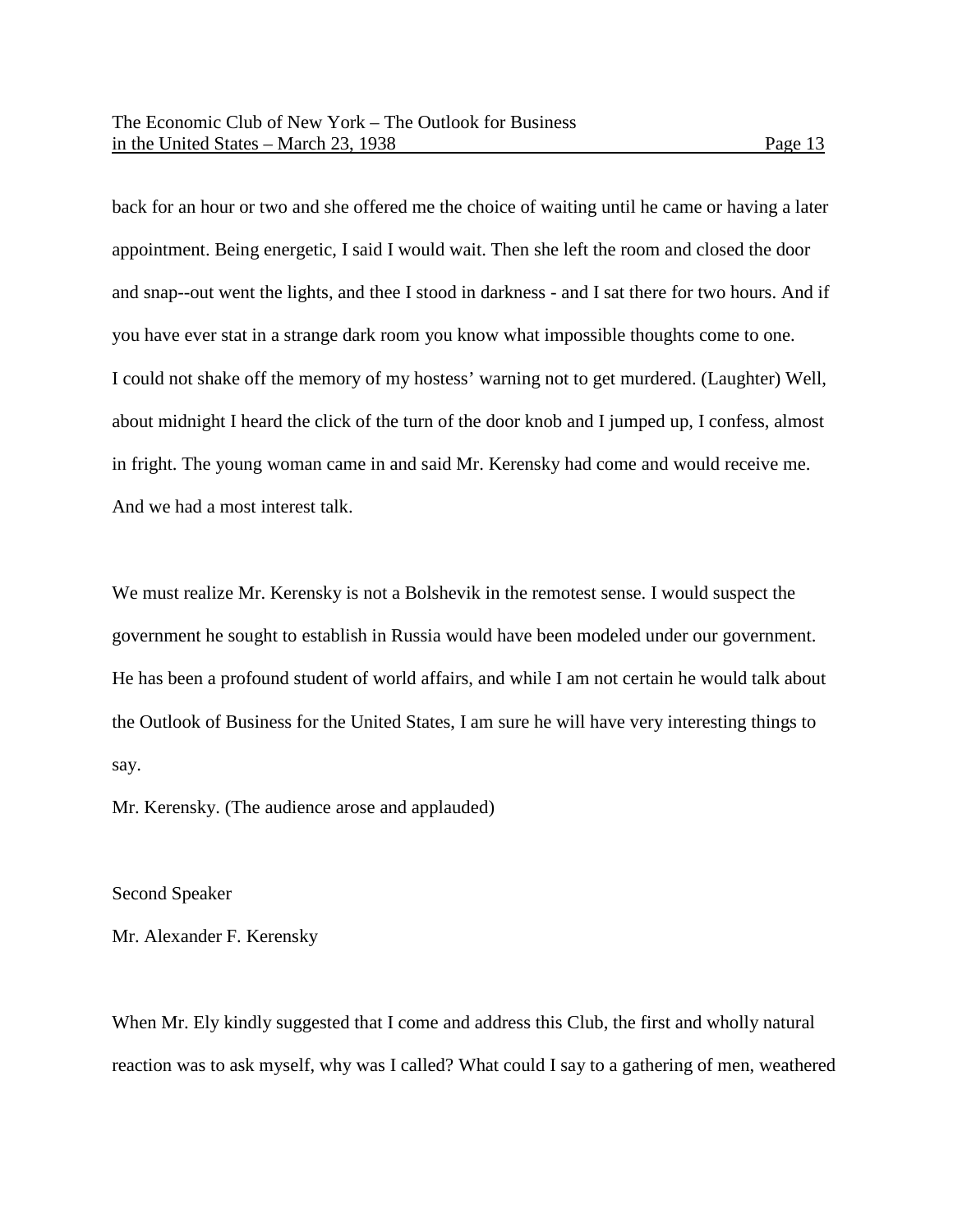and experienced in the practice of economics, about the "Outlook for Business," which as I gather is the concrete and specific object of this discussion?

And then, on second thought, I was led to feel that perhaps my presence here was not a mere accident, that the very fact of my being called upon to address you, is significant in that it reflects the new order of things, that particular novel inter-reaction between politics and economics, which arose out of the Great War and which at present confronts mankind with burning questions, on the proper answer to which depends nothing less that the future of human progress and civilization at large.

To those who may have anticipated to hear from me something very practical and real about foreign investments, about that or other aspects of international trade or world credits, may I say with all conviction, that there is nothing which in its immediate reality and practical importance surpasses the fact, that there are at present working in this world certain general ailments, which poison and undermine at their very roots the very premises of steady economic progress, thus eclipsing and threatening the outlook for business on a world scale. It would seem therefore, that business could render no better service to itself than by licitly and earnestly taking into account what has come to pass, and by making up one's mind as to how the issue is to be practically faced.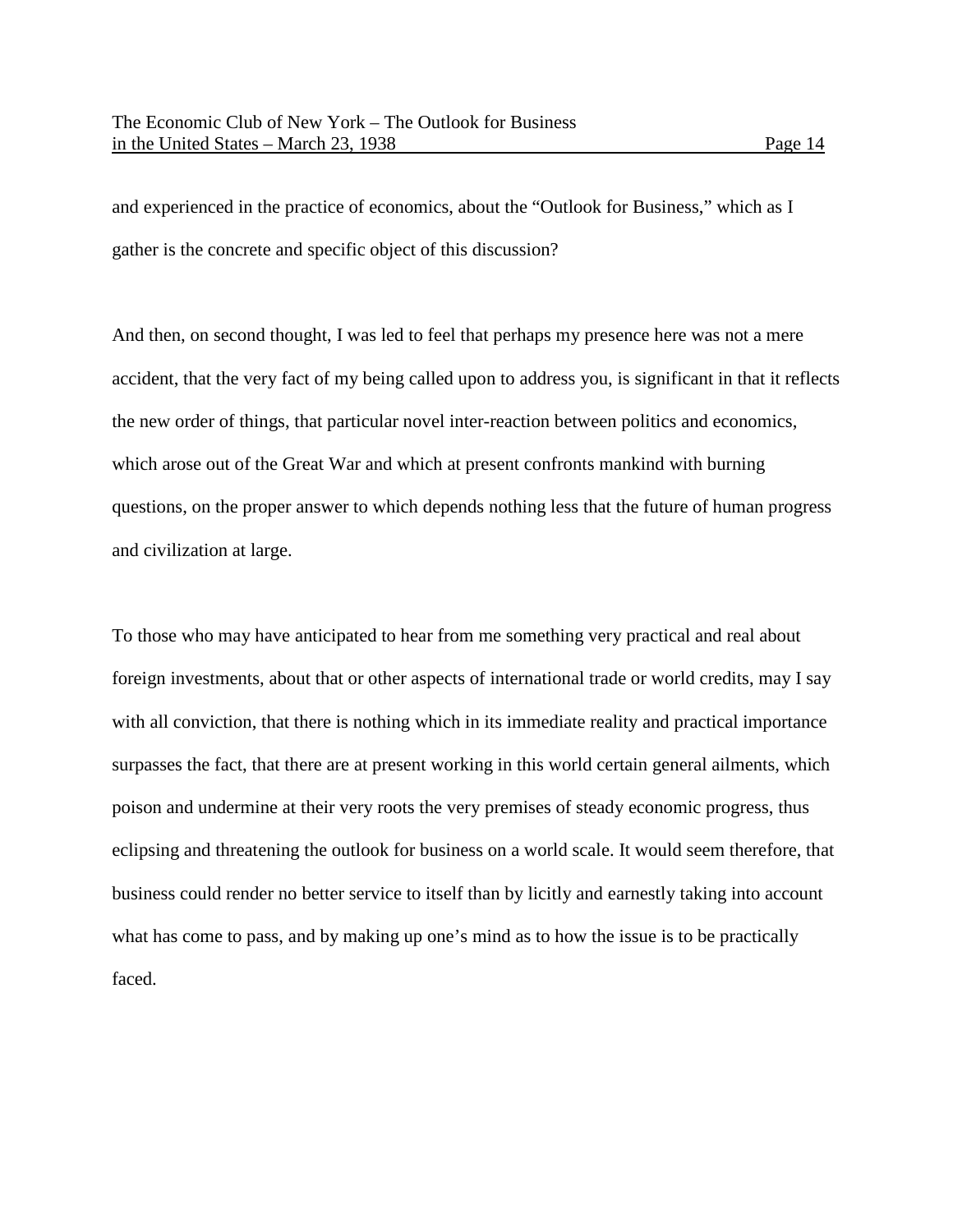Mr. Chairman, a deep and significant change has taken place since the War between politics and economics or, figuratively speaking, between "homo politicus" and "homo economicus," between the "political" and the "economical" man. In the past, throughout the XIX Century the accepted notion was, that politics was subservient to economics, and that political structures reflected primarily the prevailing economic order. Whether right or wrong, nothing is left of such contention. The social and psychological effects of the devastating tornado of the War, which shook the old world at its very foundations, are far deeper and tragic than most people realize. A momentous feature is, that "home politicus" has rebelled against "homo economicus." Throughout these last decades, Mr. Chairman, in different countries and under different aspects, the social and national passions released by the War, have impelled peoples to political paths, which are incompatible with the lessons of history, with the natural features and tendencies of men.

In those by-gone days the common ideal was Liberty. The luminous goal, towards which all people seemed to be string, was a free democratic order, within which man, secure in the enjoyment of his inalienable rights, was free in his economic pursuits.

Also natural economic evolution was rapidly welding the different national units into an economic entity in step with the unifying ties which grew out of the common humanitarian aspirations and common culture.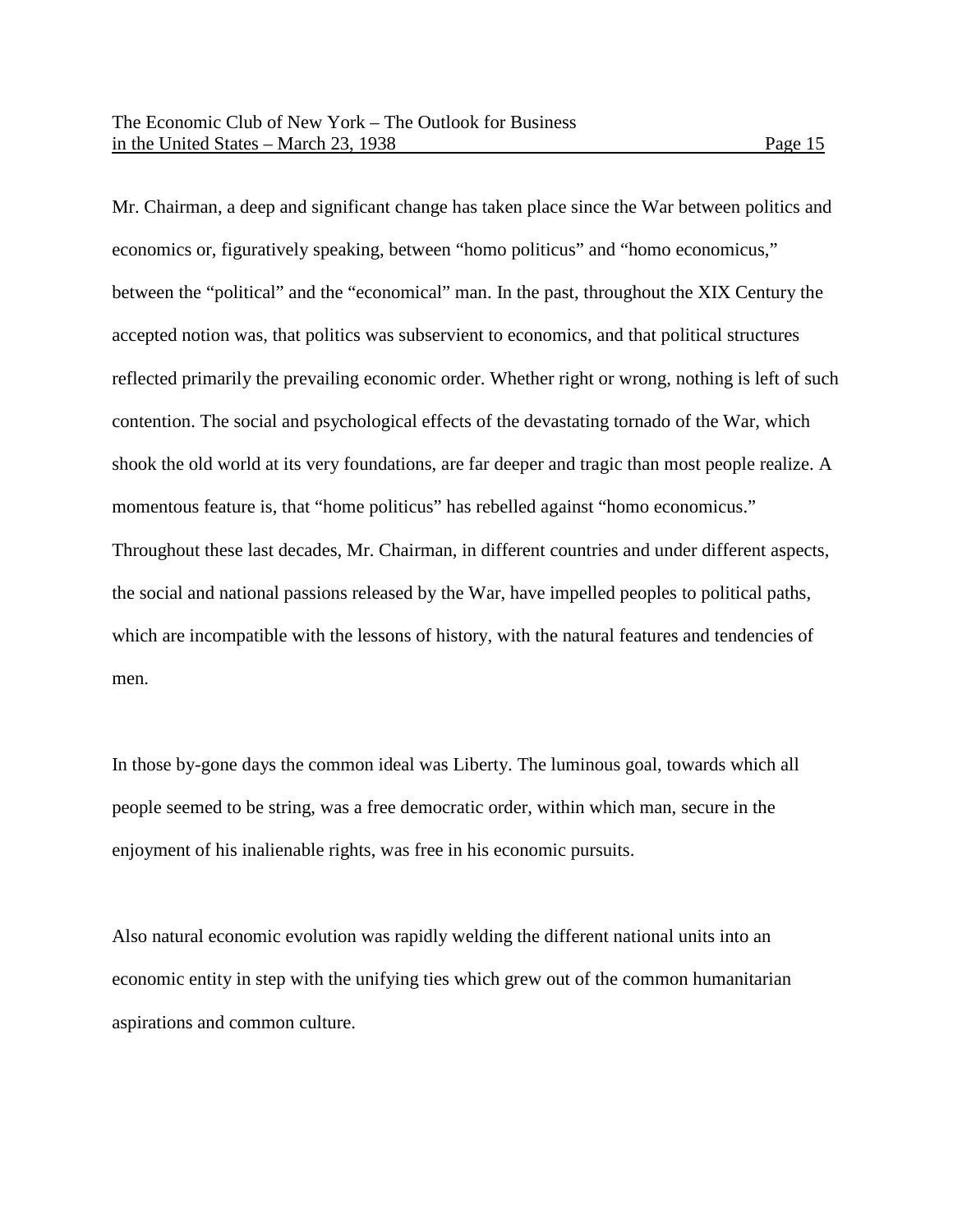In those by-gone days moreover emphasis in the economic field were primarily of "production." The demand on the whole was ahead of the supply. The dominant economic urge was to develop productive forces. In that again a change of the deepest significance has taken place. The advances of science and technology have solved the problem so far as production is concerned. The technical revolution and the reorganization of the world since the war on a machine basis have endowed mankind with a productive capacity capable of supplying every human being with means for an abundant and comfortable life. The problem has become essentially one of distribution or better to say of circulation and consumption, Indeed to make use of the technical resources it is imperative to insure an uninterrupted and rising rate of consumption of the goods produced by the people at large and any interference and disturbance in these processes of absorption of the goods is bound to lead to violent concussions and to inevitable crisis.

Mr. Chairman, a basic paradox seems to be dominating our life, a paradox senseless and intolerable in its very essence. With all the technical means at it s disposal, humanity has failed to put its house in order and one economic crisis follows on the steps of another, dislocating the well being of society, depressing the standards of life, increasing unemployment and misery.

One paramount feature in this whole situation seems to have escaped the vision of observers. The functioning of that most complex economic structure, which constitutes the present productive and consumptive apparatus, requires as an indispensable premise political and social stability. Only in the absence of fear, only when secure in the assuredness of the coming day, can an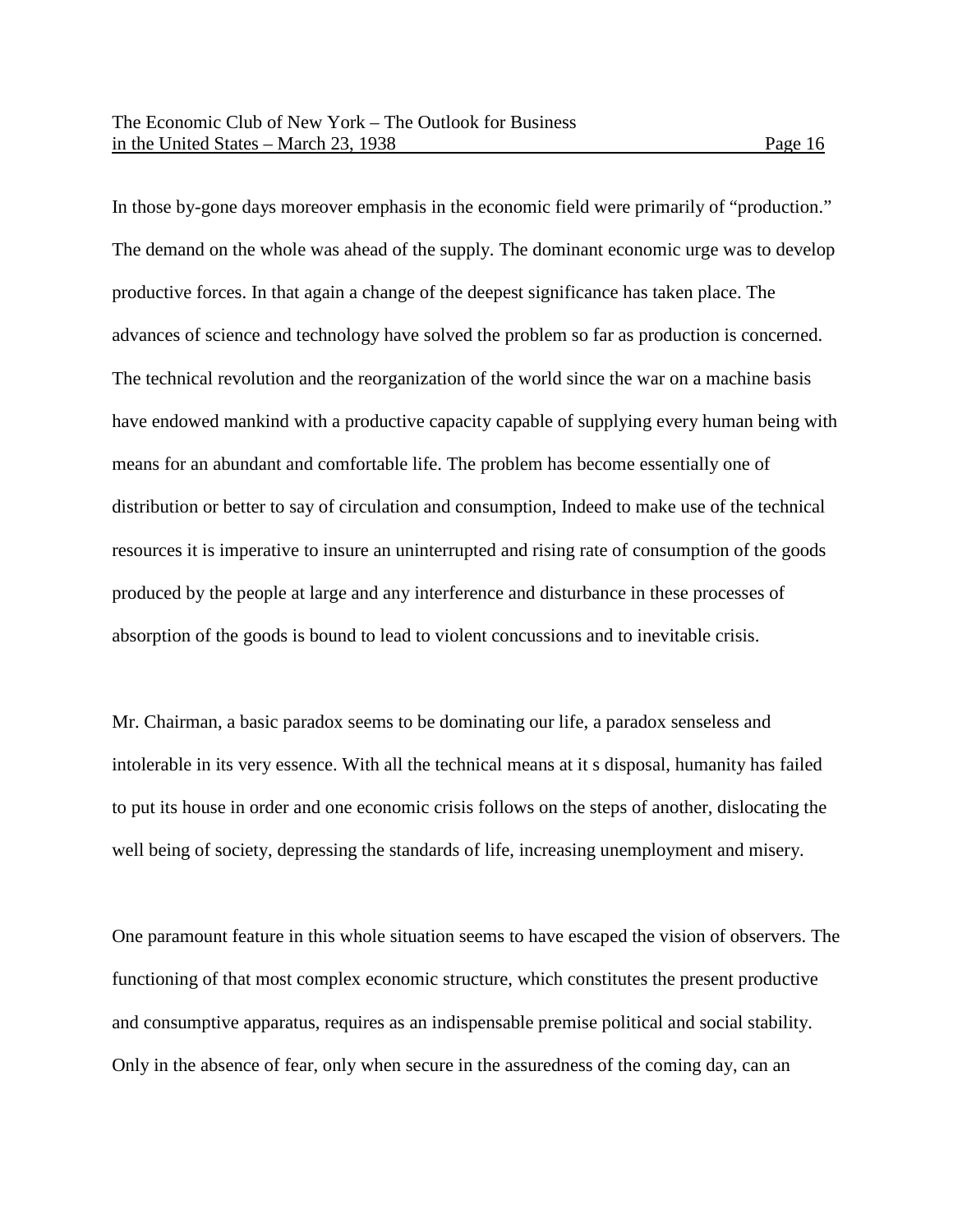individual exercise his economic functions and enjoy the economic opportunities to a degree which is essential and imperative for the uninterrupted functioning and progress of the economic whole. The fact Mr. Chairman now is that none of the stability, none of the continuity, none of the psychological surroundings essential for economic progress are possible outside of a solid democratic order irrevocably based on individual liberty and on freedom of economic initiative. (Applause)

Now Gentlemen, the dominating feature of the last decades of world history is, that the essential foundations of economic welfare are being destroyed by willful determination of the "political man," who has raised the banner of rebellion against the natural laws of cultural development, and by fanatically discarding the natural conditions of liberty and freedom, is setting back the XX Century to medieval conditions of barbarism, imposing on mankind continuous warfare of all against all. What is the use of all the technical progress? How can one be assured of any continuity in distribution and consumption, when all certainty regarding the next day has vanished, and when life for the peoples is unfolding under the constant threat of armed conflict, with the ever-present ghost of fratricidal civil war. All the richness in natural resources and in industrial equipment cannot save a country from economic degradation as long as the whole fabric of international trade and world economic interrelations is subject to violent and sudden concussions, and while one country after another may suddenly be plunged into medieval isolation and surrounded by the artificial and unnatural barriers of political and economic atrophy. In fact, how many of you gentlemen present must have sensed the force of the economic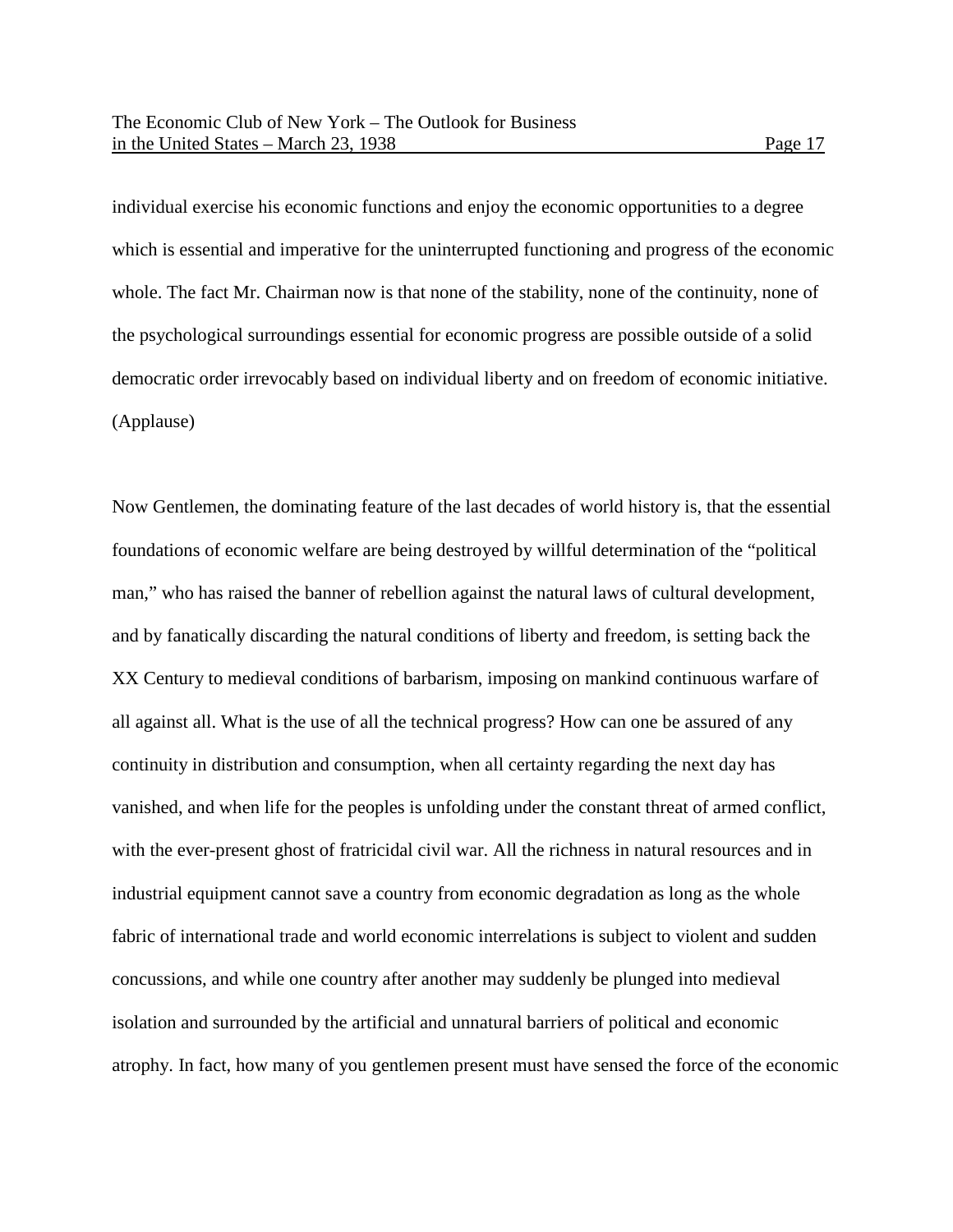impacts which suddenly struck when barriers were unexpectedly erected around different countries in Europe and the Far East? My contention accordingly is, that the greatest danger with which the business outlook is threatened, rests in the rise and triumph of political dictatorships, in the advent and establishment of the so-called totalitarian systems. When speaking of the totalitarian systems, I refer to the both brands with which the world has become familiar. I mean equally communistic despotism as well as the dictatorships of fascism and Nazism. I hold that the totalitarian state whether left or right, by destroying liberty and doing away with the freedom of economic initiative and pursuit, undermines the basic main-spring of human economic activity and thus fatally condemns the world to economic retrogression.

I am fully conscious of the fact, that in many cases certain industrial circles had welcomed the advent of disciplinarian government, in the blind hope that "law and order" was to protect them from the spectre of anarchy and would reinstate to industry that particular type of control of economic life, which they had enjoyed in the bygone days of the pre-war era. Alas, as events unfold, these circles are being brought to realize, that present day dictatorships which seek and reap this power in a demagogic appeal to human passions and fanaticism, are using economics only as a means for unlimited domination, as a took for unrestricted totalitarian autocracy. A sad counterpart on the other hand is offered by shattered illusions of the toilers, of those workingmen who in time did succumb to the dazzling promises of a communist millennium only to find out in reality that the so called dictatorship by the proletariat turned out to be an unlimited despotism,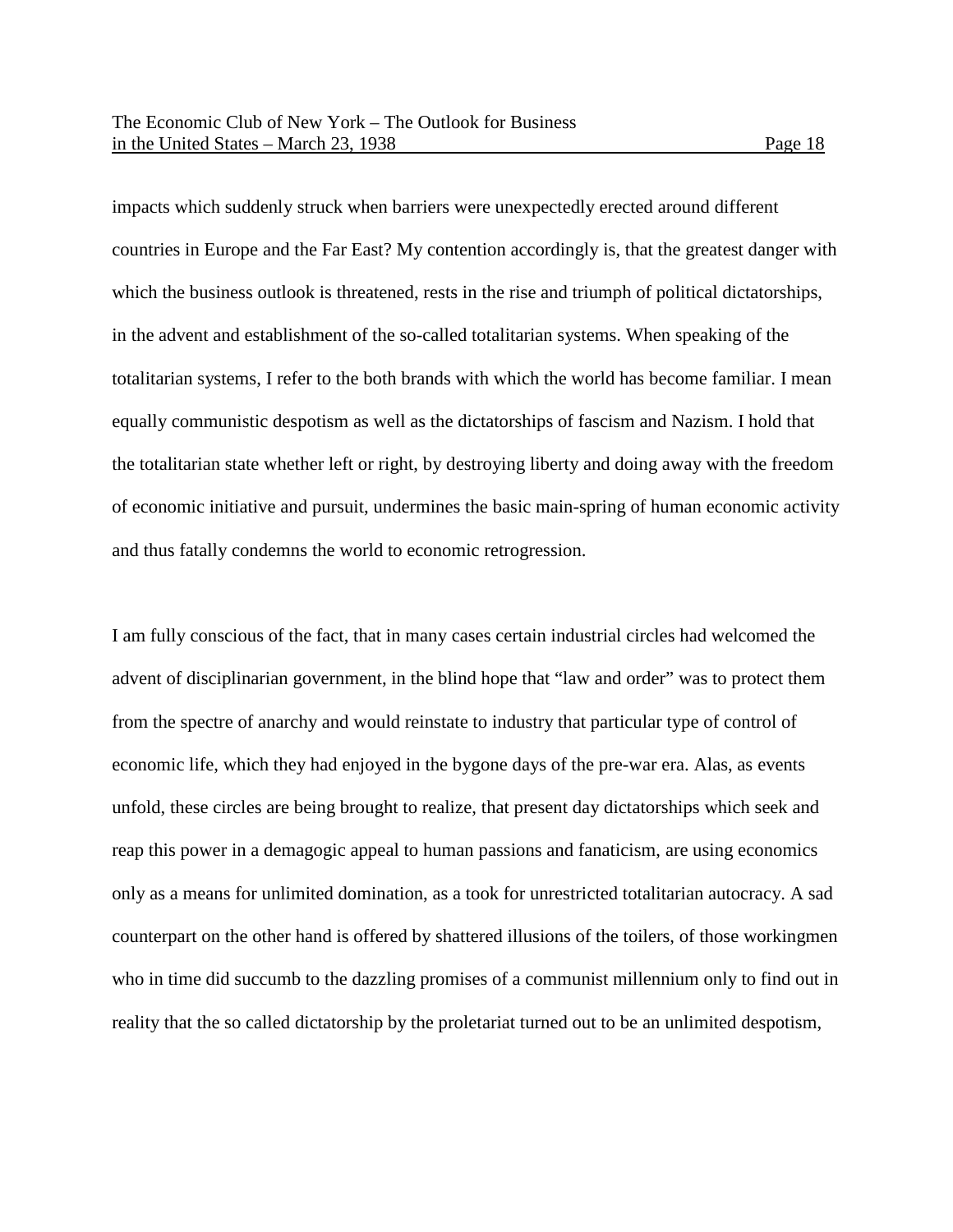which in cruelty and autocracy of its rule finds no parallel except in the Asiatic satrapies of ages ago.

The fact is that man, in a totalitarian state, whether of the left or right brand, becomes a pawn, a slave addicted to misery and obedience, with no recourse and no appeal for the defense and protection of his natural economic, political and human rights. The experience which the world has witnessed through these trying years would seem to warrant a statement, which in fact one could set as a basic maxim to guide in the days to come.

Economic and political freedoms are organically interconnected. There can be no economic progress and no prospective outlook for business outside of the framework of political freedom just as there can be no real political liberty outside of a system basically founded on free economic initiative and pursuit.

If the purpose of civilization and the aim of human progress is a hope for a happy and abundant life for all, it can be rightly said, that there can be no happiness and abundance outside of freedom, and that political and economic totalitarianism inevitable condemns mankind to a miserable and impoverished existence.

Gentlemen, a situation has this arisen, where business, where the economic man, cannot and should not remain passive towards the doings in the political field. Moreover it is not possible to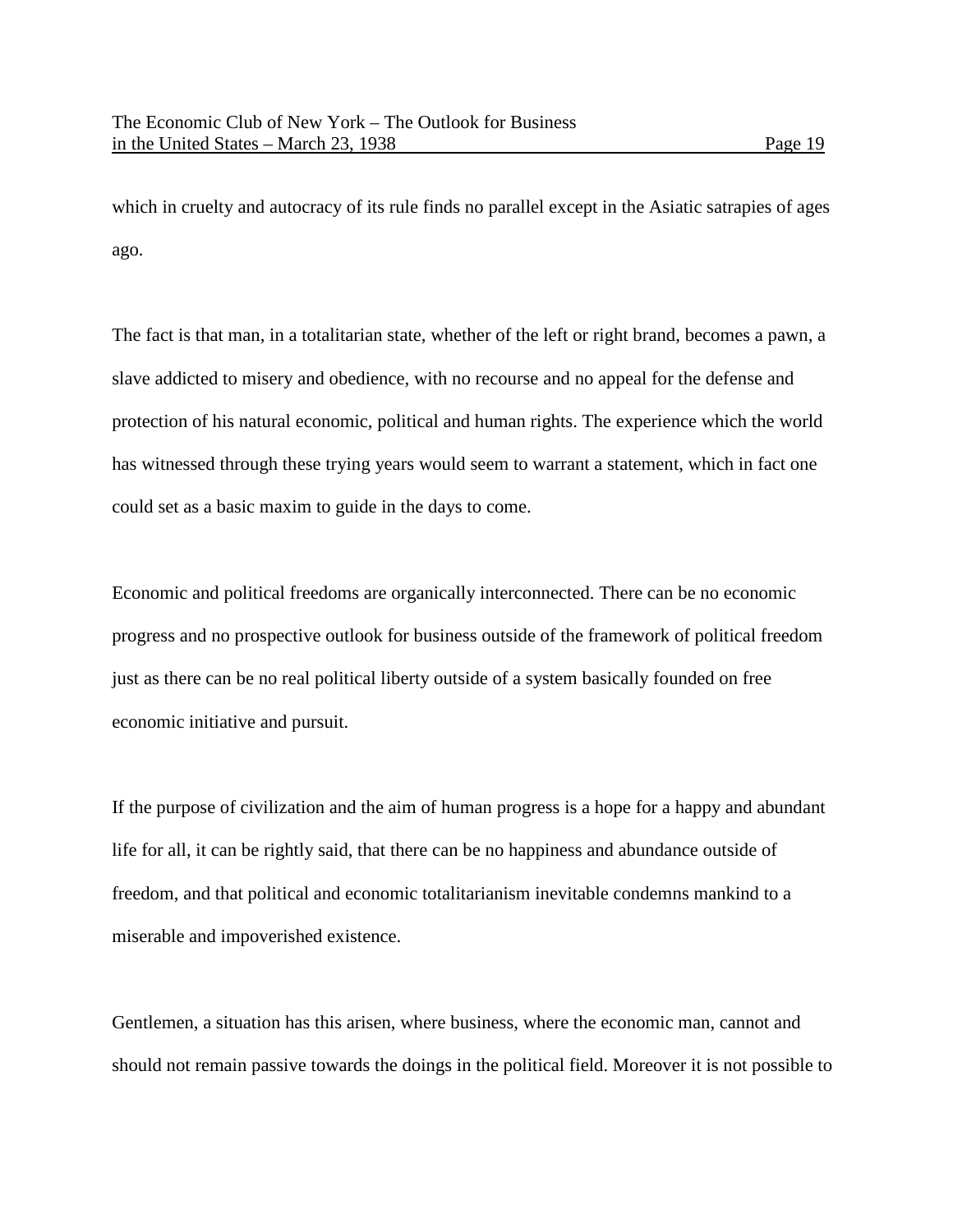uphold the economic welfare of any one particular country in a blind indifference towards the offensives which totalitarian dictatorships are waging against the freedom of the world. The question is not, whether business may succeed in land that or other clever deal in Nazi Germany or Communistic Russia, but in the major fact that the totalitarian systems, whatever their names, are destroying the very main springs of economic well being on the world scale.

Time has come to realize the import of these plain facts and to assert with all earnestness that there is no permanent outlook for business or for any economic progress outside and without the reassertion on a world scale of the principles of individual liberty, of individual initiative and individual responsibility. Indeed, the present day man, as a working unit, requires freedom to sustain his energy, just as a mechanical engine requires fuel.

Present day industry, in its unprecedented technical complexity, demands from the last man a degree of initiative and personal responsibility, unknown and unheard of in the days of the prewar era. And the plane truth is that these indispensable faculties of initiative and responsibility can live and flourish only in a man that is free.

Mr. Chairman, I maintain that a man, who is free, is unthinkable outside of Democracy, outside that natural political and social order, which assure man security of the coming day, which would guaranty the inviolability of human life and human rights, which would warrant the free pursuit of spiritual and material creation. I earnestly wish that businessmen throughout the world would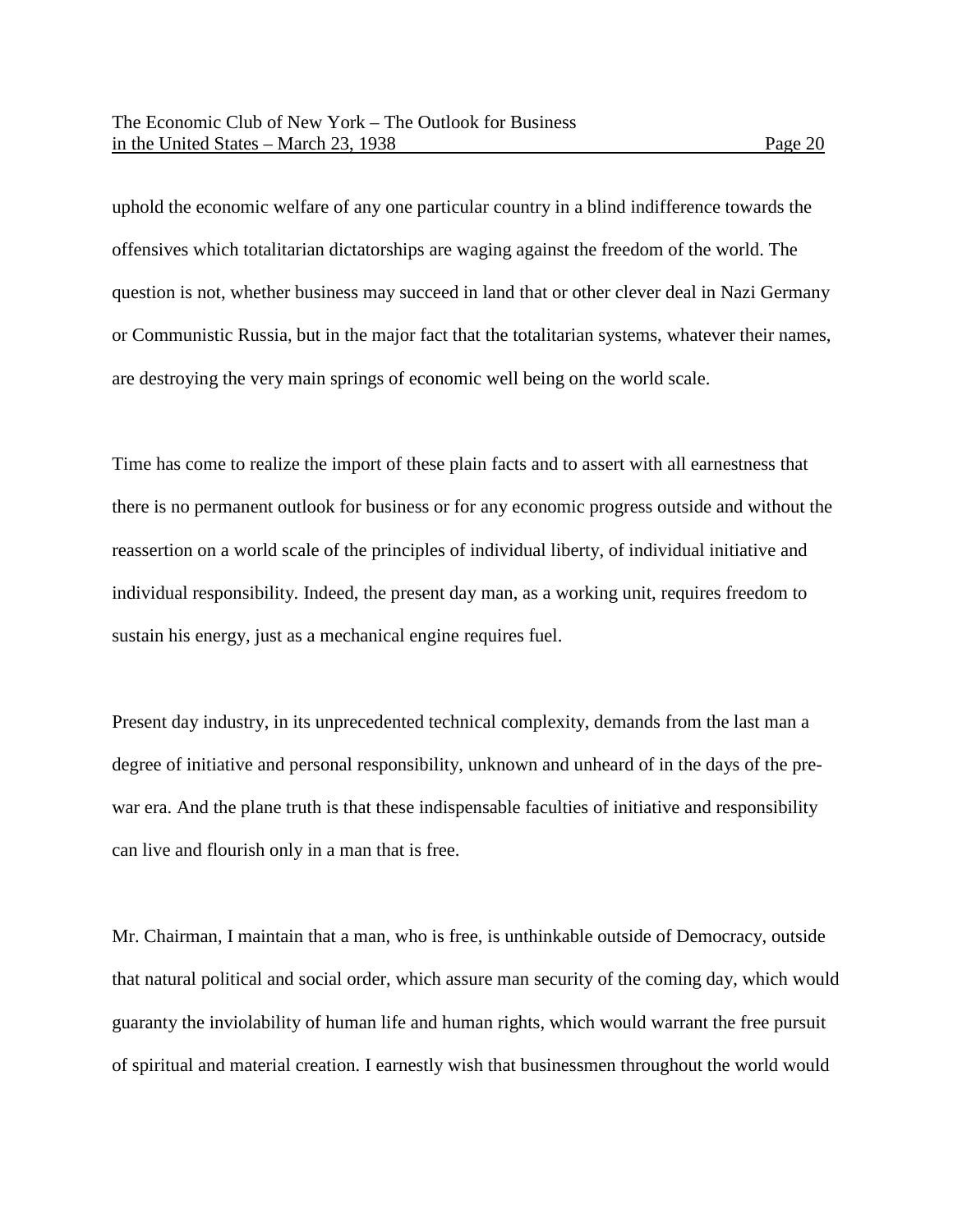understand the fundamental truth, that the economic problem which the world is facing, cannot be solved without the return of the whole of humanity to the paths of natural and normal development, without the re-establishment of freedom on a world scale. I should like to impress upon you further, that the resurrection of political barbarism imminently sets back the economics of the world as a whole. Totalitarianism, whether of the communistic or fascist brand, carries but one promise,"Socialism of beggardom."

It is very essential, that there be no misunderstanding as to the meaning of the term "freedom," which I have been using. When stating that freedom of economic initiative and pursuit is the indispensable basis of economic development, I am far from preaching a return to those particular forms of freedom, or better to say, License, which characterized the far distant epoch of early capitalism. The broad concepts of social justice and social security have come to stay and have become an organic part of the concept of democracy. Moreover the very complexity of present day social structure and the tempo of technical process make it imperative that the interests of the whole, expressed by government and primarily by organized public forces, would prevail over the possible selfish aspirations, of particular groups. The totalitarian states have taken upon themselves to solve this complexity by suppressing freedom altogether and by enforcing a system of state capitalism or better to say bureaucratic serfdom.

In fact, the rise of a self-sufficient and omnipotent bureaucratic caste, wielding unlimited regulating power against which the individual stands powerless and helpless, is particularly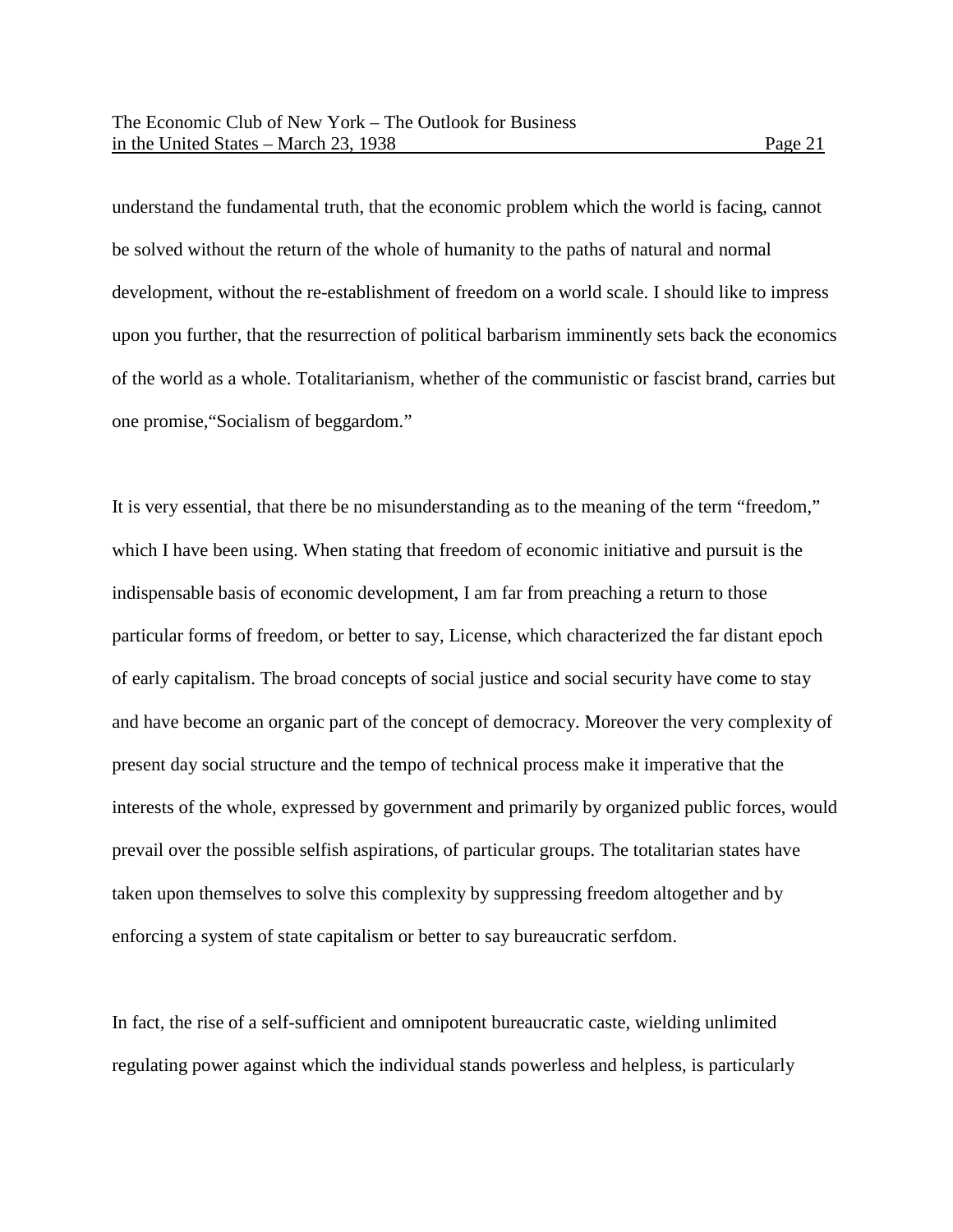characteristic of the present state of affairs. The repugnant picture of dictatorial management has naturally prompted a strong reaction against the idea of any rationalization or regulation of economic relations. This of course is an equally dangerous and non-constructive extreme. Obviously there can be no return to the order which prevailed in the XIX Century. The psychology of the new man is basically different. It imperatively assumes that the interests of the particular groups should be subject to the welfare of the whole. However, the prospects of a

democratic solution of this vital problem, must not lie in the creation of omnipotent bureaucracies, but should spring from a free and effective cooperation of the different life groups, which organically participate in the main functions of present day life.

With all earnestness do I state, that nothing less than the future destinies of humanity depend on whether the free peoples of the earth show themselves able to find adequate and efficient forms for a rational and well regulated economic life, based on the precepts of individual liberty and individual initiative, forms and ways which will confront and effectively challenge the bureaucratic capitalism of the totalitarian dictatorships.

Mr. Chairman, democracy is on the defensive. Free government, the aged principles of human and economic liberties are being fiercely attacked and partly shattered. To the fanatical onslaughts from the right and from the left, the free peoples of the world must oppose a united front, a supreme determination to preserve free government and the eternal principles of human rights. Never before has the world passed through a crisis as deep and momentous as at present.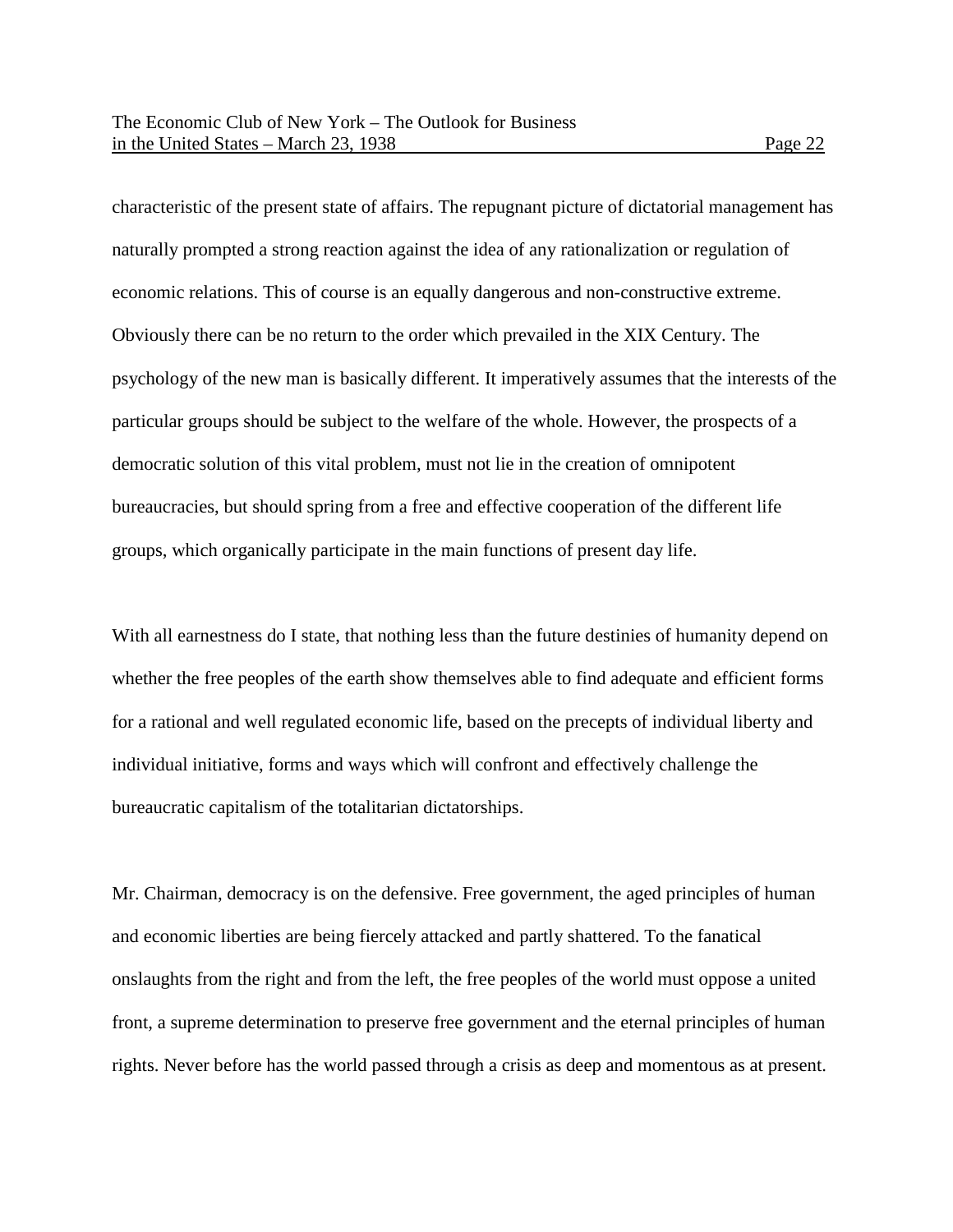Democratic thought and philosophy must face the issue with a new courage and determination, prepared to discard many of the customary shibboleths, many traditional and outlived prejudices and words. The most imperative necessity is that all and every class and group, who continue to cherish freedom and human rights, should find the strength and the will to rise above their own small selfishness in a consecrated endeavor to save the common cause. It is not sufficient just to watch, even with indignation, how others are destroying and mutilating human life. The forceful dynamics of the dictatorial groups must be brought face to face with an equally dynamical creative impulse on the part of those, who have faith in the concept of a free man in a free country.

If the democracies of the world, including those of the Americas, will fail in re-establishing the reign of liberty throughout the world, mankind will not only never emerge from a continuous economic crisis, but in time will inevitable drift into a new armed conflict, a catastrophe which as matters stand will mean the eclipse and destruction of civilized life, a return to the dark ages.

Mr. Chairman, Gentlemen, there is but one hope which bars the way towards this tragic and dismal prospect. That is the eternal beacon of human freedom. And I must say that in these tragic times you people have a great international responsibility because now the United States is the strongest fortress and defender of freedom.

………….The audience arose and applauded………….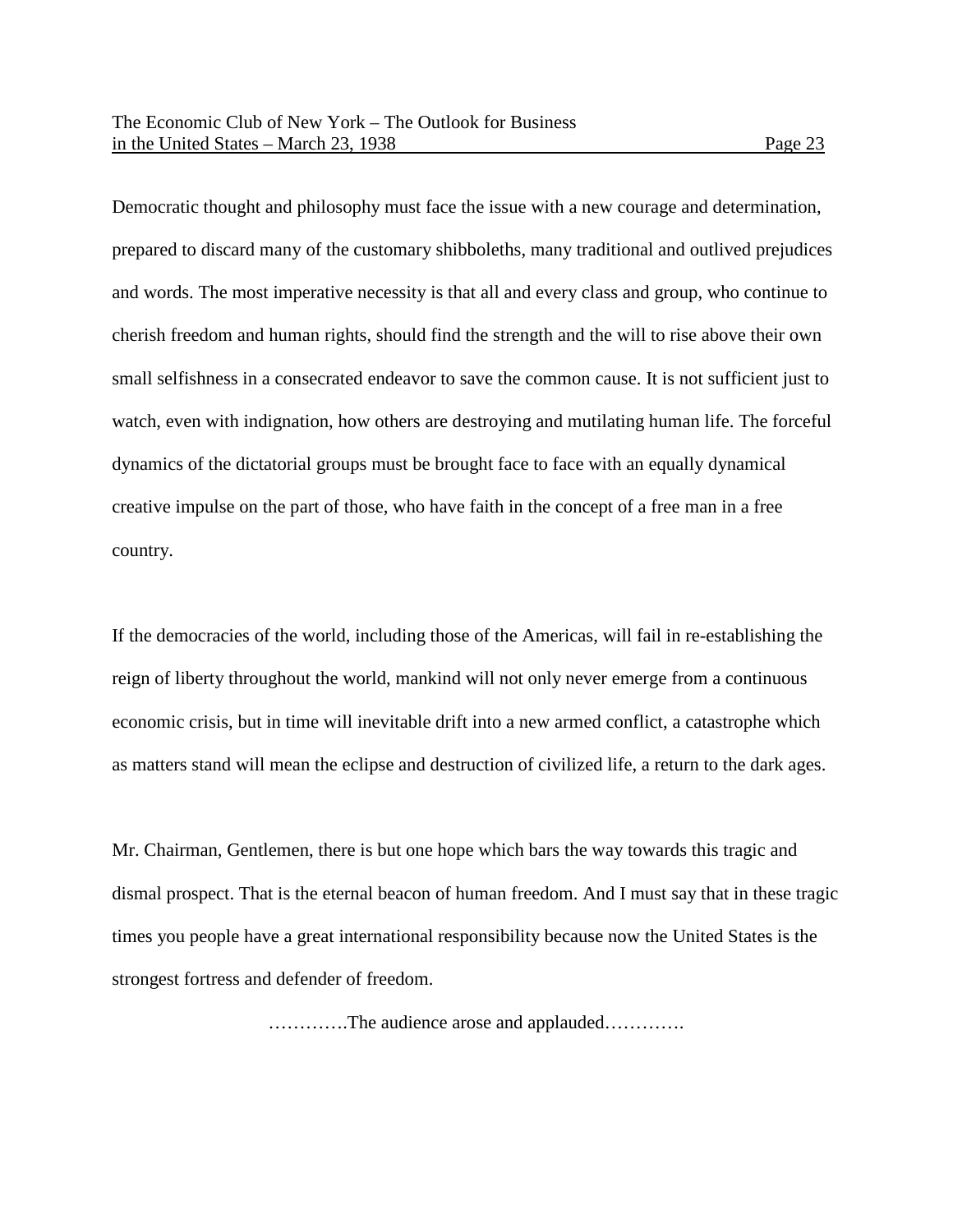MR. PAUL D. CRAVATH: I am sure that in listening to Mr. Kerensky's interest address, it occurred to us all how different it would have been for the history of the world during the past twenty if his government had prevailed in Russia.

Our next speaker is from Washington where he is supposed to sit very near to the throne. Apart form his close association with the President, Mr. Stanley High is entitled to our respect for his other achievements. He has been a distinguished editor and journalist who is the founder and for many years the President of the Good Neighbor League. It is a great pleasure to introduce Mr. Stanley High. (Applause)

Third Speaker

Mr. Stanley High

President, Good Neighbor League

Mr. Cravath, and Ladies and Gentlemen: I can see I have got a number of things to set right, because the place where I sit is not quite the place Mr. Cravath has located me, and I feel acutely the company and the consciousness of my place here, speaking on this kind of a subject, because I am neither a businessman nor an economist. It is possible that that is why I was invited to speak. However, I gathered that I was here chiefly to act as a sort of foil to General Johnson. But I am glad to serve the General in any way I can--yet I have a hunch that being a foil for him is going to be quite tough on me.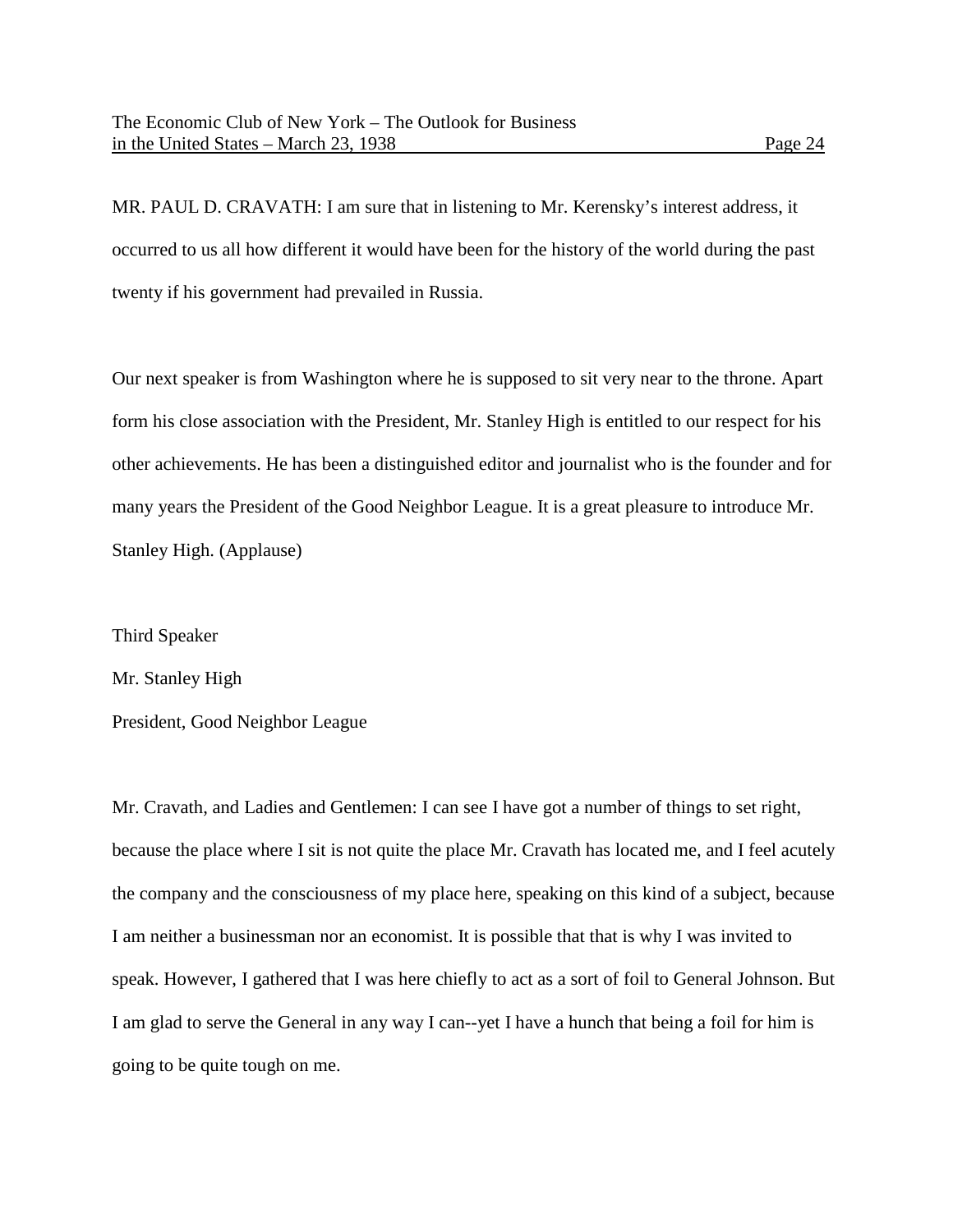But, in the course of the pleasant instructions I received about my speech tonight, I was told to raise my voice on behalf of the New Deal. I am flattered that I should have been chose. I don't know whether there are more articulate people available anywhere than there are now at Washington, and why Mr. Ely should have chosen me at something more than cost, when these others might have been obtained at cost, is something I do not understand.

And I am surprised too, and I suppose Mr. Cravath will be surprised to know, that this is sort of autobiographical--I am not one of the chorus any longer, nor could I even play around any longer with the chorines.

There is this to be said about the New Deal Organization, and General Johnson knows it better than I do--when you are in the New Deal Organization, you are in all over, and when you are out, believe me, you are out all over. Of course in some cases the process varies--sometimes there is a tapering off-you are sort of eased out of the picture. In other cases it is an abrupt process. I imagine the easing out process is easier. But the latter was not the method followed in my case--I got out very much as I would like to die--all at once. But it wasn't a very pleasant experience while it lasted, but there was never any doubt in my mind or in the minds of anyone else and, looking back on it, I would say that I have had no more feelings of having regret than they have of having any regrets.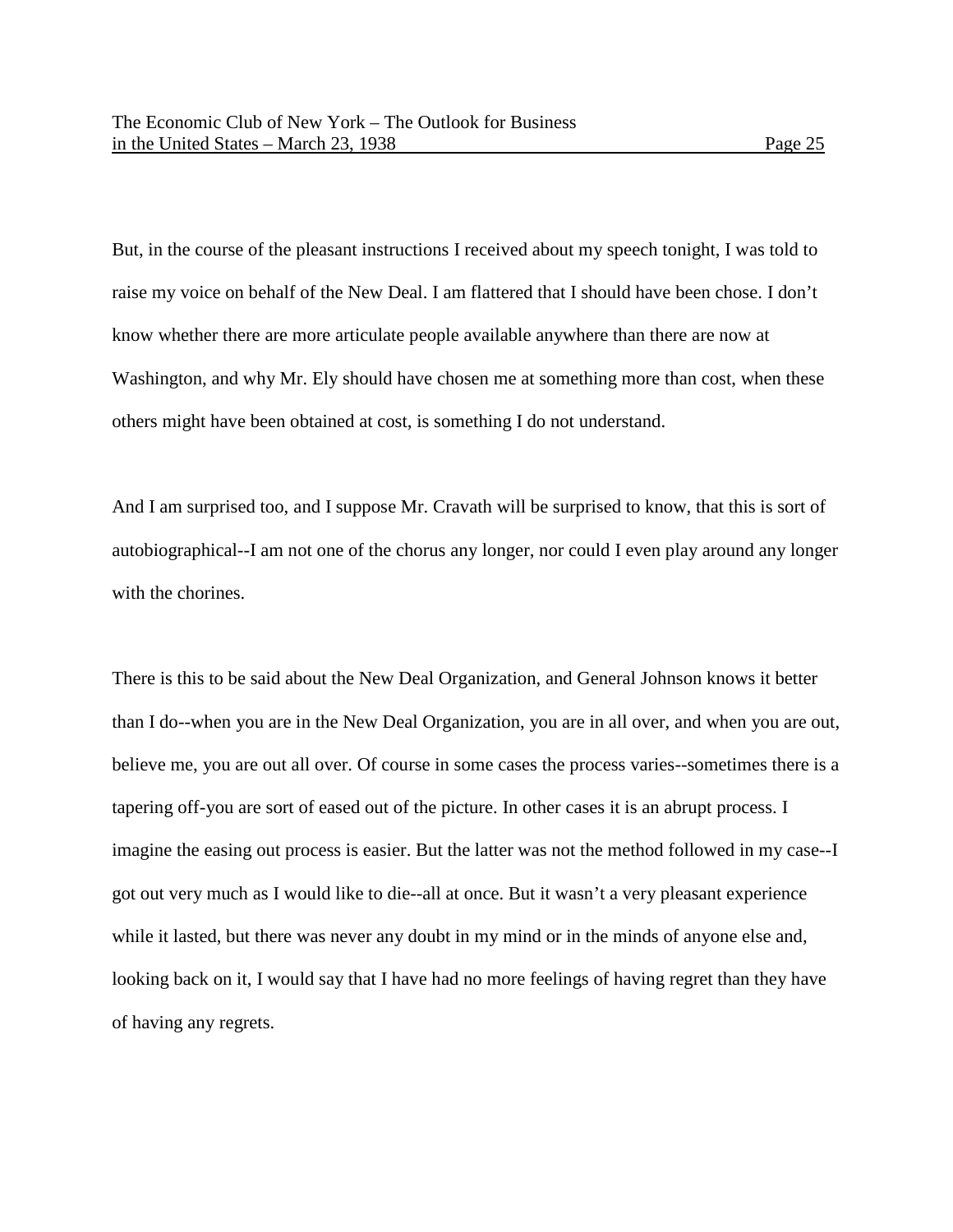But I think I got out just in time. I have had, in the past, some pride of having had, in a sort of a post script way, something to do with some of the things which happened before I got out. I should hate to have had much to do with some other of the things that have happened since I got out.

I am now going to proceed with my New Deal speech as Mr. Ely would say. I am not going to talk, primarily about today's legislation or tomorrow's speeches, or maybe I should say today's speeches, which may be terrible, and tomorrow's legislation, which might, possibly be worse, but I want to talk, if I can, about some of the perspectives I think we need bring to bear upon the long-run picture in which we are involved, and I think that in getting that kind of a perspective it is essential as an introductory step, that we should begin to put politicians and political parties in their proper place.

As Americans, or as human beings, generally speaking, we have got to have a goat, and politics and politicians provide the goat. They are cushions, as it were, between the sore spots and the external world. They are the excuse upon which we can conveniently fall back.

But I think it is important that in a democracy neither political parties nor political leaders are essentially creative forces. However much we may blame them for the evils or the good that materialize they are essentially merely the implements for something far more fundamental.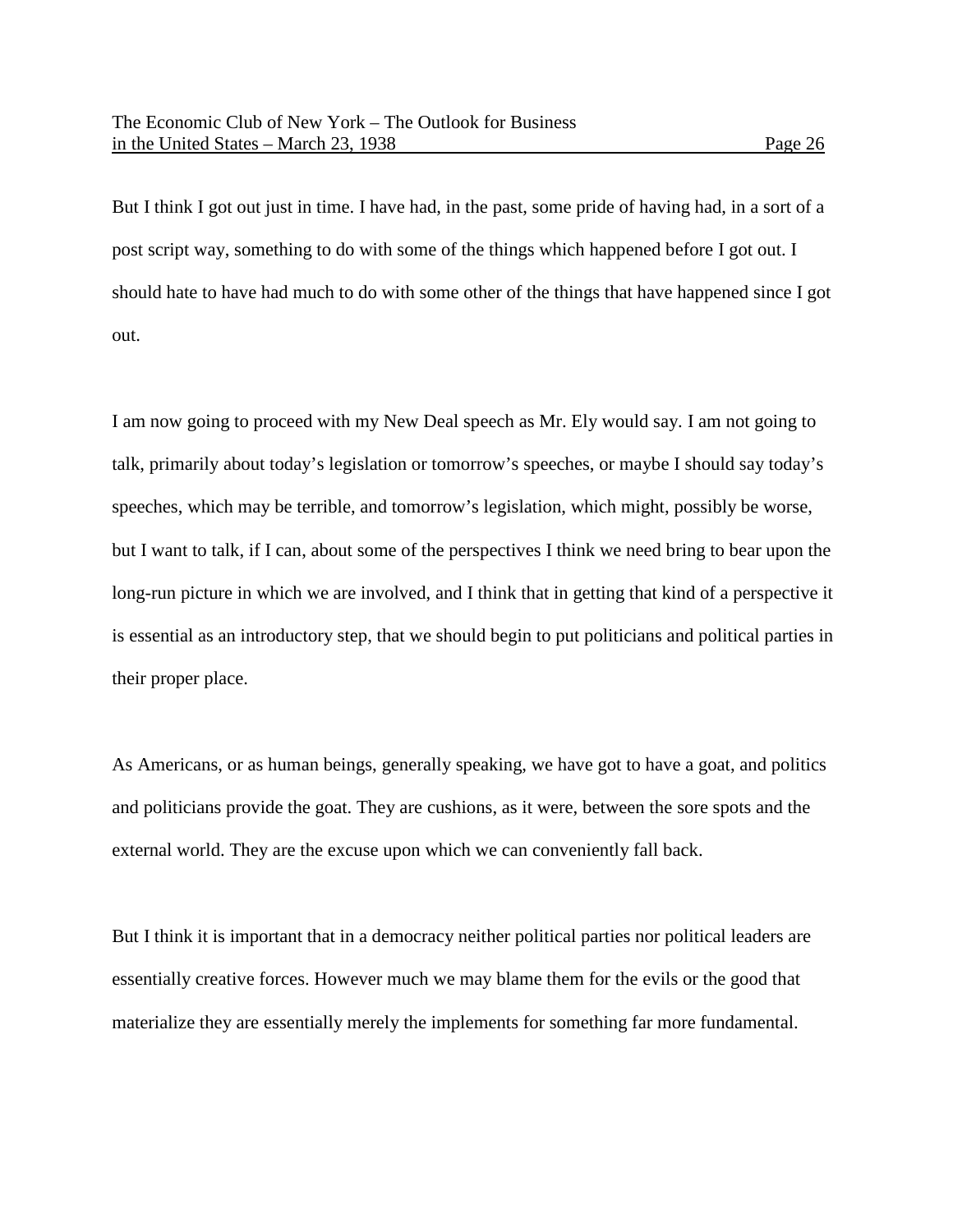I think that it is a superficial analysis of the New Deal or Roosevelt, or the Democratic Party- whatever that is--it is a superficial analysis to ascribe to them what has happened in the last five years. I know, and anybody who knows a few more than the first things of the Democratic Party know perfectly well that the Democratic Party was not the creator of the thing we are now talking about, and in which we now find ourselves. It is the product of something that started a long time before, and precisely the same thing applies to Roosevelt. If it had not been Roosevelt then it would have been somebody else, and that other person would have been pushed forward by the very same ground swell that pushed him forward--of course he does some incidental shoving.

Now this force that is in back of the New Deal, and which in my opinion has made the New Deal tendency inevitable and irresistible--the force in back of it is made up essentially of two things, neither new in the history of the Western World, but relatively new to us in as far as we have had to give them practical consideration.

The first of these forces is obviously I think, the consequences of the concentration of our industrial civilization. Now this dispute which has come to the fore in the last five years, involved in this that we call the New Deal, is something that began a long time ago, in American history. It started in the dispute between Hamilton and Jefferson--and as is often the case in such political disputes, they compromised, and therefore neither side won. We seemed however, to accept the Hamiltonian system in our economic organization, and to accept the Jeffersonian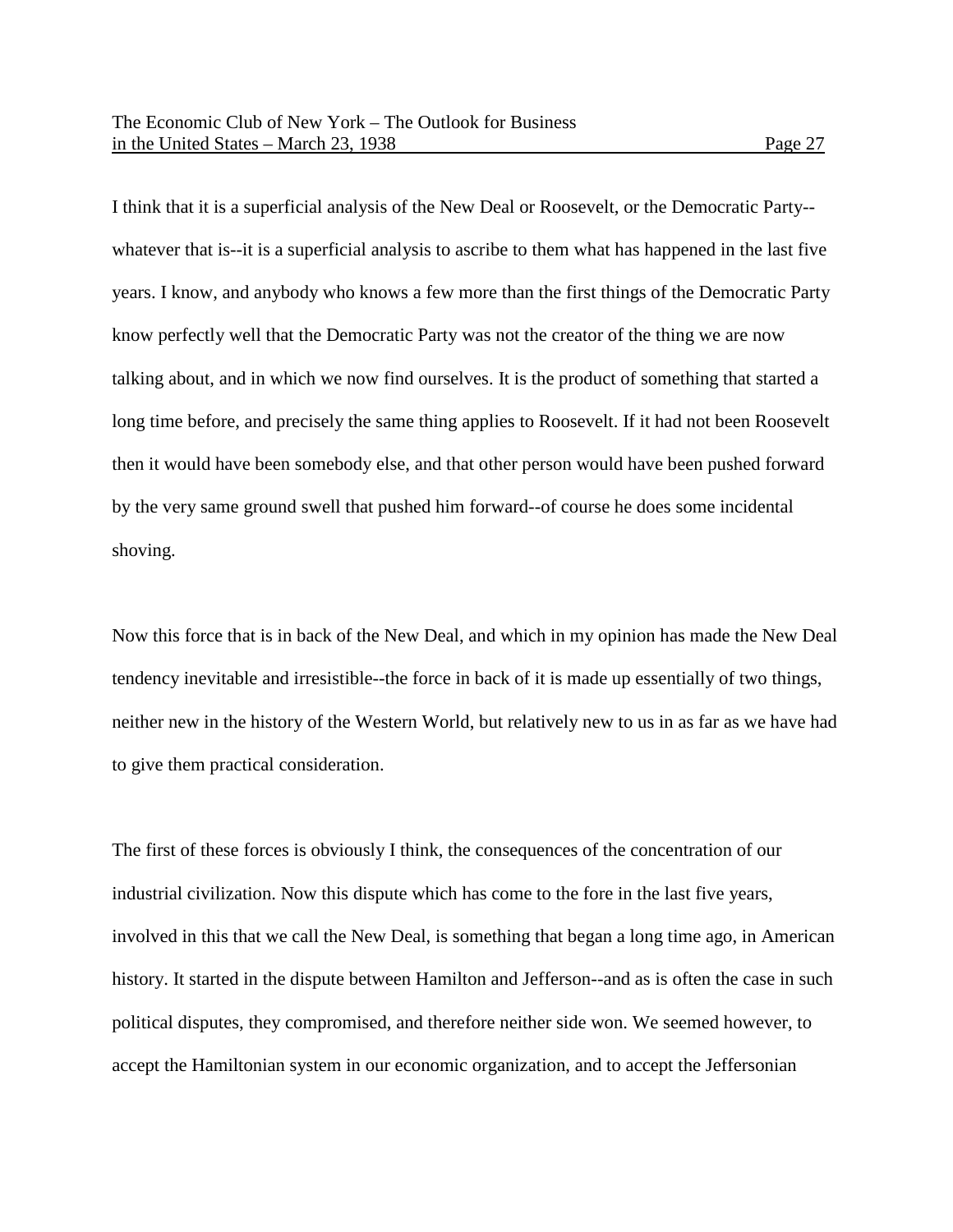system in our political organization. We have consistently enlarged the borders of participation in the running of our political life, and have become increasingly democratic.

On the other hand, in our economic development we have had a concentration and an everdeveloping concentration of control. So while we have had a democracy politically, we have had an oligarchy economically. One of these days, Jefferson prophesied, we would be obliged to face that very issue, and when that time comes we will have to settle it once and for all. We will either be an oligarchy or we will be democratic. And in the developing economic system, it seems to me that perfectly naturally, and as no indication of the perversity of those who lead in our development, we established what might be described as a "drip-system" of economics.

You probably know how coffee is made, by the drip system, and it makes very good coffee, too. We have been saying all along that if you legislate for the salvation of prosperity at the top, a fair share of that prosperity will by the law of gravitation, drip through to the bottom. That has been the history of economic legislation. But you will discover that in the last 50 years it has been ten times as hard to get legislation for the bottom as it was to get it for the top, and it is with that sort of issue in our economic system that we are now confronted.

For many years we escaped the consequences of this concentration of industrialism, and this oligarchy, because of two things: In the first place because of the size of the country. By that I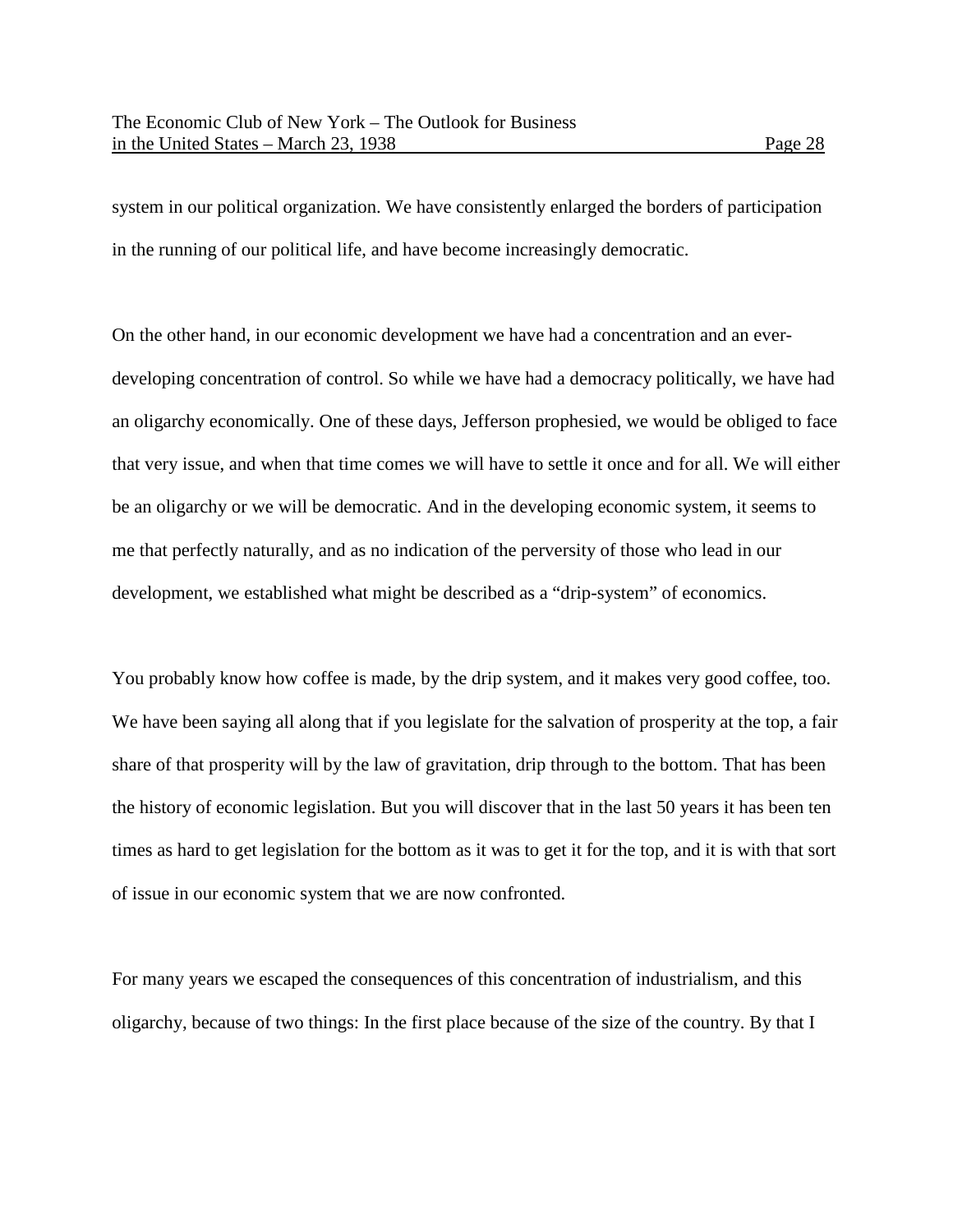mean, if people in New England, for instance, did not like the conditions, they could lift stake and go out West and start all over again. That is because we were an unexploited nation.

Then there is a second safety valve: We had, constantly moving in, and at the lowest economic level, an almost unrestricted tide of immigrants. They were on a lower level economically than we would ever have been satisfied with. In fact, my own grandfather, my own grandparents, came in to this country as part of that economic tide--they didn't stay at that low level very long, but they were a part of that cushion between those who had been here longer, and the worst of our concentrated industrialism.

And with the World War or before the World War, it became apparent that these avenues of escape were no longer possible--that we could not run away from the consequences of this problem any longer. Immigration began to be cut off, and unexploited territory ran out. So we found this problem squarely in front of us--to determine how we could find new escapes and new ways out, that formerly had been provided by these other means.

That is the first point to bear in mind; it seems to me, what seems to me to be an irresistible tendency in American living.

The second thing is that we have been committed during all this 150 years of history to all these processes of education and enlightenment. We have had public school education, the radio, a free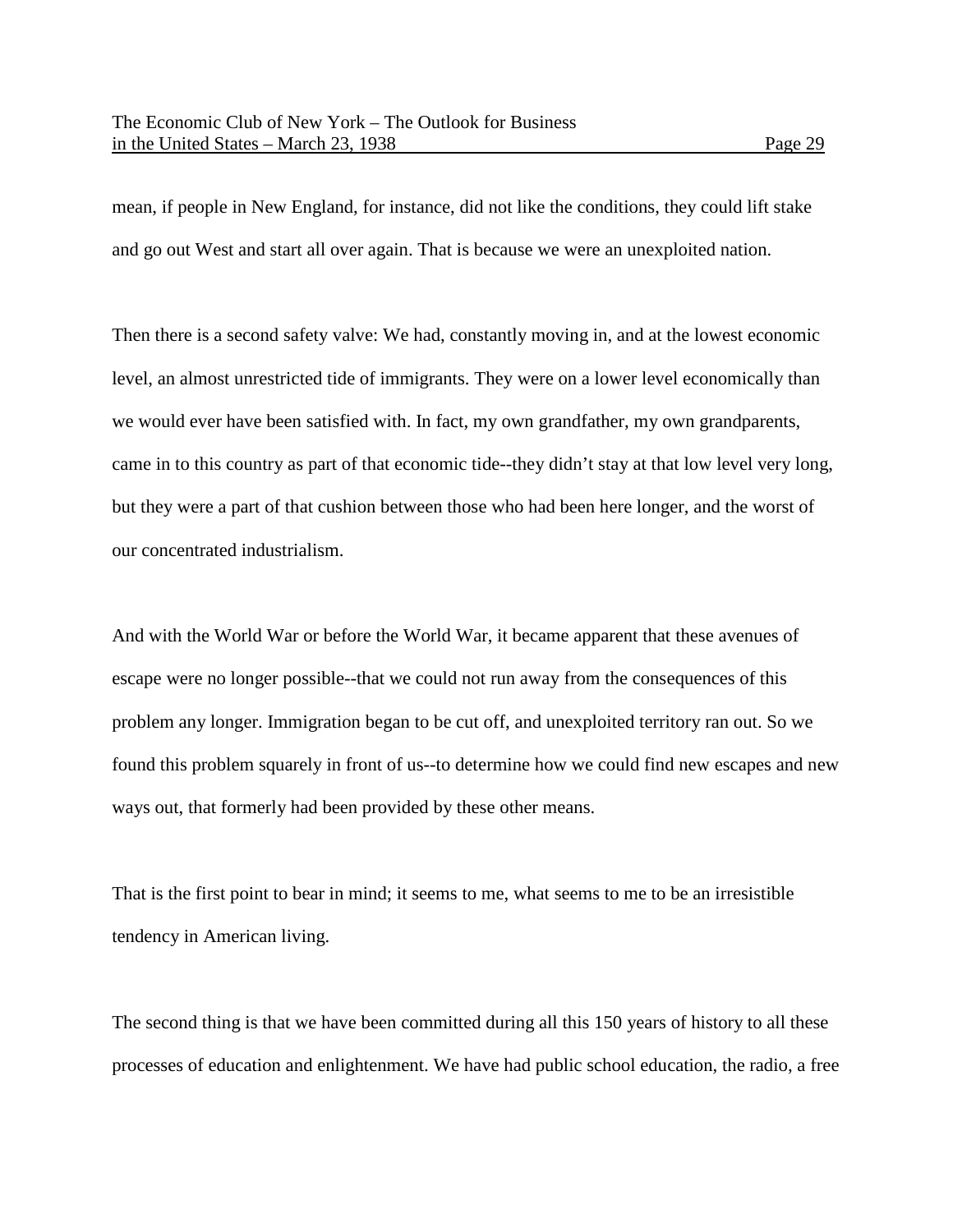press, free discussion, and as a result of these things, people, the level of intelligence of the people, has risen, and questions have increased, and the discontent with things at the level of which people have had to live has increased. I have been frequently asked if I do not think it would be a good thing to reestablish proper qualifications for the right of franchise in the United States. And there is always the implication that on certain economic levels in the American life there seems a serious lag in intelligence. I wish I was as sure of the clear-headed necessity of the middle class people as I am with some of the working class people I have recently come in contact with. And if you want proof of how soundly the working class thinks, look at the last ten years.

If middle class America had suffered in the same way the things that lower class Americans have had to face, I doubt if they would have borne them with the same degree of patience.

The questions are altogether too pertinent to escape. During the last campaign I made several speeches for a certain one of the candidates. In one case I was in a small city in the Middle West. I soon discovered that it was an audience made of social registrites, mostly women and we were in one of the best hotels in the City. But at any rate I was there and I made the speech I saw I was scheduled to make, and before the end it was apparent that they did not like it.

At the end of the meeting they asked if they could ask questions. And they put me on the spot for a half an hour, and it turned out to be a hot spot. Over in the corner I saw one waiter at the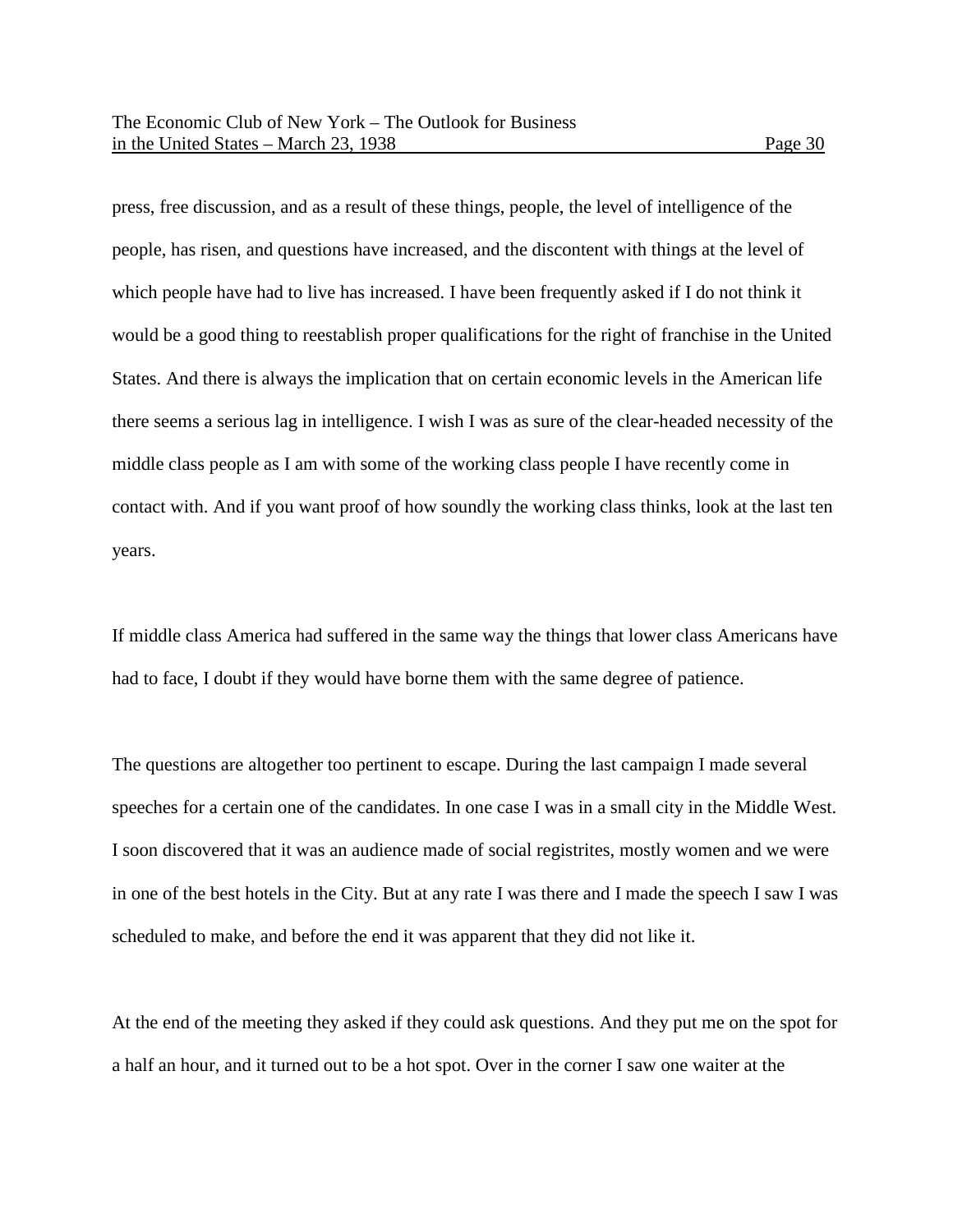beginning of my talk, but before I got through there were seven waiters standing in the corner. When I finished one of them said, "We have heard what you had to say, and what these women had to say and we want you to know the folks in the kitchen are all for you. It seems that people in America on that level are making up their minds and the pattern they are making up is not merely our pattern but this increasing intelligence which seems to me the second force which makes this thing irresistible. Well, the consequences of such a force in our economic order are of course new for us, and the question that naturally confronts us is, what can we do about it?

It is interesting to discover that there has been a parallel development in at least one other nation, along about 1900, in Great Britain. The industrial classes partly because of the system of education and partly because of the operation of the industrial system caused an acute necessity for the working classes of England to take part in political life, and there appeared the Fabian Society which gave expression to proletarian Great Britain.

Because of this stirring and unrest, and these unsatisfied aspirations, there arose a British labor movement that went into politics. It is interesting not primarily that it was a labor party, but a liberal party, and in those days Mr. Lloyd George was their leader. You all remember in 1910 when he was laying the foundation of England's new deal, and how he took the issue involved into the social legislation, and how the power of the House of Commons increased, and it is enlightening to notice the same things with the same fever that one sometimes hears in the United States is somewhat analogous.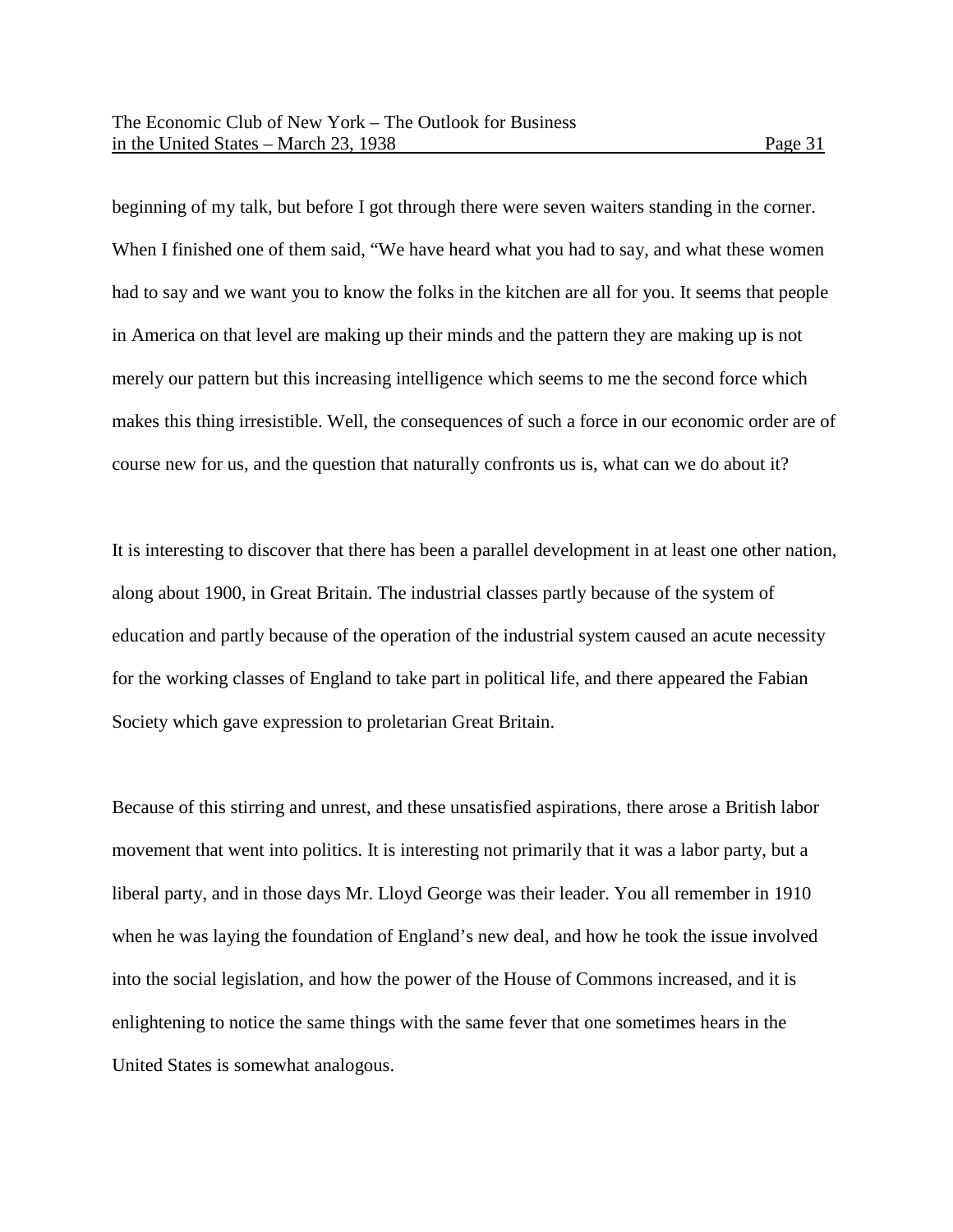When the World War came on the British Conservative part which year after year had fought these ne tendencies woke up to discover that this was not an opportunity to be turned back. Therefore the British conservatives were faced either with the contingency of fighting this tide or of taking it over, and running it, and making it obedient to its constructive desire, and the constructive desires of the British people. They chose the latter course and the result is today that the British Conservative Party is now the custodian of the New Deal and which before the War had been condemned in the Labor Party.

The political result is that the British Labor part has been practically eliminated and the Labor Party in Parliament is not a serious factor, and they therefore have the most soundly organized labor movement in the Western world, and the most workable security system in addition, and in my opinion, at least, democracy and capitalism in Great Britain are on sound foundations, sounder than in any great nation outside of the United States, and this is because British conservatism discovered that here was something that could not be broken up but could be managed. The question ahead of us is whether or not that is likely to happen here, Well, I think there is a need for it to happen here.

We have had for the last five years prophetic administration, and there is indeed a place in all history for prophets.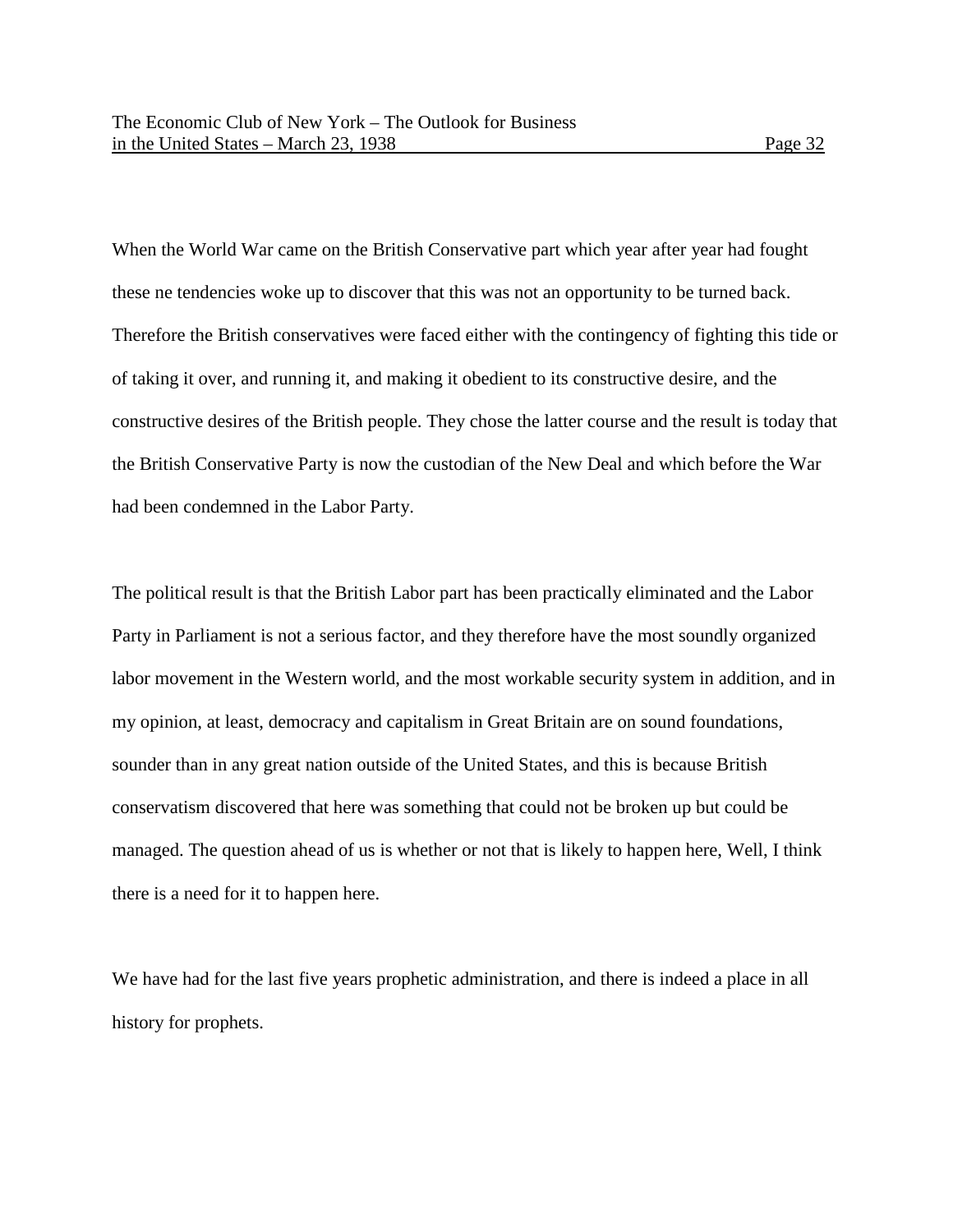GENERAL HUGH S. JOHNSON: How do you spell it?

MR. HIGH: My own feeling is that we need more of both at present, and I think we can pause in our condemnation of Roosevelt and the New Deal on the management side and say he has done a good job on that score.

That is why at this present moment I think conservative management is the thing which is called for. I haven't anything very significant to offer by way of suggestion as to how that can be brought about, but I have one or two ideas as to certain things which seem to me to be highly desirable if conservatively minded American business is to begin to function as it should function in giving executive and efficient management too many of the desirable things which have been established in the last five years, and the first of these things that seems to me to be necessary is that business in the United States might very well give evidence of its belief that there is more to the matter of government than the size of the individual's tax bill.

Now, I don't like high taxes any more than anybody else does, and I am very sure that taxes may be a very hampering economic influence in the present state of the country. I am not sure but that taxes may be a hampering influence, and that uncertainty is far more hampering than the actual size of the tax bill we are obliged to meet.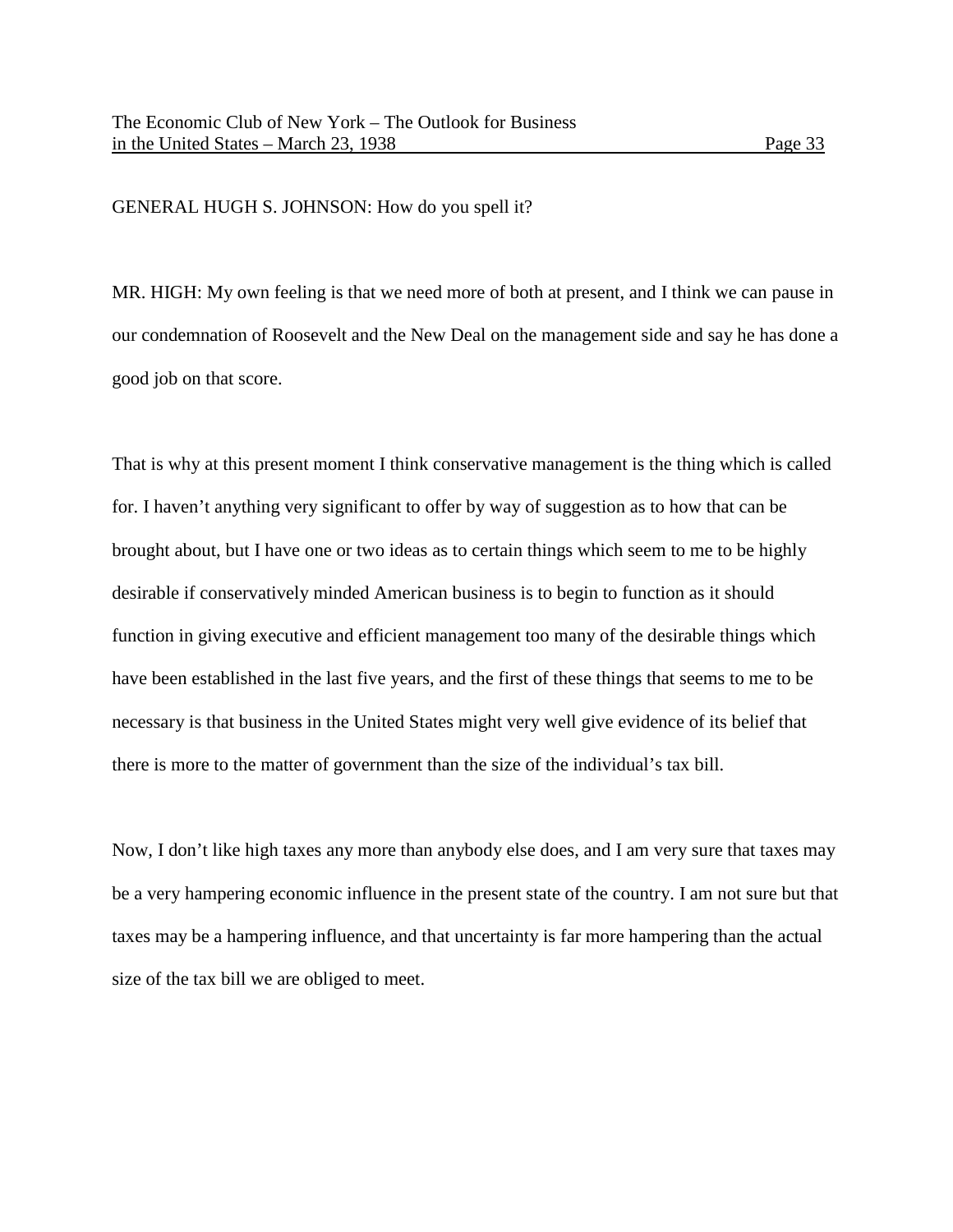Nevertheless, it is an erroneous idea to believe that the mere reduction in taxes necessarily means better or safer or sounder government, and it is a superficial conviction to go ahead on the assumption that all we should ask from our government is a tax bill that is kept down to the minimum.

In our kind of a highly articulate and increasingly intelligent society there are some things far more costly than high taxes. Breadlines are more costly, the tenements are more costly, child labor in the long run is more costly than high taxes. (Applause) There are a great many things that it would be perilous for us to sacrifice merely to accomplish the reduction of taxation. I think that one of the first things conservative America might do would be to broaden its governmental horizon a little bit and include in its concern some things other than those things which are merely related to the reduction in the tax bill that annually we are obliged to pay.

Then in the second place, I think we might also, as my presumptuous suggestion--as a qualification for this essential leadership, I think we might also broaden a bit our conception of what apparently we think is contained in the Bill of Rights.

Now the general impression that I get in too many circles is that the only right that is guaranteed in the bill of Rights is property rights. Well, that is there, and for one, I thoroughly believe in property rights. I have got more rights than property, but I believe in it nonetheless.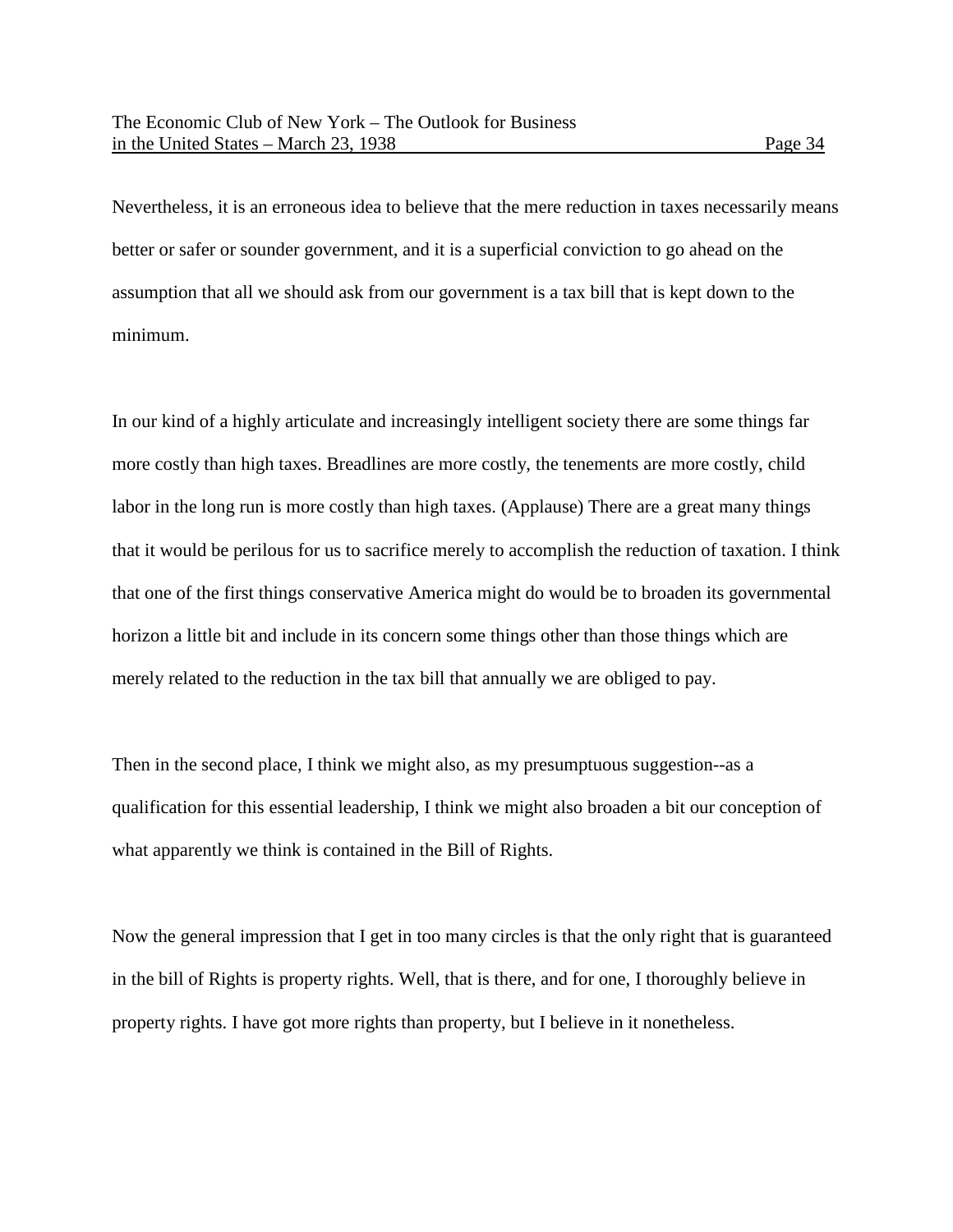But when people throw up their hats, however, and get in a great stew and lather and get themselves excited about property rights, I am ready to join them in all the hullabaloo, but after it is over, I want to ask them how willing they are to throw up their hats and get just as excited about certain human rights. (Applause)

Whether those who are alarmed because their property rights are threatened are alarmed about a variety of other social evils and economic sore spots that exist in our American civilization, the trouble with a lot of the people who shout about property right sis that that is the only kind of rights they do any shouting about.

Now, it is the history of revolutions, I think, that no revolution I know of was ever begun because the society got careless of property rights; revolutions always started when societies get careless of human rights, and that is particularly the case where in a society you have got a constantly rising level of intelligence.

I think we need to increase the area of our excitability and get excited in some other aspects of relationship than those we relate to the things that we possess.

And then, finally, I think there is one other thing that might be pertinent, and that is that we might likewise somewhat broaden our own individual contacts. It would be a very desirable thing, I think, if American conservative leadership could every so often take some sort of an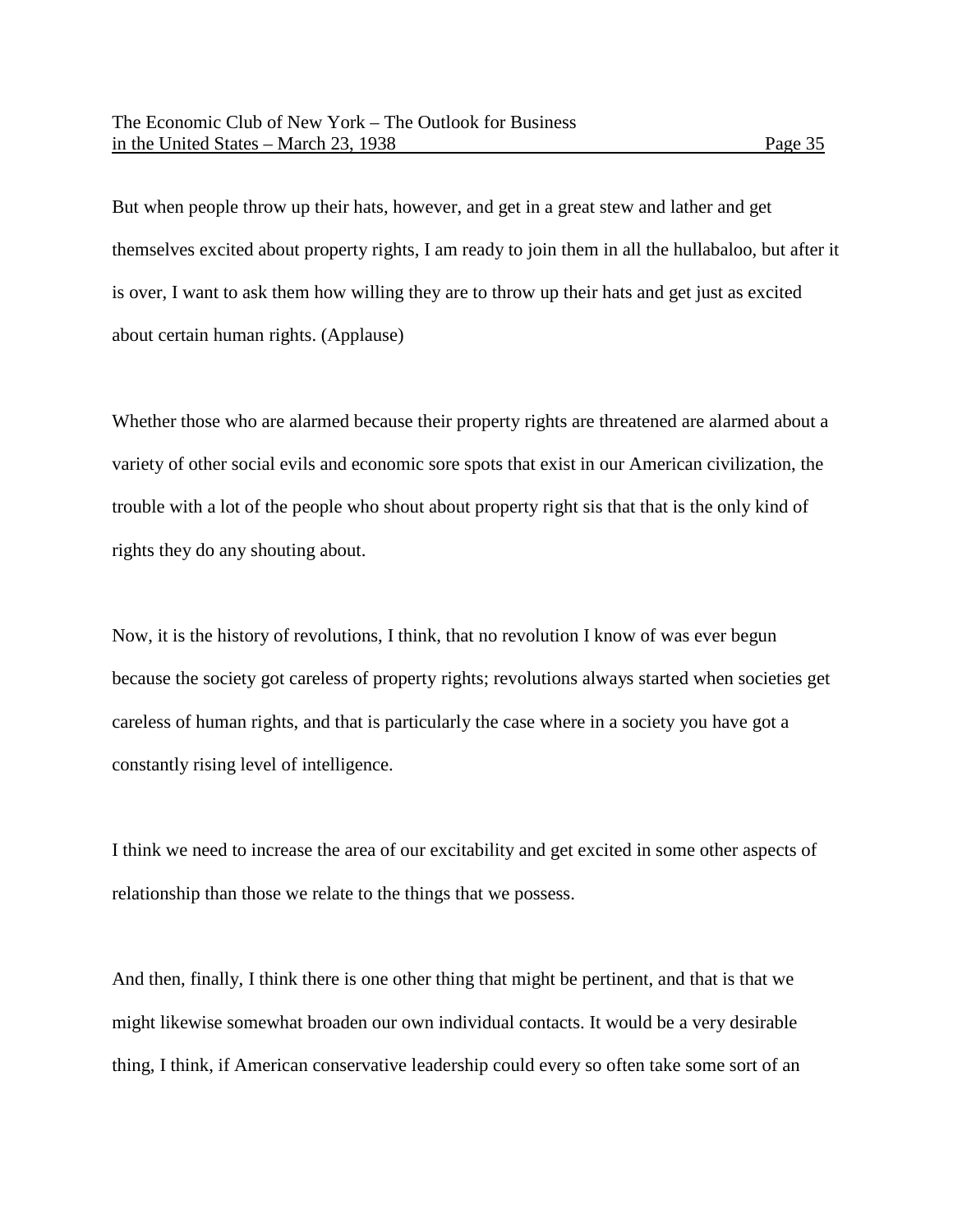economic expedition over its accustomed economic horizons into areas for people who live on other economic levels, live and try to move and have their being. It would be a very salutary experience.

I am sometimes amazed at the unsophistication, the disqualifying unsophistication of some of my conservative business friends. I live in a little town out in Connecticut, and I know just what they do, because I have done it with them. They get up every morning and get the same train and sit down next to the same person whose prejudices can absolutely be counted upon; they read the same newspaper, they can be depended upon in every situation to stay put. They go home at night reversing the same process, but not changing the prejudices or ideas. They spend the weekends at the same sort of a club, and from one year's end to the next they never shake out of that excessively limited environment.

Well, now, believe me, if conservative business is going to provide the kind of leadership for an awakening America than that America needs, it will not be until it is more familiar with the thoughts that are stirring and the aspirations that are alive and the movements that are underway in the areas beyond the little economic circle in which we happen to like to live, and therefore, I would make that as a suggestion.

I don't believe that American institutions or that Americans as people have yet become so inflexible that it will be impossible to adjust, as England once adjusted to this sort of a moving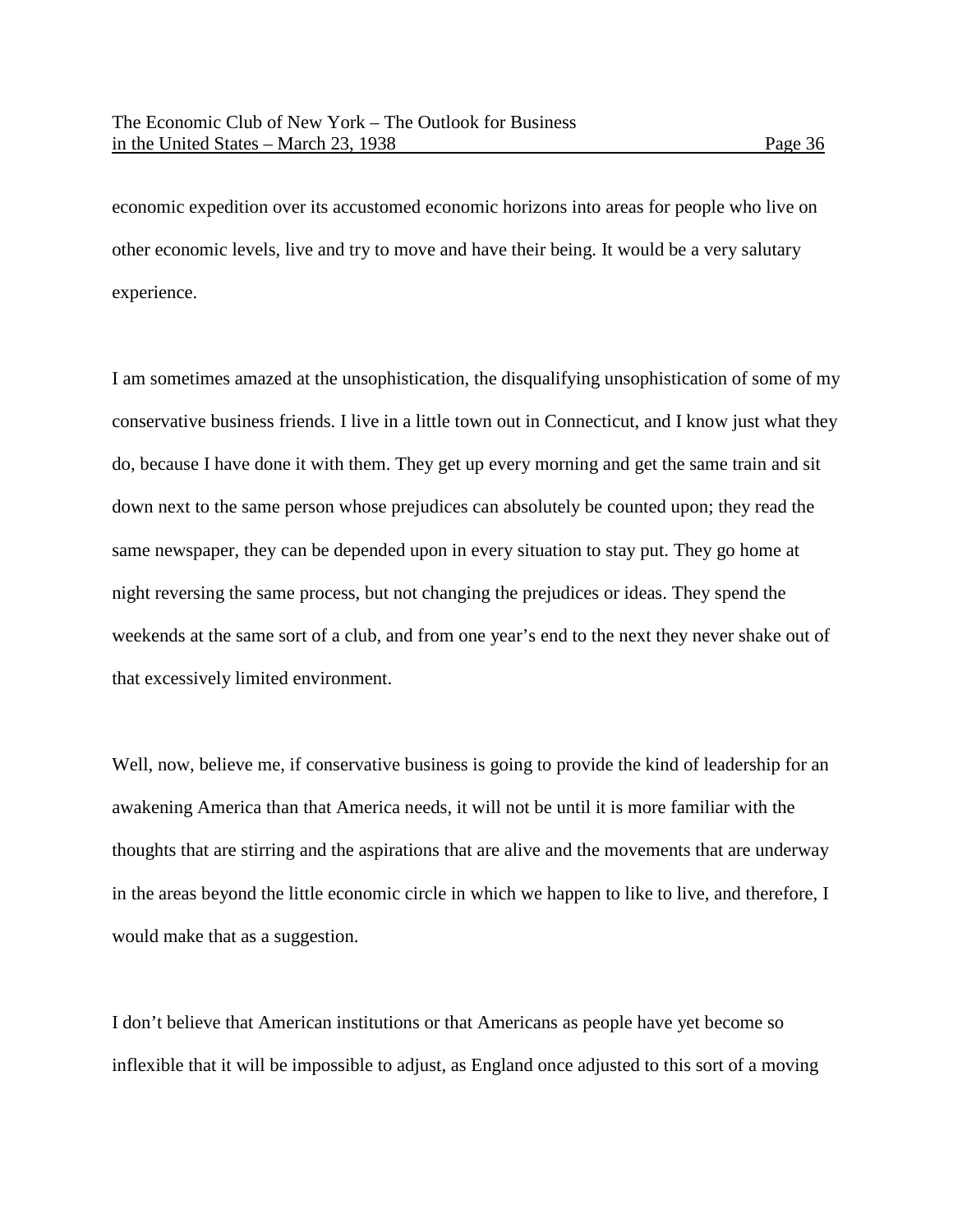tide on which we are these days. I think that America is a young enough country to continue to face forward.

Another one of the speeches I made in the campaign was in the company of a senator from the South. If you know anything about senators from the South--well, senators in general--you will know about the kind of oratory to which many of them are addicted. It is the kind of oratory which drags in the scriptures and Shakespeare by the scruff of the neck whether the speech needs it or not. Well, this man was speaking on the program, or I with him, and he dragged in the scriptures and Shakespeare and had them strewn all over the place. Well, it was a very moving speech, and he worked up to a very moving climax, and at the climax he got his wires a bit crossed and he called on his audience and said, "Now let's give three cheers for the President of the next United States."

Well, he was all off, a long ways off, and we all enjoyed the joke, but as I thought about it afterwards, it seemed that it wasn't a half bad idea. (Applause) that if we are aware enough of what is transpiring today and what is possible tomorrow, and if we are sensitive enough to the forces that make that thing irresistible, then it is altogether possible that we will not turn back and elect a president of 1920, or 1910, or 1900, but in 1940 and in every succeeding year we will elect a President of the next United States, and in all those periods the next United States will be a better place than the last United States has been. (Applause)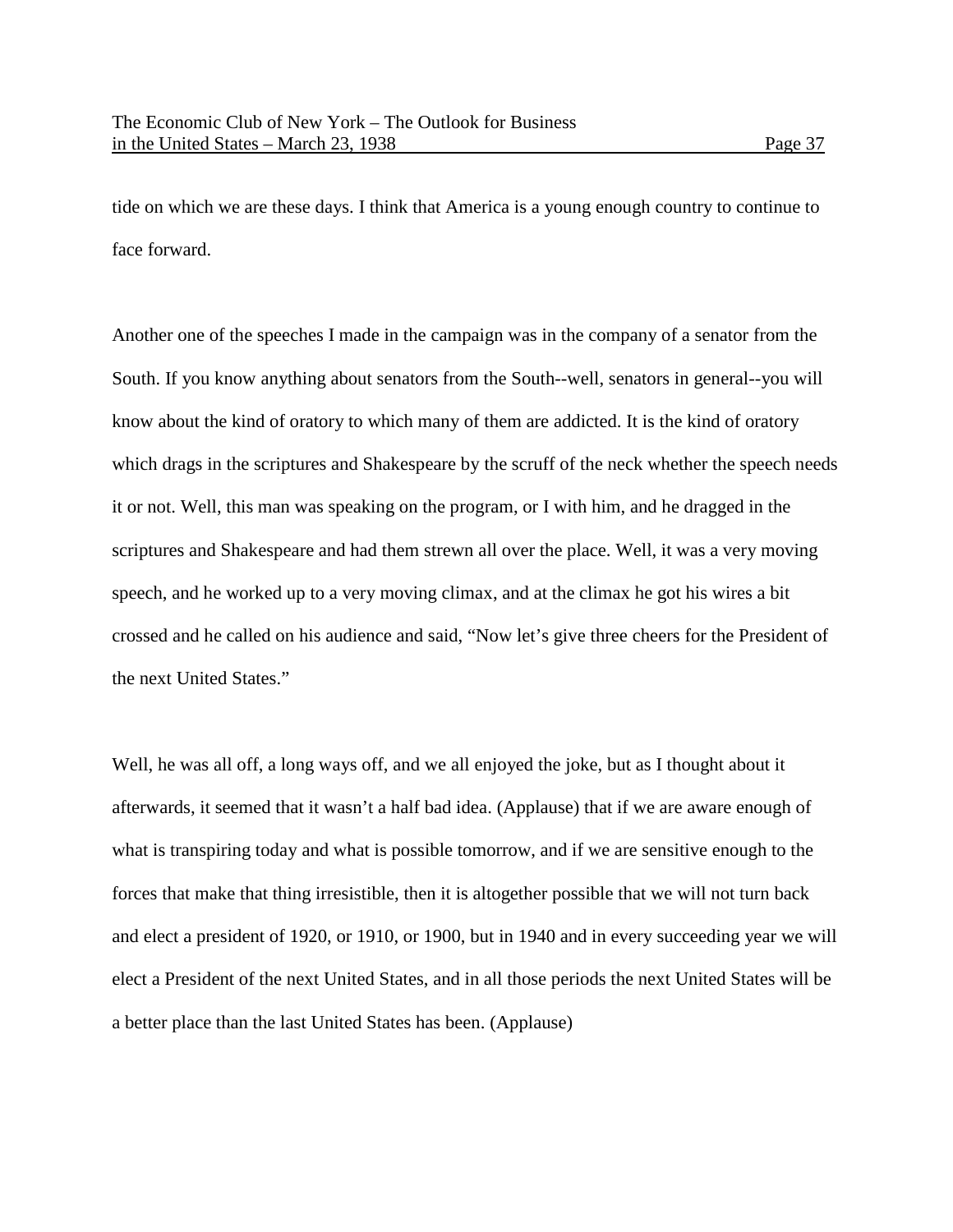PRESIDENT CRAVATH: If Mr. Stanley High is as far outside the New Deal breastworks as he thinks he is, I am sure the Economic Club will vote unanimously for his recent statement. (Applause)

General Hugh S. Johnson requires no introduction to the Economic Club or to any other American audience. (Applause) We may be sure he will tell us just what is on his mind, and that he will earnestly believe all that he says to us. (Laughter and Applause)

General Johnson.

…….The audience arose and applauded……

Fourth Speaker

General Hugh S. Johnson

I don't know why Stanley High thought he was selected to be a foil to me. As a matter of fact, he and Mr. Kerensky have made my speech for me, and I hesitate to repeat it, because it is almost along the same line.

One thing, whatever you may say about Franklin Roosevelt--and I know many of you say much-- (Laughter)--you must give him credit for this, that he awakened this country to the necessity of the majority fortunate enough to take care, under modern conditions, of the majority who are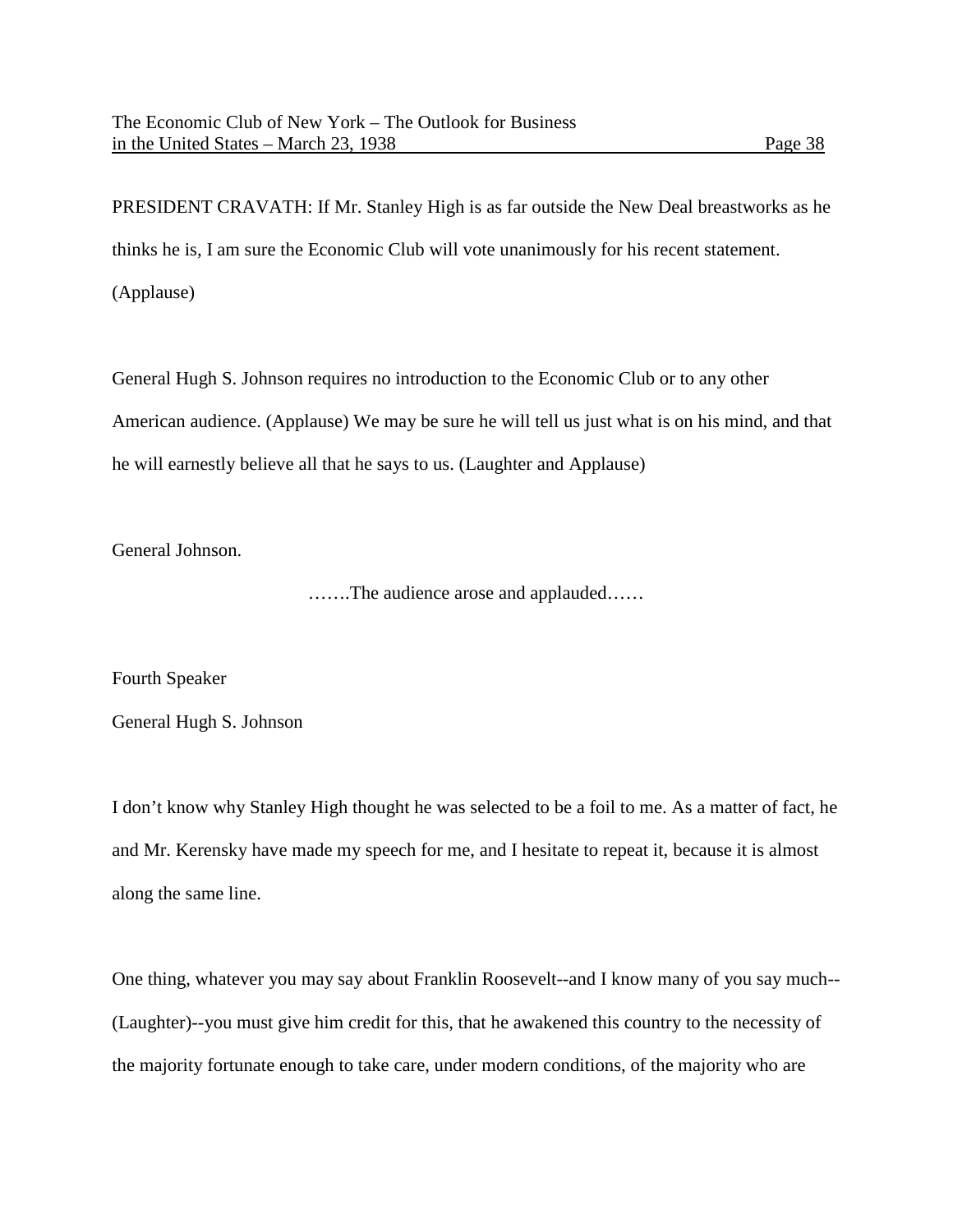unfortunate, rather of the minority who are unfortunate. (Laughter) but any idea that I have-- hell, I invented it. There isn't any question about that in the minds of any people here, but the argument that I make as Mr. Kerensky made very eloquently, is to use that necessity as an excuse for changing the fundamental principles of our political and economic system to wander over into some vacuity is the curse of our present situation. (Applause)

I was assigned two subjects. In one letter from Mr. Ely, I was to discuss: "Can Government Spending Stimulate Business?" and in another, "The Outlook for Business." One subject controls the other. If the Administration goes back to its original policy of a budge balanced by economy, then the outlook for business is excellent. If it sticks to the heresy that colossal debt is a blessing, drunken-sailor squandering a gift of God and high taxes, the way to the more abundant life, then I have no subject at all -- The Outlook for business-- there ain't any.

Which will it be? I don't know. Even since Congress declared some independence, it didn't vote any economics. It is an astonishing thing to me. In five years the only success the President has had in recovery was on the reverse of the spending theory. He went into office thoroughly convinced that the only way to break the depression was to restore the tremendous impetus of millions of private initiatives seeking to launch their money, their intelligence and their effort in the hope of making a reasonable gain and keeping a reasonable part of it.

That, I think, was intrinsic in Mr. Kerensky's speech. Along about the time of the Declaration of Independence, Adam smith wrote the Wealth of Nations. At that time there was revolt across the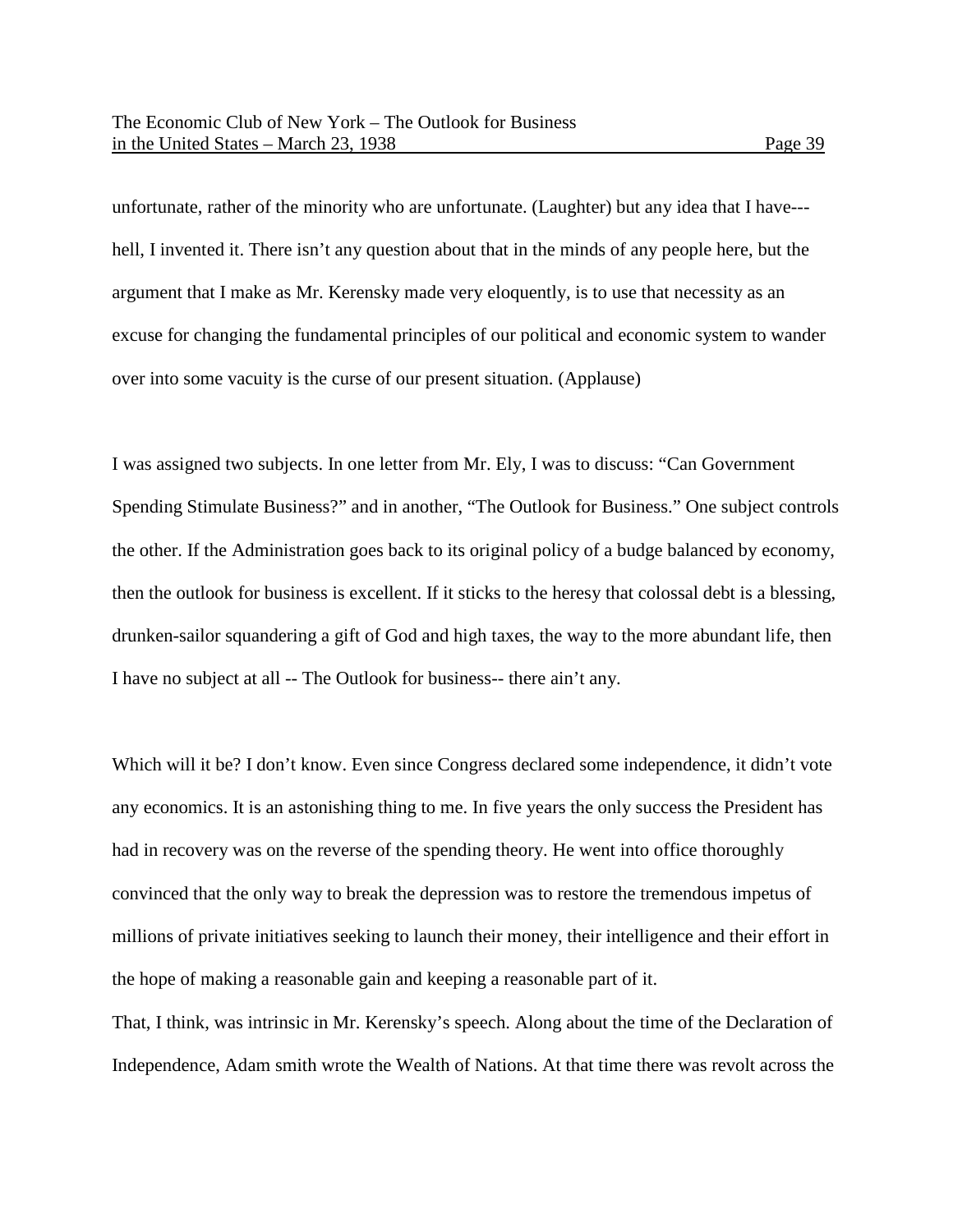Old World from any kind of domination, because the world on the economic side was in the grip of the so called mercantile theory, and on the political side it was on the side of despotisms of various kinds, and the whole world was revolting from it because of superior education and advancement. The American Revolution was absolutely step by step with the revolution in economics, that we must free the initiatives of everybody.

Now that thing immediately resulted n revolution, bloody revolution in many places, but as frequently results the pendulum swung from the freedom obtained by revolution to what happens afterward, it began to result in despotisms, despotisms in economics, as Mr. Kerensky suggested, controlled by despotisms in politics--but in this country we sat here and wrote a charter that both political and economical freedom should be guaranteed by a Constitution, and I think that is what Mr. Kerensky meant. The speech he made here tonight might have been made to you by either Thomas Jefferson or Alexander Hamilton, because the theory was the same. (Applause)

I recall very well, that just as the New Deal came in, a gentleman who died in Gary, Indiana, the other day, called Dr. Work, announced that he had heard rumors in Washington that Mr. Roosevelt was only Kerensky, that somebody else was coming later. Dr. Work died too soon. I remember also, that sometime earlier a man died in New York whose name was Mr. Sheehan, and he was one of a team called Gallagher and Shean, who devised a little formula for discussing various public subjects about Mr. Gallagher and Mr. Shean, and on that subject I can only paraphrase slightly that on Mr. Kerensky, you ain't heard the half of it. (Laughter)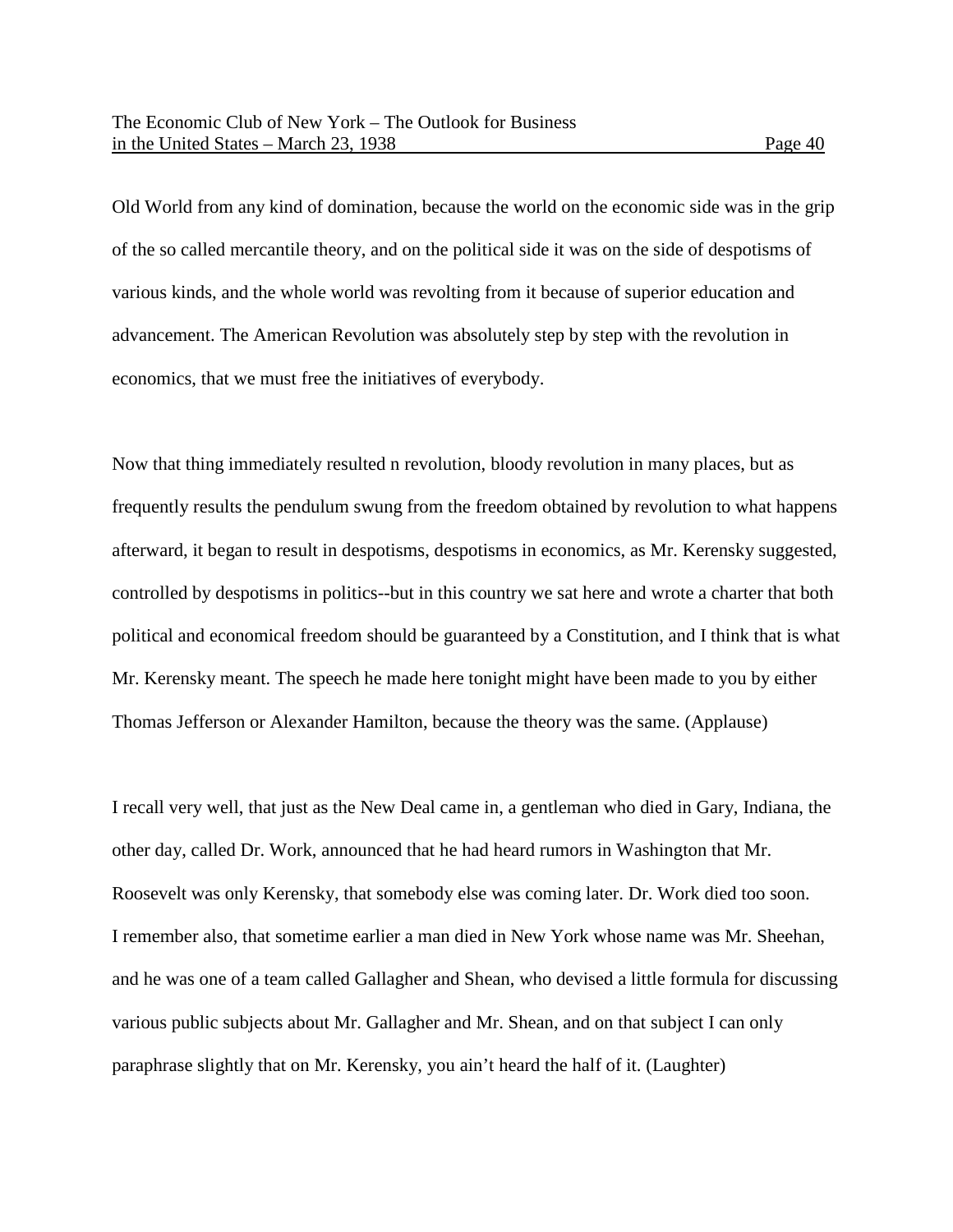Mr. Roosevelt in the beginning of 1932 and the start of his campaign had no faith in the advice that anything government could do by some easy magic could equal what could be accomplished if only we could banish our overwhelming cautions among 125,000,000 individual American. He wanted to release their energies and their imaginations in the primal urge of every man, which is to produce more and to have more, to bulwark the future for himself and his dependents.

Anybody who doubts that should re-read the candidates great speech before the Common wealth Club at San Francisco. Read the budget speech at Pittsburgh, in 1932. There he said that "taxes are paid in the sweat of every man who labors." He warned that the rocks that have wrecked too many liberal governments have been fiscal heresies of money magic--condemned by the political history of the whole world.

He pointed out absolutely necessary reforms in our existing system with an almost uncanny clarity. But the distinguishing element in the 1932 speeches was that, while we proposed uncompromisingly to cut those cancers out, we did not propose to depart one inch form the fundamental principles of the economic incentives which had lifted the country immeasurable above the levels of the rest of the world--individual initiative activated by the hope of individual gain.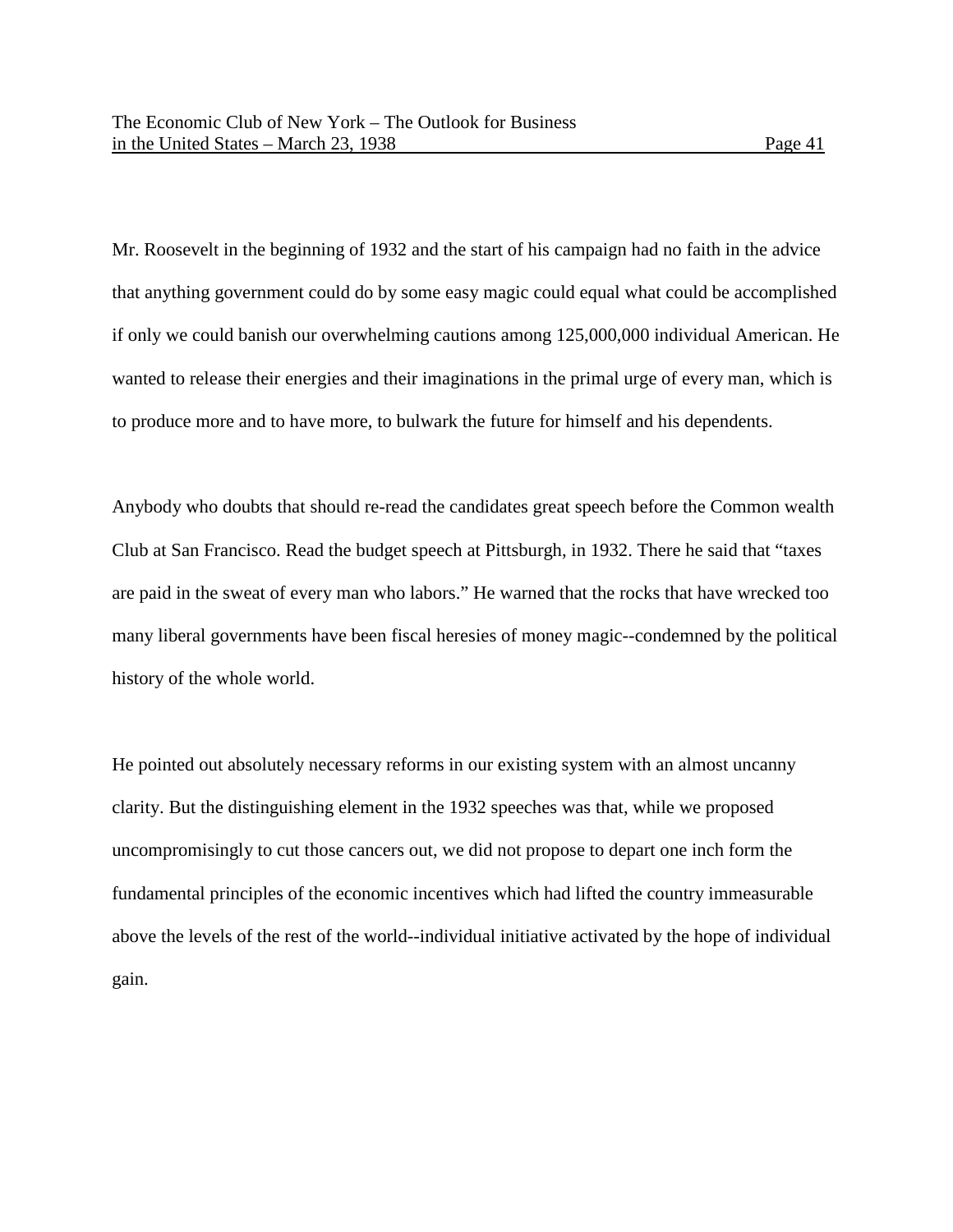I don't need to guess about the sincerity of that conviction. I know. I sat in the councils that outlined that economic program. There for the first time, I heard faint piping's of the heresies which later supplanted it. In those days Supreme Authority merely laughed them to scorn.

It was a great and goodly season. I was convinced then and I maintain now that the original New Deal, as outlined in the 1932 Democratic platform and campaign was and still remains the true charter of recovery.

I had no business taking a job in the First New Deal; I also had lost mine in the cataclysm. Nobody was more confident than I that, under the policies then proposed, I could get it back. This country was going places. But, having helped to plan some of it and being so starry-eyed about the principles of it, it was impossible to reject a request to be part of it.

There has never been a more glorious experience than the "Hundred Days" -- the glorious first few months of the First New Deal. We were going fearlessly to write off the paralyzing losses of the great delusion of 1929. We were going to liquidate our debts for dead horses. We were to convince private initiative that, as the President said, the only thing to fear was fear itself. We were to do that by a billion dollar cut in the regular expense of government--25%, looking toward a balanced budget. We were to carry out the most solemn pledge of the campaign, given to induce the support of Carter Glass, that there would be no interference with the platform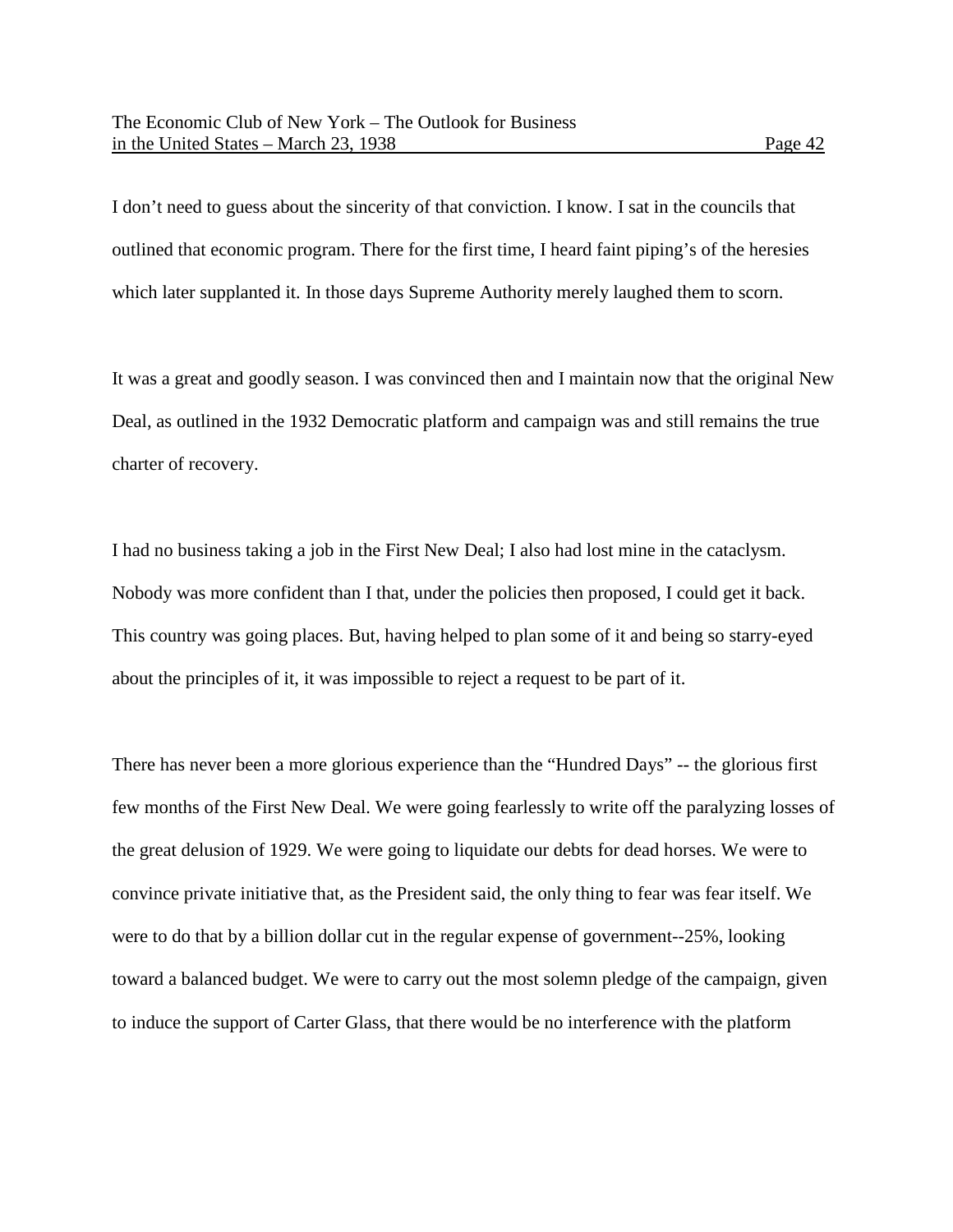pledge of a sound currency at all hazards. Nobody was going to starve but spending was to be limited to self-liquidating projects--money safely loaned, not money incontinently squandered. Lewis Douglas was Director of the Budget. He launched himself into that Holy War as into a new Crusade. The President and he courageously carried out the budget policy to cut 25% in spending. This coupled with inspired action in closing the banks and sequestering the private supply of gold to maintain the public credit thrilled the country with confidence. Stagnation of private business ceased.

Results were without precedent. The jump in all indexes--production, prices, employment, car loadings--all were the greatest in the shortest period of time in our history. There was hardly anybody who did not come to believe that a deliverer had been anointed. We were on our way.

I don't know exactly what happened in mid year 1933. I was too busy with a bear I had by the tail--or rather an eagle. But I do know that the voices I had heard faintly piping in the 1932 campaign were clearly becoming dominant. According to them, economy was a mistake. General business trends should be managed by government. It could be done through a new fiscal necromancy,--not by balancing the budget but by unbalancing it. Colossal public spending could take up any remaining lag in private spending and bring full prosperity at once.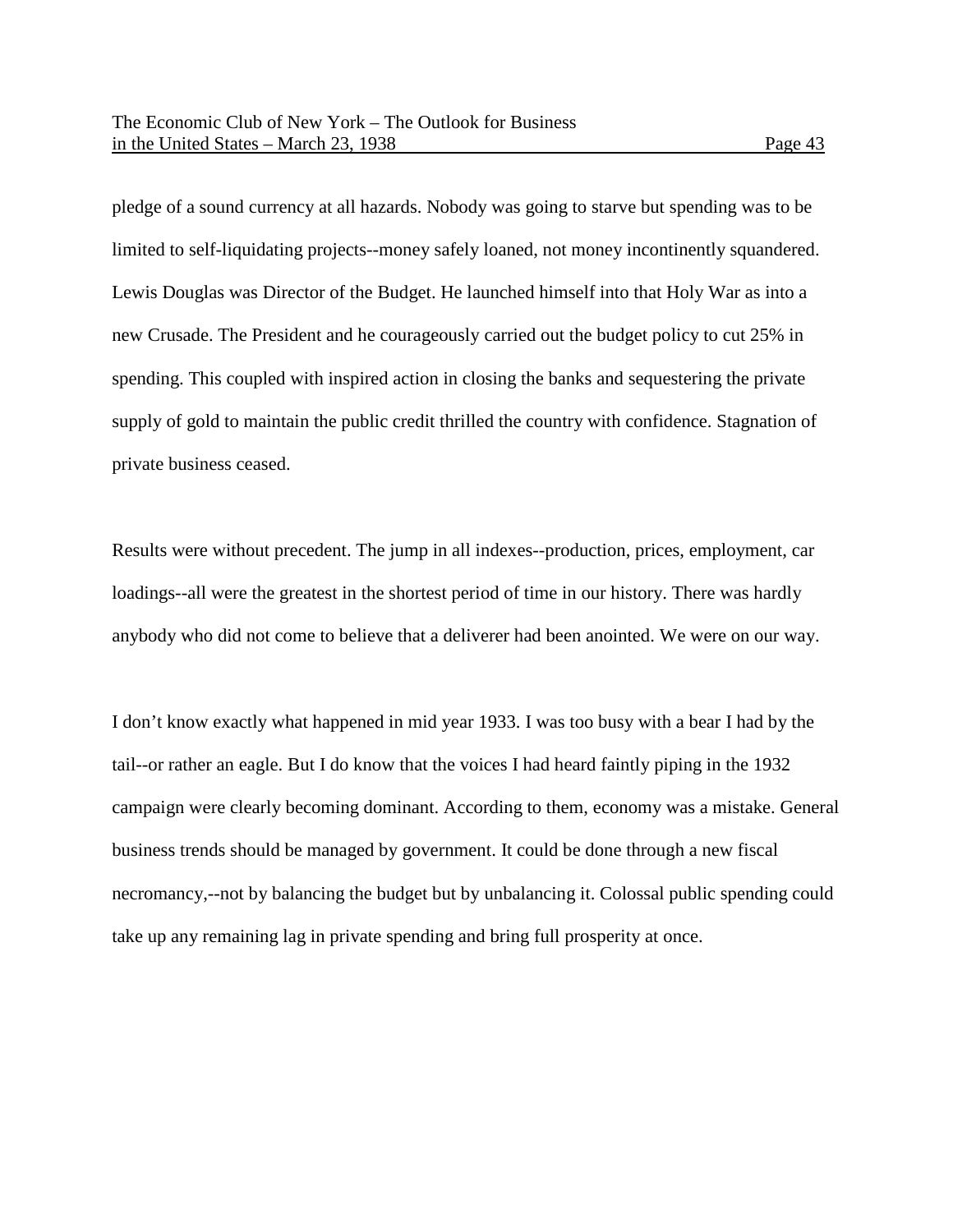Debts were not to be liquidated and losses taken. A controlled credit inflation could blow life back into putrescent dead horses. By cutting the gold content of the dollar, all prices could be immediately restored to the 1926 level.

The automatic new control of business was to be a debt of between forty and one hundred billion dollars, created by deliberate federal spending. This was to be forced upon the banks in exchange for the savings of the people. Instead of a curse it would prove a blessing. "Debts of the Government," says this philosophy, "are credits of the people." This debt can be used as a sort of piano keyboard to play under the hand of government almost any economic tune desired.

When times get too good and too much activity results in high national revenue, you can sock on heavy taxes, retire part of the debt. This restricts bank credit and slows up booms. When times get bad, you reverse the process. Increase the debt. Force it on the banks. This instantly creates a vast new credit and easy money. This in turn pulls a period of renewed prosperity.

This complete reversal of the 1932 policy began to develop about mid year 1933. It was not clear and complete then. But a disturbing change was clear. Its first symptom, the repudiation of the gold clause in bonds--simply stopped the recovery swing of the Hundred Days like a stone wall. It never came back again.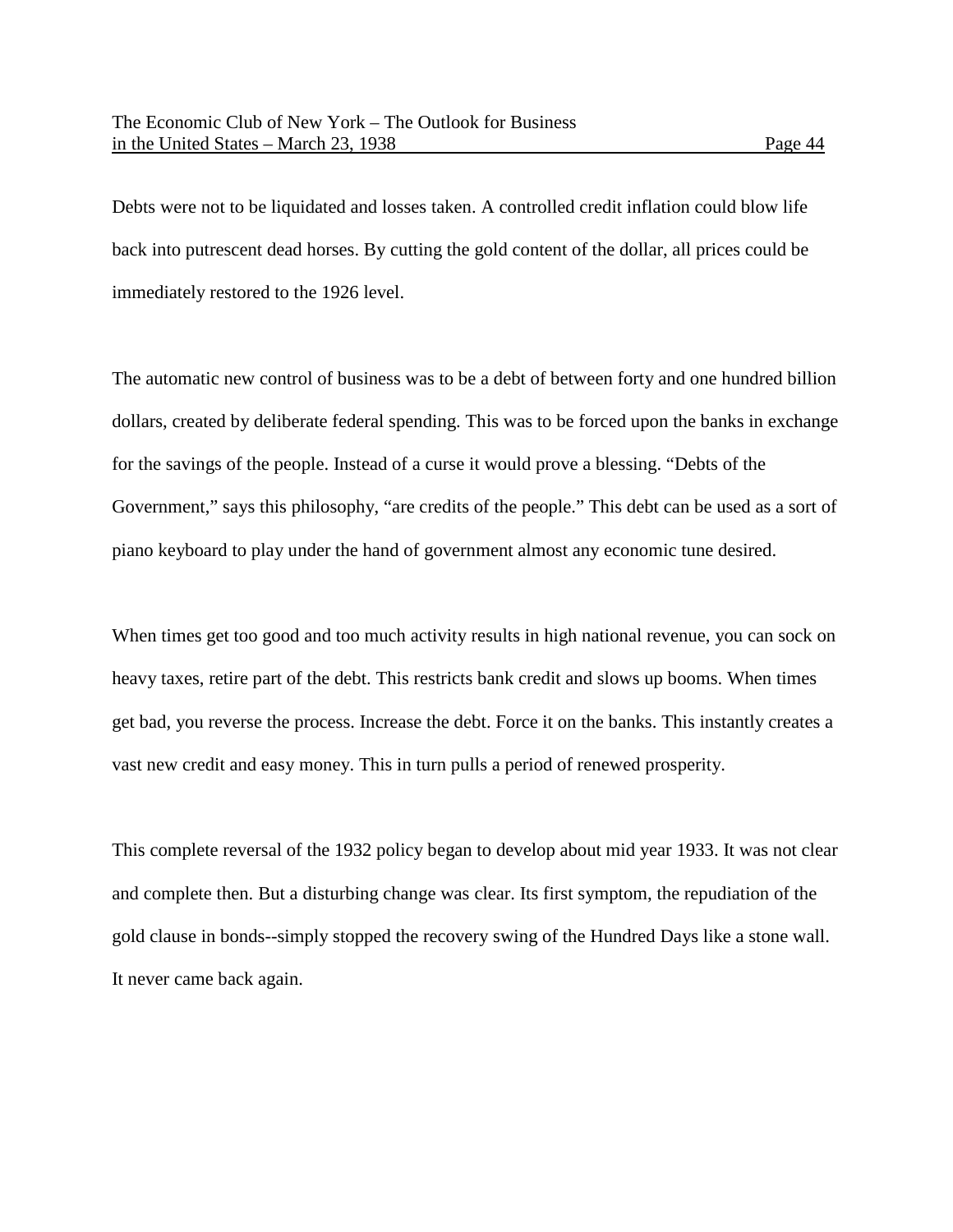After that recover churned up and down it was encouraged by the overwhelming election of 1936. The country confidently expected an "era of good feeling." All economic indexes point up again in early 1937. They also were stopped by the revelations of the first half year that the advocates of these heresies were seated more firmly and riding harder than ever. The government Reorganization Bill--the court packing plan--the proposed regimentations of industry by the Black-Connery bill and of agriculture by the new AAA bill--the 7 TVA's proposal--insistence on spending and business paralyzing taxes--the general tactics of lambasting business as the villain of the plot by practically every Administration utterance.

It stopped the 1937 recover. As the 1933 recovery had been the swiftest and greatest in our history and had been stopped by a blundering reversal of policy so the 1937 demonstration of a policy of continued restrictions of initiative and reliance on governmental magic--resulted in the sharpest and deepest drop in our history.

The 1937 developments are a piteous tragedy. Why, when the President went into office in January 1937 with an unprecedented support of a majority of nearly all classes and on a great wave of hope and confidence, he could have led this country to almost any heights of recovery. He could have had almost any reform within reason and within the tradition of our institutions. He could perhaps have gone down in history as our greatest President save one.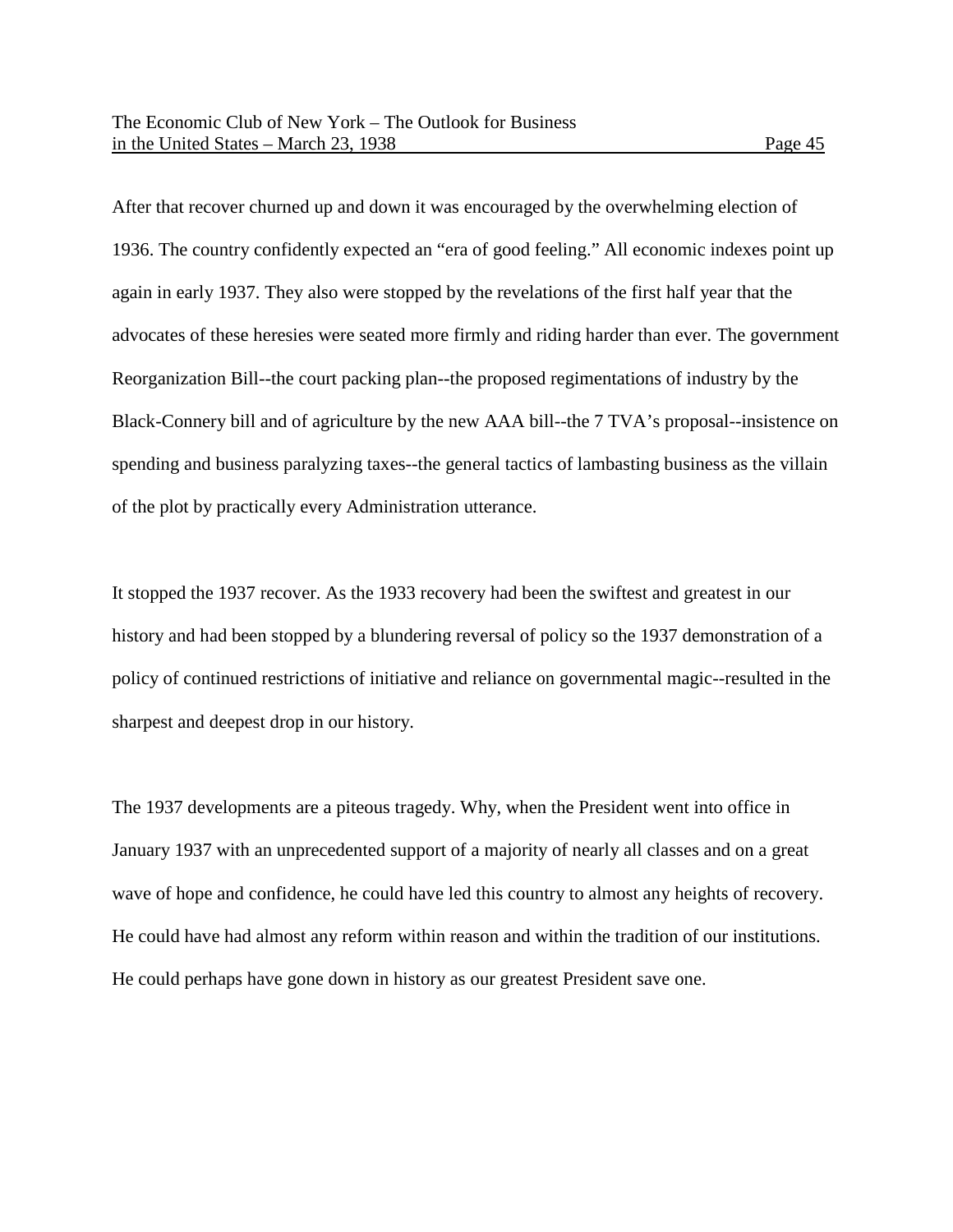As it is, the new and unsuspected program of the first four months of his second term shocked the country, halted our advance, lost him control of the Congress and pushed recover back into an abysmal depression contrary to economic trends in all the rest of the world. Political tragedy for him--economic tragedy for us all. How can such tremendous shifts in the helm of state be explained?

For the same reason, I think, that the rapid 1933 recoveries of 1933 and 1937 were halted by sudden revelations of unsuspected policy. The President is like Huck Finn's father, who, according to Jim, always had two angels whispering in his ear--a white one and a black one. He never got very far on the course toward a brighter day under the advice of his white angel that the black one did not horn in and undo it with a word.

What is the outlook for business? It depends on which angel now has the ear of Supreme Authority. Right after inauguration, I wouldn't have called the little group that was putting their ideas over with machine gun rapidity black angels--rather pink, I think. But they were certainly making policy. Just now their voices are hardly heard on the hill. The Senate is beginning to function --without too much pressure either. And most of the Senate leaders believe more in the orthodox First New Deal of 1932 and much less in more recent heresies.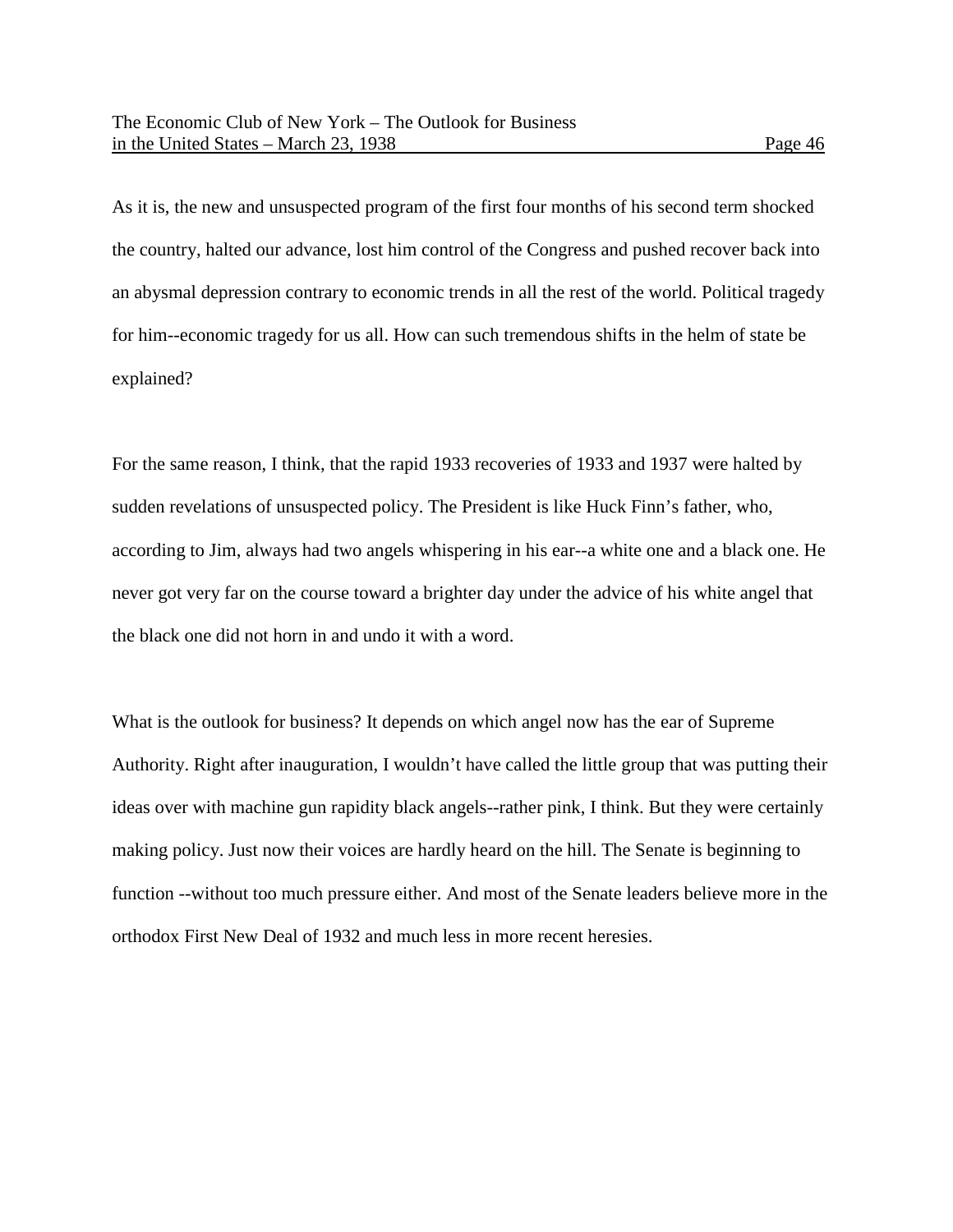It is true that the Senate hasn't done anything to reduce spending but it is also true that most of these Senators believe that four billion dollars of pump-priming isn't going to make up for the lag of 40 billions in national income. (Applause)

Naturally, spending of four billion dollars by government, to increase the income of the distressed or unemployed, results in that much added spending by the lower income classes and to that extent stimulates business. Nobody denies that.

But the trouble with our economy is not a lag of four billion dollars in the established predepression measure of American business.

It is a difference between the 80 to 90 billions of production which are necessary to absorb jobless and the 45 to 50 billions we are enjoying now.

We know that with 90 to 100 billions of income, unemployment will be negligible because we have experienced that. But it is becoming clearer every day that no amount of possible government spending can fill that gap. That can be done only by releasing the private capital and initiative of millions of Americans.

I think that leading Senators are convinced that such private initiatives cannot possibly be released under the exotic policies I have discussed--excessive, punitive and unscientific taxation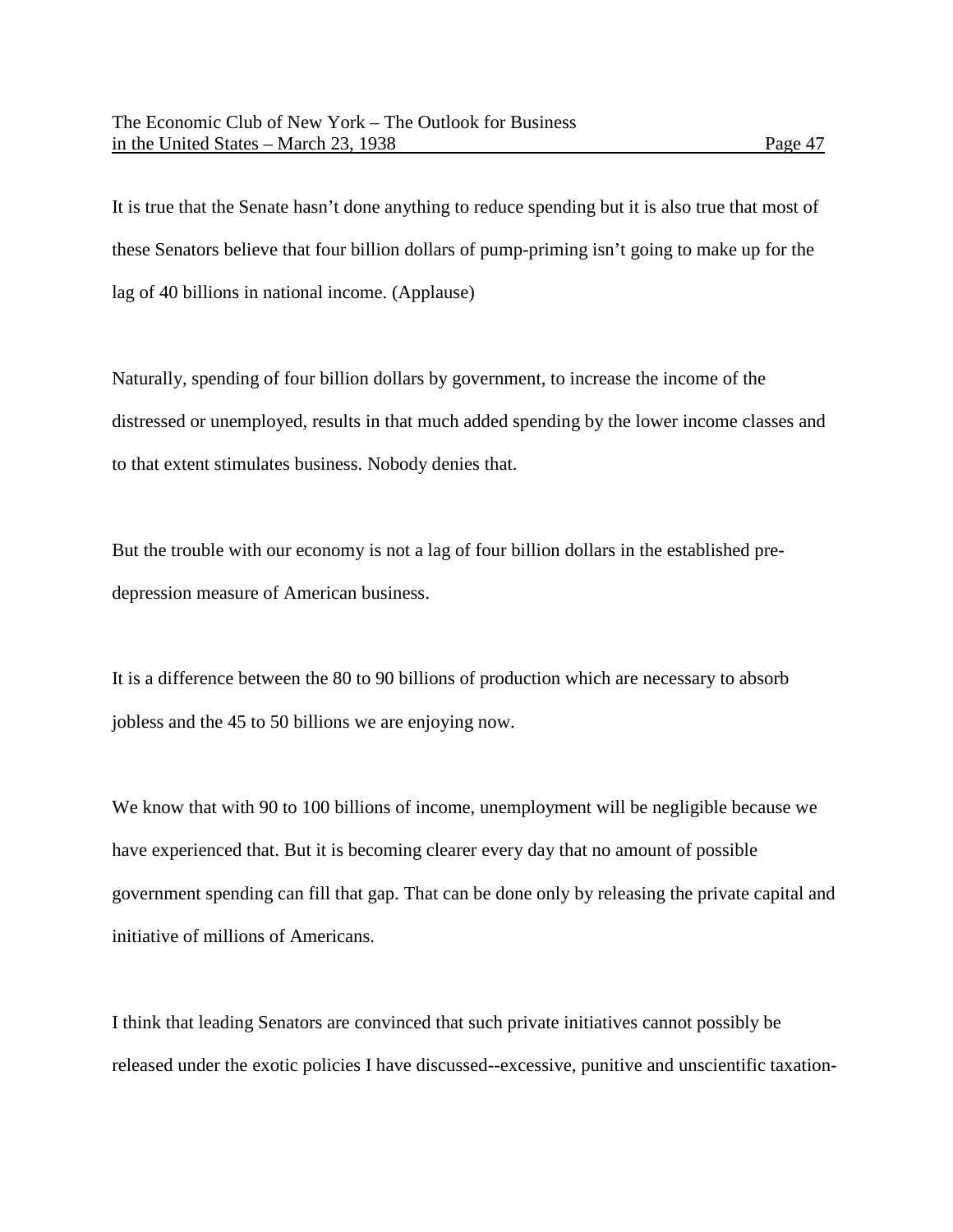-attempting credit inflation by manipulation of a grotesquely mountainous debt--constant kicking around of business--continued uncertainty as to whether we remain devoted to the fundamentals of a capitalist or profits system--or whether we are chasing some Fascist or Communist vision of production for use and not for profit and state operation of our whole economy.

The outlook for business depends on one single thing, to clear the air of these doubts and to get our feet back on the solid ground of the economic experience and wisdom of the ages. That clarification, I believe, rests largely with the Senate and in my observation the leading Senators do not need any lectures on the ancient verities. The real question is whether political pressures and party loyalties will control their economic wisdom.

When I speak of the timidities and cautions that are damming up millions of initiatives which, if activated could add the needed forty billions to our national income I am not speaking of wealthy men and big money. Big money never ceases to earn. In times like these it retreats into taxexempt securities and non-productive investments instead of launching the kind of venture needed to restore recovery. But after all, it is a relatively small part of the whole. I am not discussing it at all but the far greater pool of billions in cash and potential credit which remains idle through these massive uncertainties. I am thinking of hundreds of thousands of small merchants and manufacturers who have let their shelves and their stockrooms grow bare because they fear what may be around the next corner. I am speaking of workers, farmers and even people on relief--everybody who has one nickel to rub against another--who prefer to wear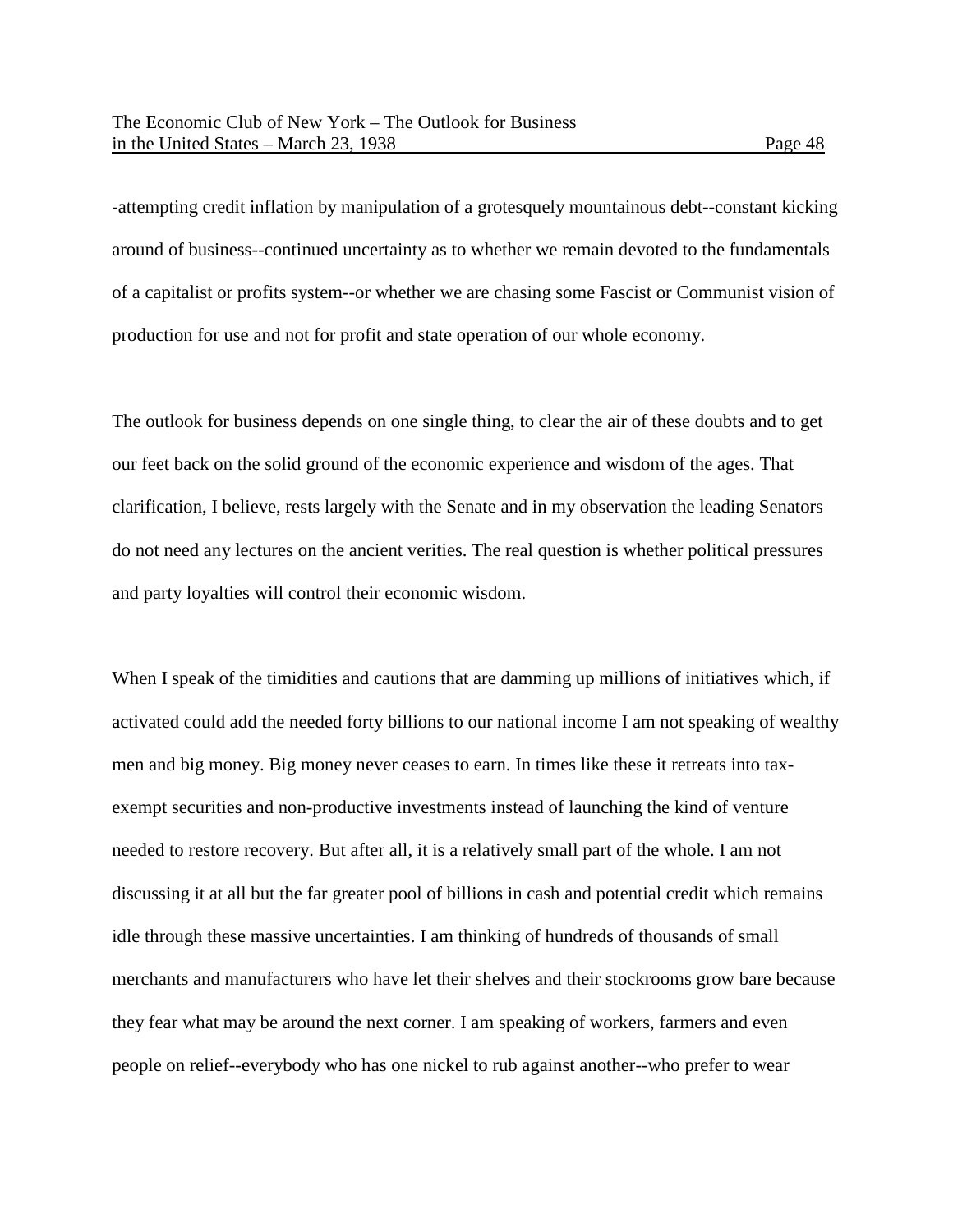overcoats another season and get dilapidate shoes half-soled rather than to take a dime out of reserves against some rainy day.

This may seem small in each individual case but in the bulk of a people of 130,000,000 the combined effect is like the drying up of all the millions of grass-root rivulets from the valley of the Rosebud to that of the Red River, whose annual discharge goes to make up the great volume of water which the Mississippi discharges into the Gulf.

The revolt of the Little Businessmen in the conference with Uncle Danny Rope, which some newspaperman called "Snow White and the 700 Dwarfs", should not have been as surprising as it was. They know what the matter with them, and so does John L. Lewis know what the matter is with labor. In his much criticized British broadcast, he said words to the effect that to restore our prosperity, capital must be permitted to gain, as well as labor, or there wouldn't be any reemployment.

I have been criticized for these views by some former New Deal associates in some such way as this: "Why are you so concerned with the profits of business? Why don't you do something about the wages of labor, the prices of farmers, and relief for the unemployed?"

There you have the typical slant of the Third New Deal. They "do something about" this burning misery by pouring oil on the flames that cause it.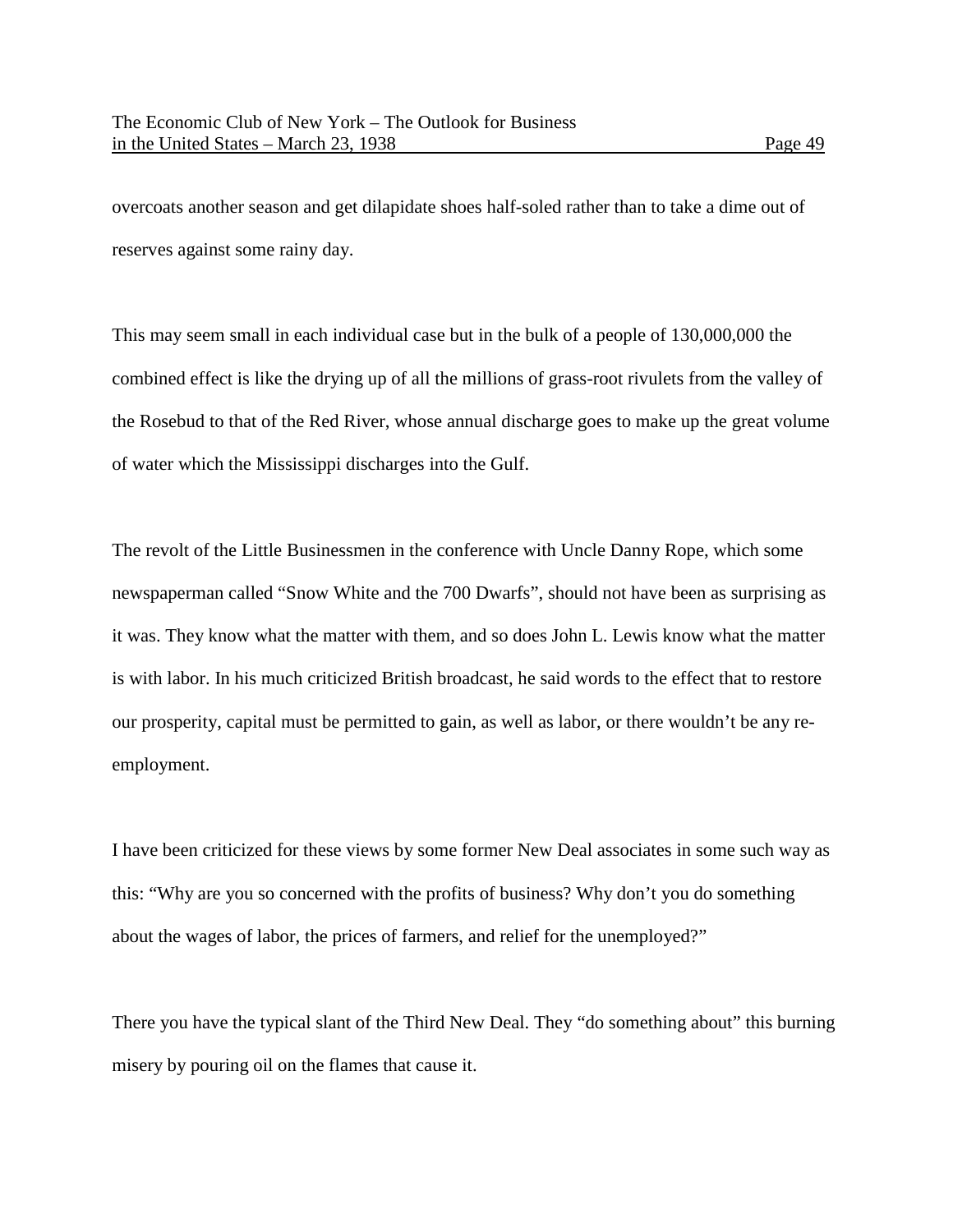I began the fight for farm equality in 1921. I fought for the great advance in labor in N.R.A. I organized W.P.A. for 220,000 unemployed in New York City. And I have no such ownership in business as would push me one way or the other. In the views I have expressed, my only interest is in the unemployed, the worker and the farmer. But I am convinced beyond argument that the only way they can be relieved is to reactivate this profits economy of ours. It is physically impossible for government to relieve them by inordinate taxing or spending. On the contrary, that kind of taxing and spending, coupled with the other policies to which they are joined and which I have named--those policies to which they are joined and which I have named--those policies prevent and will continue to prevent their relief because they are the very policies which have partly paralyzed our millions of initiatives and prevented restoration of the lost 40 billions of national income which they must have to be happy.

Yes, government spending can stimulate business four billion dollars worth. But that stimulation, and the burdens that go with it, stimulate four billions and restrict forty billions. The bet on that philosophy against the ancient doctrines that peopled a howling wilderness of continental extent in the history of the human race--is exactly what those figures indicate--about 40-to 4, or 10-to-1. That is the kind of horse we've been playing. That is the trouble about the President's Gainesville speech. He says the policies helped the one-third of the under privileged, in five years of their operation, and one hundred and fifty years of American progress under the true ruling to show that he hasn't helped the underprivileged one third at all. These ancient principles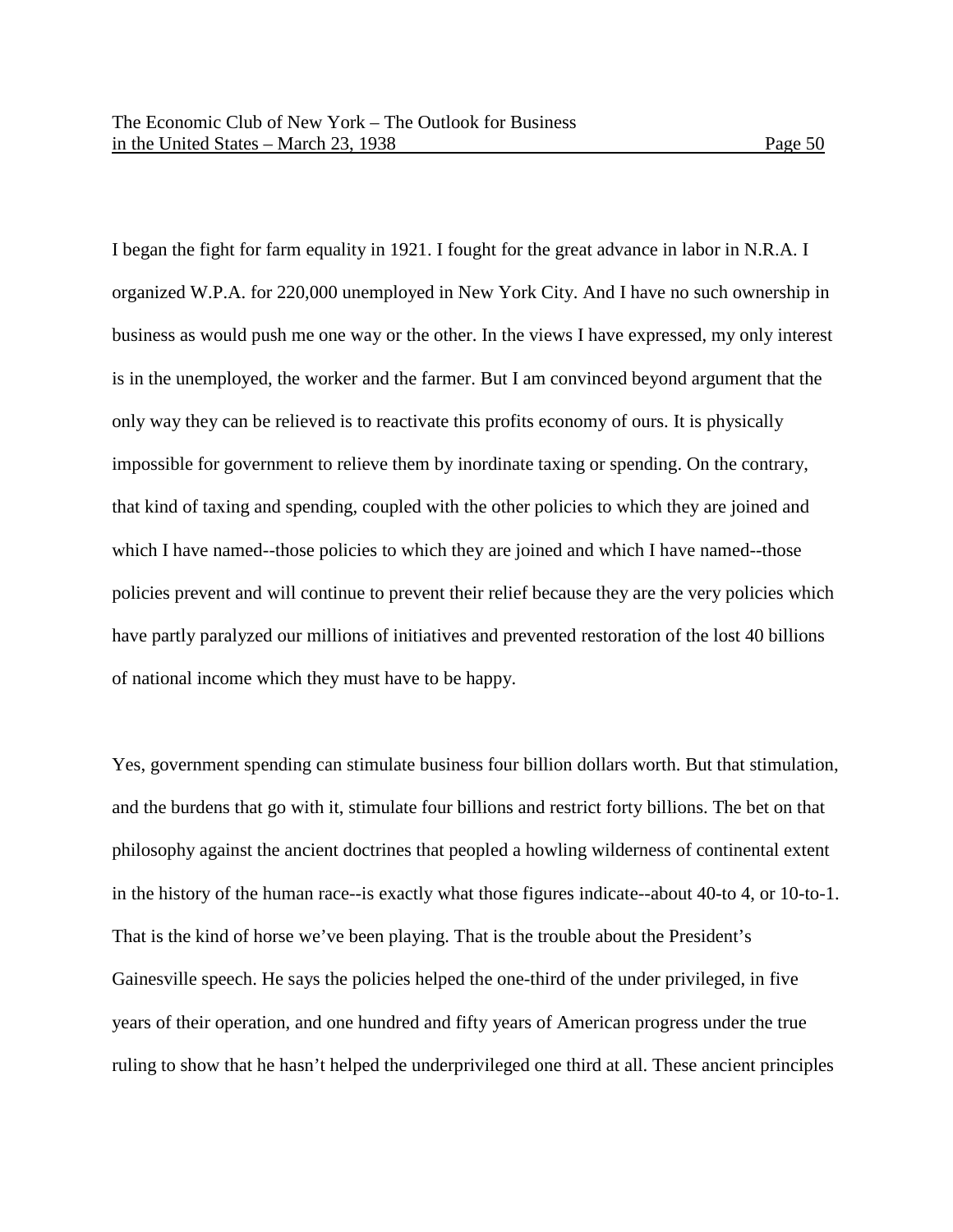are their true friends, not his heresies, as these vie years and their continued suffering have amply proved.

Would a change back to the First New Deal restrict the great reforms of this administration in banking, agriculture, labor or the exchanged? Not under a single head. It would rationalize, but not restrict them. For the sake or upon the excuse of one, or all of them, it is not necessary to abandon the gas that makes our engine go--private initiative in the hope of gain.

It is the fashion to say that there are other countries far ahead of ours in social progress. We needed an awakening to our obligation to the less fortunate but this business about European systems which have been kinder to their people than ours is a howling joke. I will not go into dreary statistics more than to say that with something like 7% of the world's population, our people enjoy for 60% to 80% of the world's conveniences, such as automobiles, electricity, and telephones, radios. Our relative consumption of food and necessities surpasses the average of the earth by 80% and of our nearest competitors by 40%. Our people, 130 million, have a purchasing power equivalent to that of 500 million Europeans; of a billion Asiatics.

Doubtless we can learn from many countries but not, I believe, enough from any to change the essentials of an economic and political system which has done so many times more for our people than any of those systems has done for theirs. Our plan is not perfect, but if we have anything to learn from them the lesson is to let them along forever.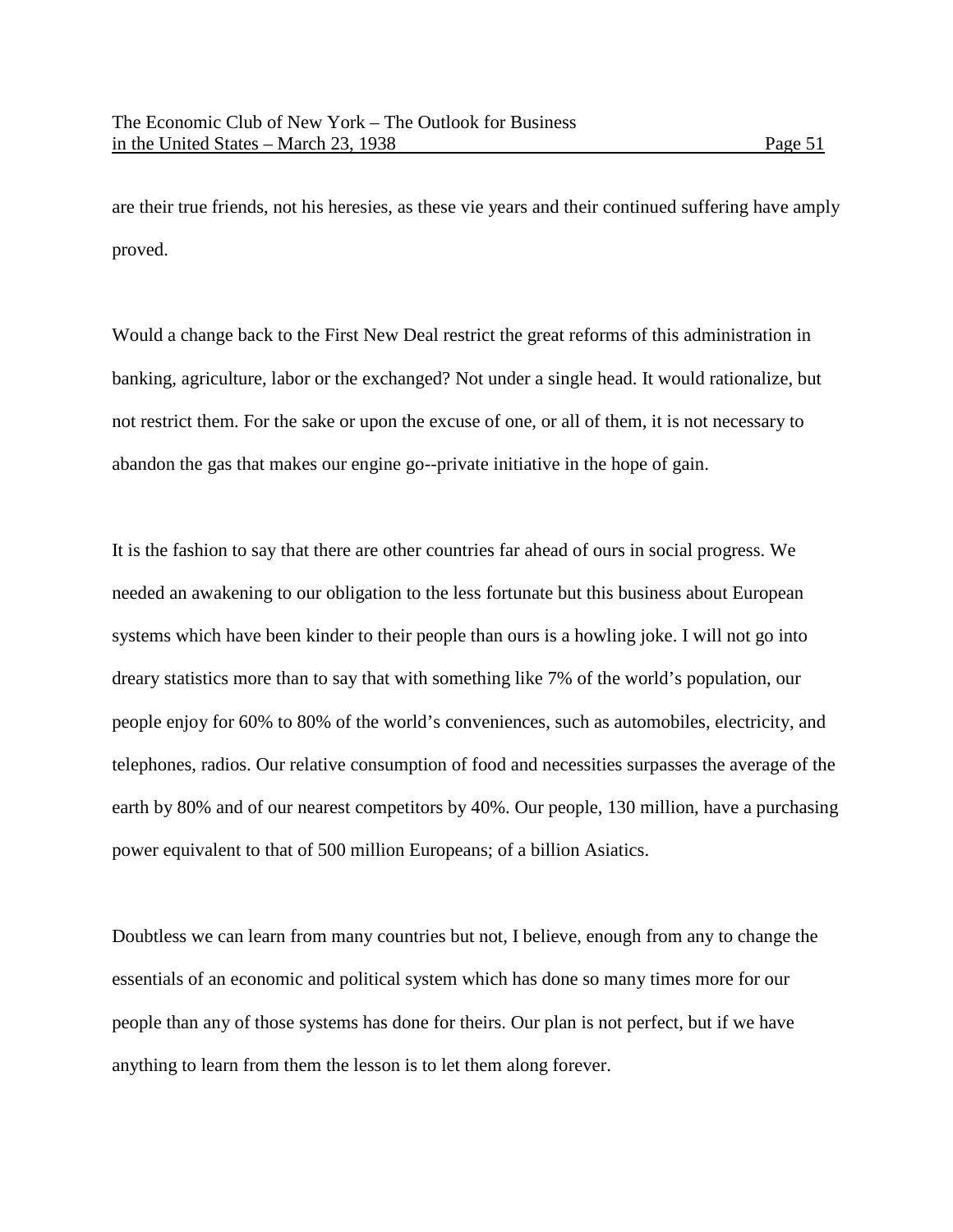To return to my assigned subjects: "Can government spending stimulate business?" The answer is: "Not nearly so much as it can retard business."

"What is the Outlook for business?" It is precisely the outlook for throwing these cock-eyed brainstorms out the window and acknowledging the simple principles upon which we have grown great.

Are they being acknowledge at all? By the Administration, grudgingly. By Congress, which is closer to the people and reflects more accurately this growing conviction, yes, and much more emphatically and generally than we realize.

You can see something of this in the whole history of the growing Congressional revolt since early 1937. An Administration reflects such change in public opinion, slower than Congress but in the end it is bound to follow.

The most heartening present sign is the tax bill. I believe that Senator Harrison will report back a bill that reflects the best accounting and business experience that has been put before him. The capital gains and undistributed profits tax, if not completely eliminated, to save somebody's big face, completely, will be so emasculated that nobody can much complain about their restriction on initiative.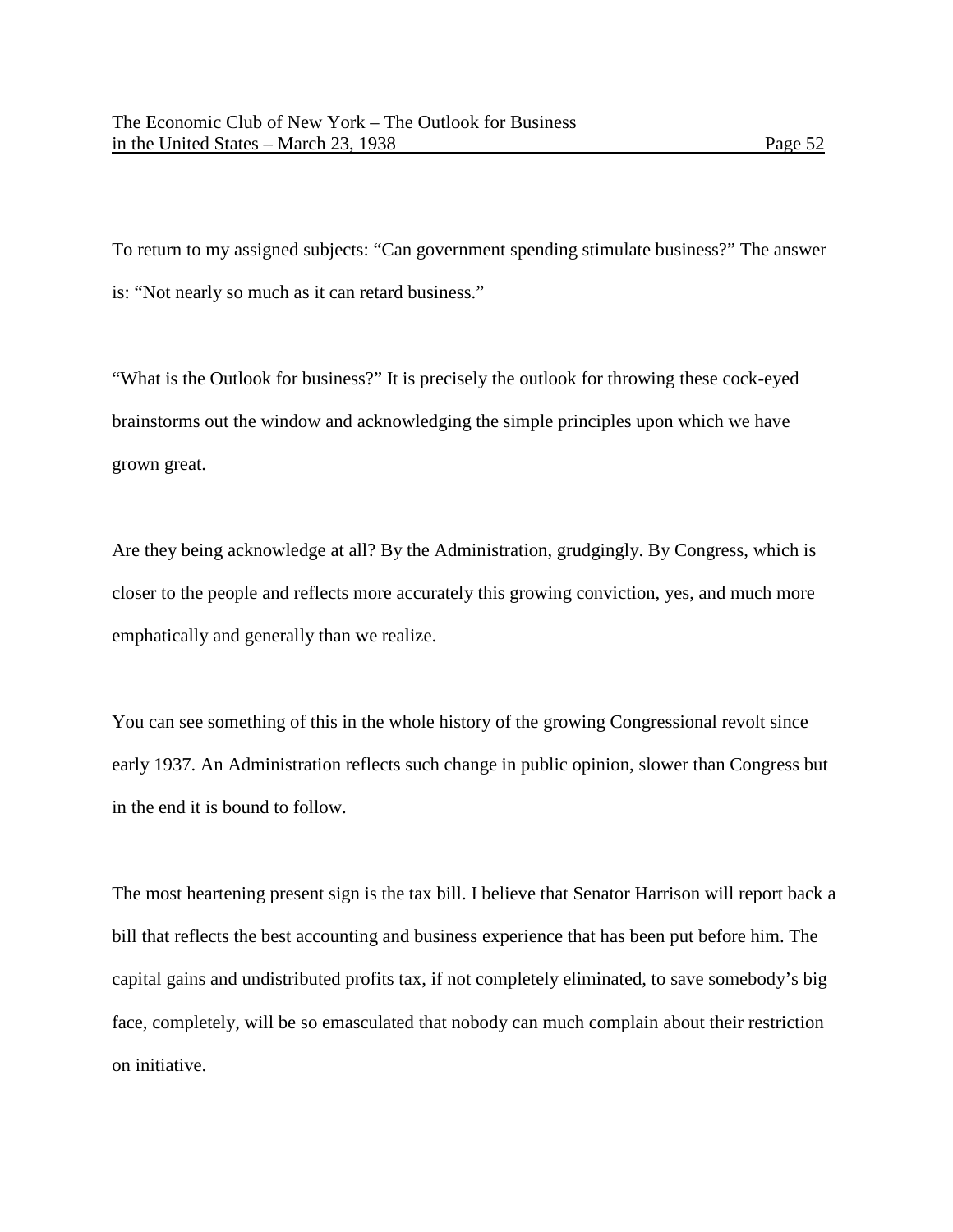I don't like to pose as a prophet, but I am sure that any political government must follow popular opinion. I think the dark advising angels are being thrust by the very logic of circumstance, like foolish prophets forth and hence that we have turned a corner toward a distinct improvement. (Applause)

….The audience arose and applauded…

PRESIDENT CRAVATH: Having had four speeches instead of two, as we usually have, we have less time for questions than usual. But we have some time. Mr. Ely has the questions. I will turn the meeting over to him.

## QUESTION AND ANSWER SESSION

MR. ELY: Do you believe the American people would stand for Roosevelt's candidacy for a third term?

GENERAL JOHNSON: I can tell better in 1940.

MR. ELY: Mr. McDonald, Will Hitler oppress and persecute the Catholics in Austria as he has done in Austria, or rather, in Germany?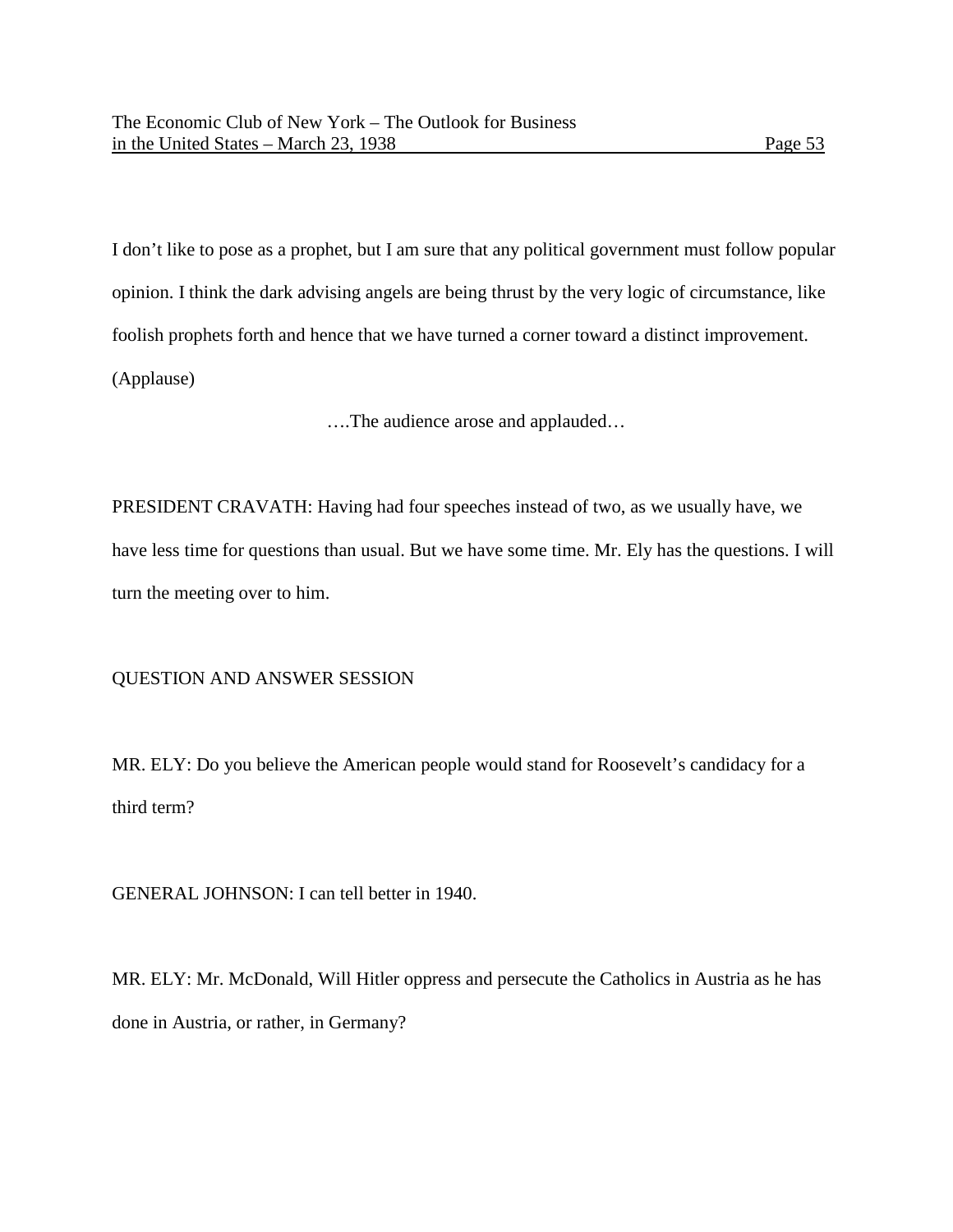MR. McDONALD: I see no reason to doubt but that Hitler will do in Austria only more rapidly, what he had done in Germany.

MR. ELY: Mr. McDonald, Where can the Jews who are compelled to leave Austria, if they can get out of the country, hope to find refuge?

MR. McDONALD: There is not available anywhere in the world refuge sufficient to care for 200,000 Jews from Austria, not to speak of the 350,000 remaining in Germany, or the oppressed hundreds of thousands elsewhere. The only solution is for public opinion and the consciousness of the world to require that Hitler and other anti-Semites should recognize the elementary principle of humanity that men, irrespective of race or religion, have a right to live where they are.

MR. ELY: Mr. Stanley High, Does President Roosevelt really aim at dictatorial power?

MR. HIGH: that depends on whom you talk to. I think Mr. Roosevelt has something just short of a messianic confidence in himself, but his aiming for dictatorial power I think is always tempered by his political sense, sensitiveness, which realizes that there are some things which even under a Roosevelt regime the American people would not tolerate. (Applause) MR. ELY: Here is a person question. Mr. Stanley High, Did you write the President's Fireside talks, and why? (Laughter)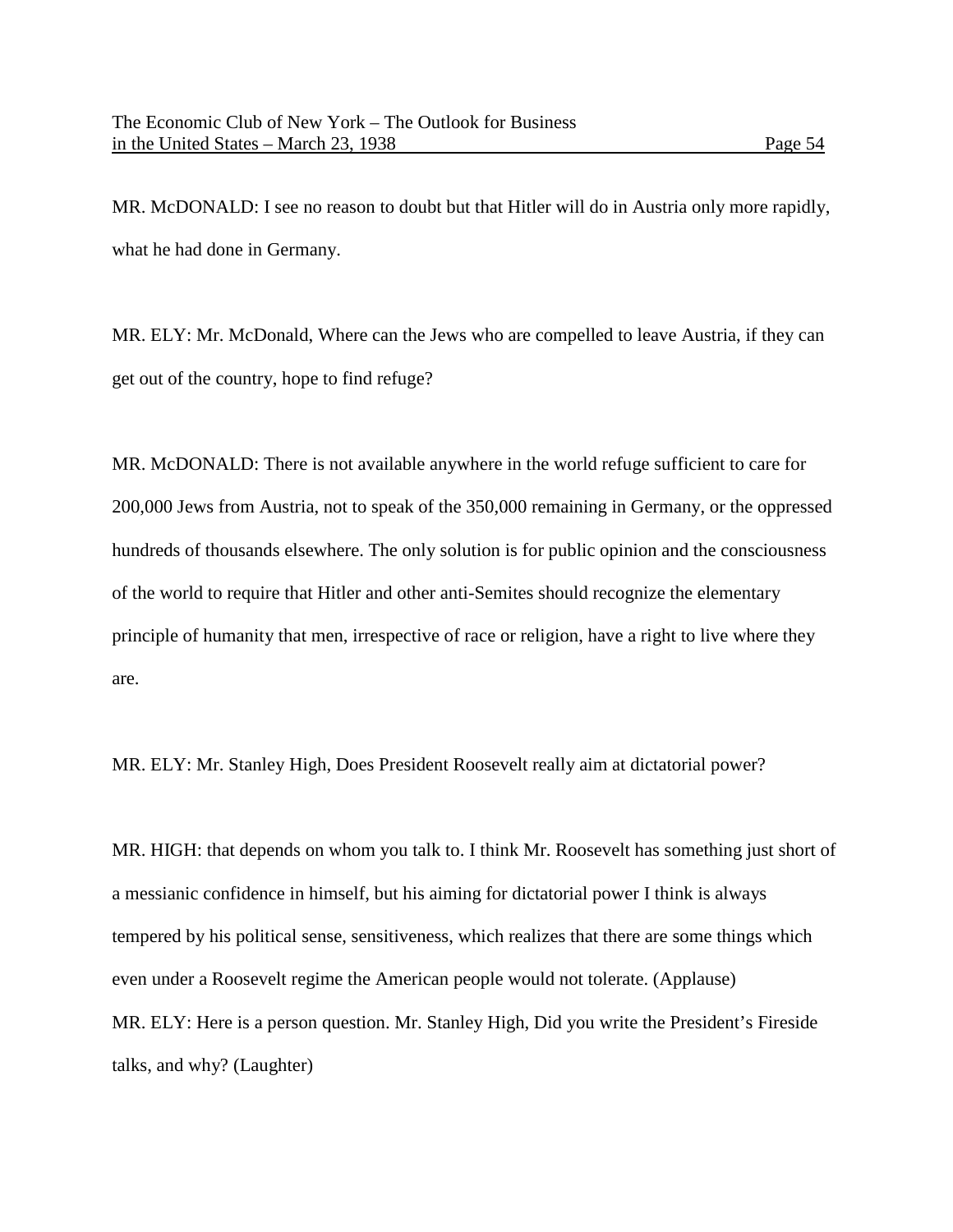MR. STANLEY HIGH: No, No.

MR. KERENSKY: Do you think that the purge by Stalin shows that there are strong revolutionary forces at work beneath the surface in Russia?

MR. KERENSKY: Yes.

MR. ELY: Would your life be in danger now, if you went back to Russian territory:

MR. KERENSKY: Yes, sure.

MR. ELY: Mr. High, Can you name a single indication in England in which wages real, or money, are as high as in this country?

MR. HIGH: I don't think it is an adequate answer to our problem, our human problem to describe the difference between ourselves and other nations. Our problem is not to determine how much better we are off than other people, but to determine how, in terms of our resources and our enlightenment, how fully we are doing all we can to lift our people to the highest possible level regardless of how higher that level may be than of other nations.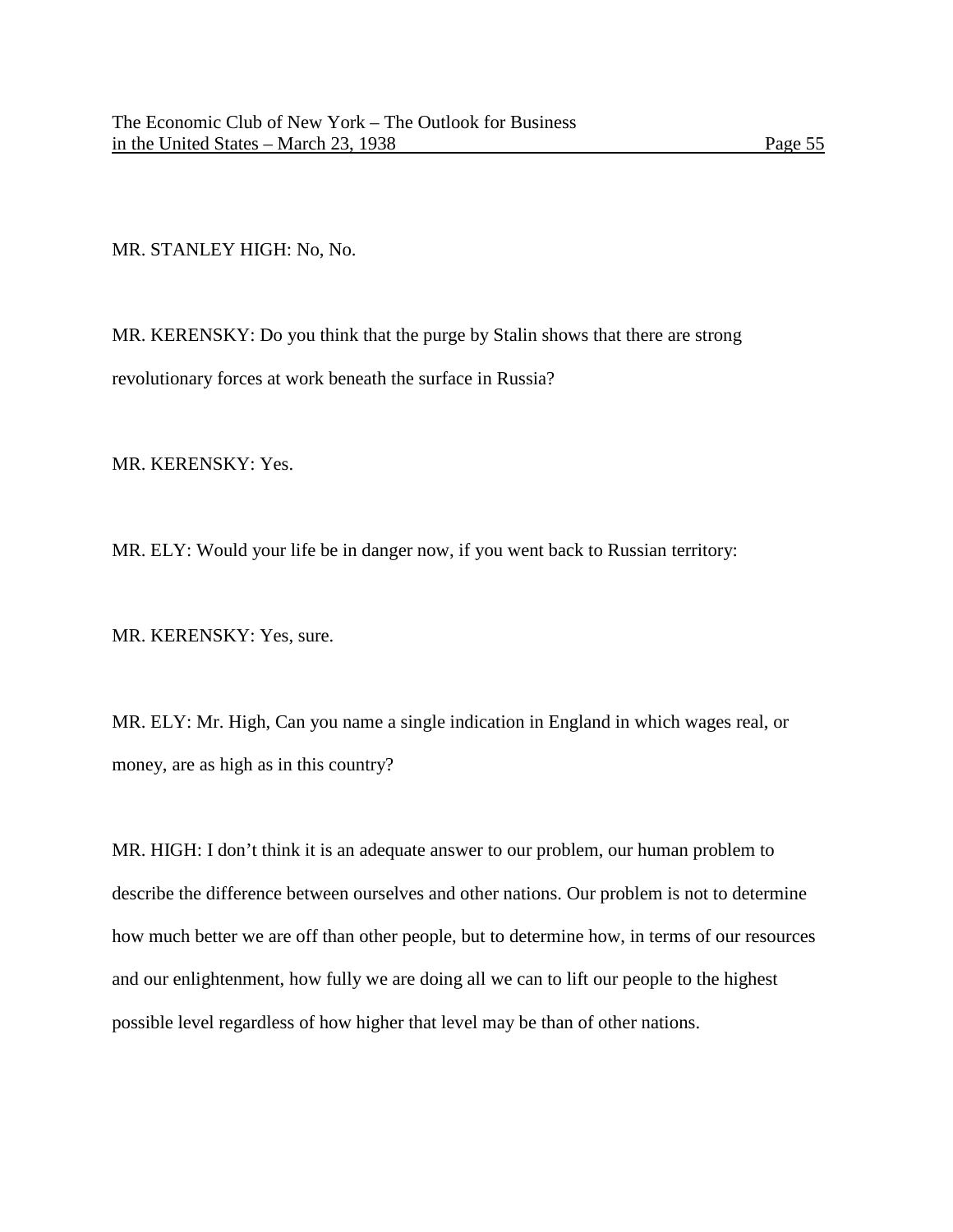VOICE: Really I want the right to answer that. Dr. High stood here and said that England has the best organized labor situation, he praised the relationship between British capitalists and British labor, and he indicated that American industry wasn't fit. I demand to know exactly in what indication that is true, in terms of wages. Let us have facts.

MR. HIGH: I don't feel very melodramatic, and I did not know, I mean, I am not aware--I didn't have a written manuscript--I am not aware that I indicated even remotely the belief that American business is not--I simple tried to say that we are now confronted, that conservative Americans and businessmen are not confronted with precisely the same problem that confronted conservative businessmen in England 25 or 30 years ago.

It is not only my hope but my belief that American businessmen will take over and make as good in this irresistible force as effectively as the British conservative party took over that force and managed it in Great Britain.

MR. ELY: Mr. McDonald, Do you think that Hitler's next move will be to annex or at least dominate Czechoslovakia?

MR. McDONALD: I remember the warning of General Johnson about the fates of the prophets. My own guess, however, is that Hitler will not in the near future, move to conquer or dominate Czechoslovakia, for two reasons: First, because in all likelihood the Czechs would fight, and if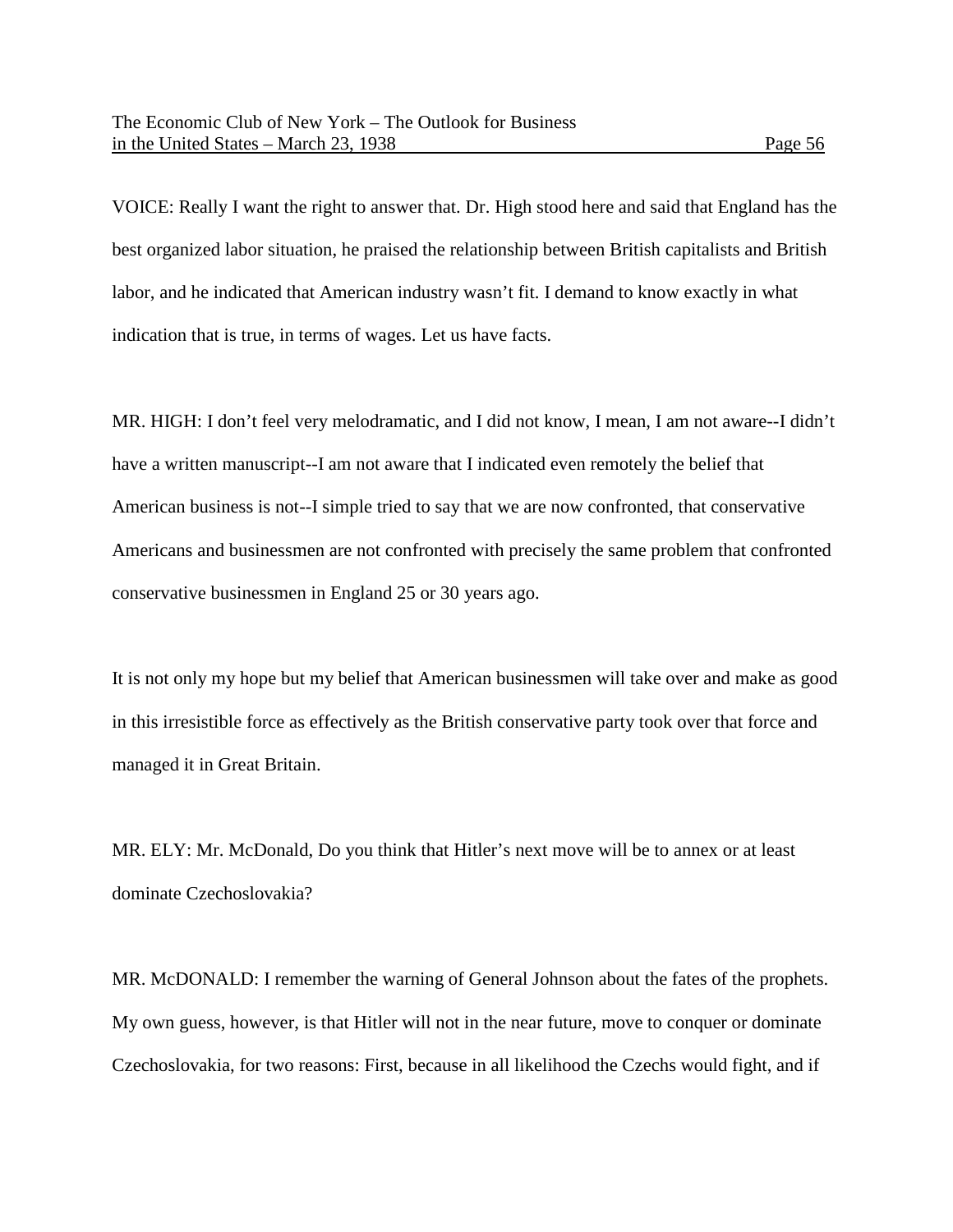the Czechs fought, then at least France would be brought in, and if France were brought in, you would have a general European war, which would almost certainly bring Great Britain in.

Germany is not yet ready for that sort of a family party. Czechoslovakia, however, has only a period of grace. It is not safe. My own guess is the next German development on a major scale will be in Hungary, looking forward to the occupation and control of those essential raw materials in Rumania, without which Germany cannot be adequately prepared for ward. (Applause)

MR. ELY: General Johnson, Do you think the Reorganization Bill can and will be defeated?

GENERAL JOHNSON: It is rather doubtful. The last word I had was just before I came over here. The opponents of the bill believe that on account of what they say is a movement by the Federation of labor, the American Federation, Farm Bureaus, and the National Grange that the bill may be recommitted. Wheeler had three votes more than those that were necessary before the strong arm methods of the administration stopped them, to pass his amendment. I think he feels quite encouraged, but again the same question has been asked here three times tonight, and to ask may be to prophecy, and it must be rejected with respect.

MR. ELY: Mr. High, When did you change your opinion of him, or of the New Deal?